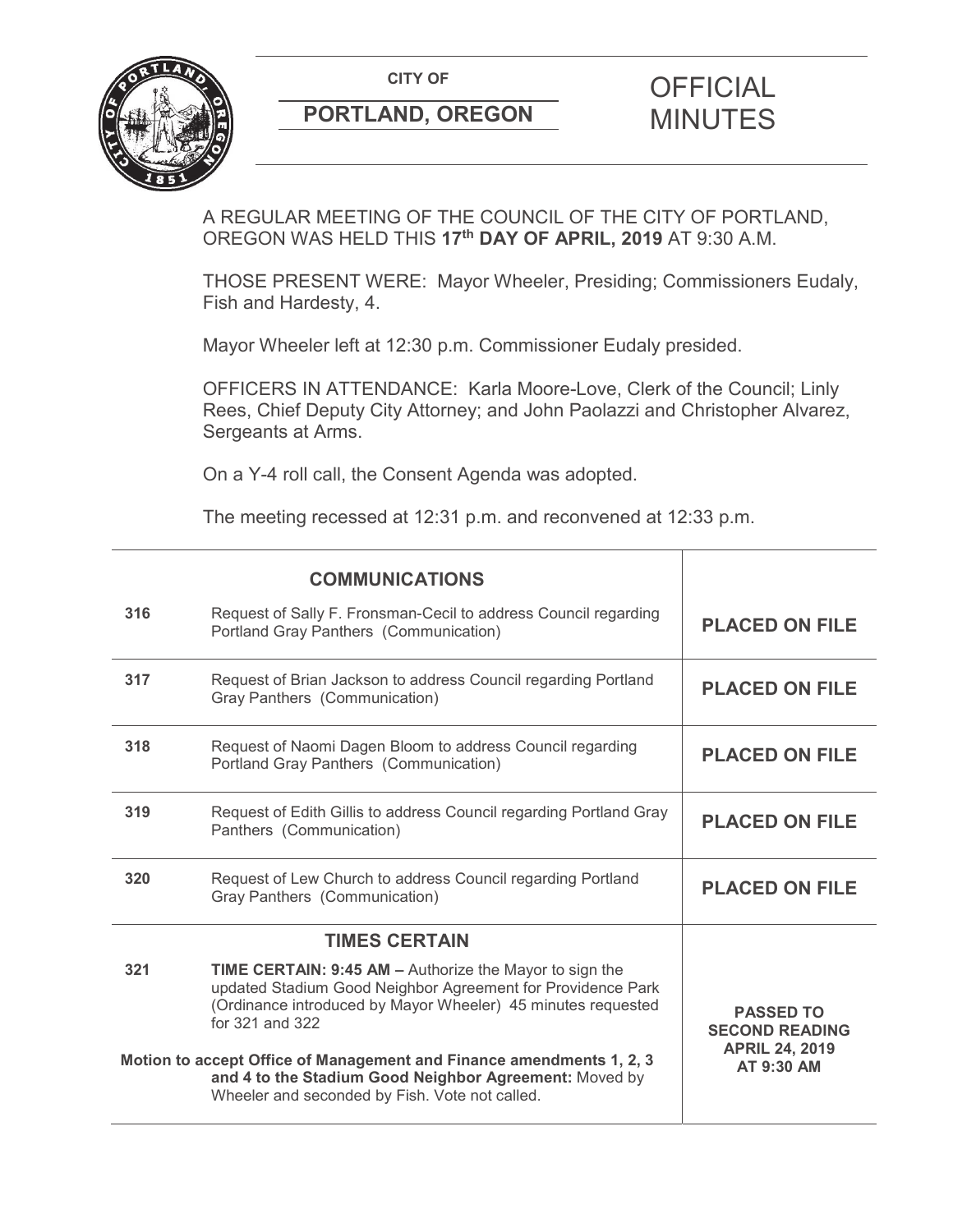|                                | April 17, 2019                                                                                                                                                                                                                                                                  |                                                                                  |
|--------------------------------|---------------------------------------------------------------------------------------------------------------------------------------------------------------------------------------------------------------------------------------------------------------------------------|----------------------------------------------------------------------------------|
| 322                            | Approve the updated Providence Park Comprehensive<br>Transportation Management Plan (Ordinance introduced by Mayor<br>Wheeler)                                                                                                                                                  | <b>PASSED TO</b><br><b>SECOND READING</b><br><b>APRIL 24, 2019</b><br>AT 9:30 AM |
| 323                            | TIME CERTAIN: 10:30 AM - Create a local improvement district to<br>construct street, sidewalk, and stormwater improvements in the NE<br>97th Ave Phase II Local Improvement District (Hearing; Ordinance<br>introduced by Commissioner Eudaly; C-10067) 15 minutes<br>requested | <b>PASSED TO</b><br><b>SECOND READING</b><br><b>APRIL 24, 2019</b><br>AT 9:30 AM |
|                                | <b>CONSENT AGENDA - NO DISCUSSION</b>                                                                                                                                                                                                                                           |                                                                                  |
|                                | <b>Mayor Ted Wheeler</b>                                                                                                                                                                                                                                                        |                                                                                  |
|                                | <b>Office of Management and Finance</b>                                                                                                                                                                                                                                         |                                                                                  |
| $*324$                         | Pay settlement of personal injury lawsuit from Angela Branford in<br>the sum of \$50,000 involving the Portland Police Bureau<br>(Ordinance)<br>$(Y-4)$                                                                                                                         | 189454                                                                           |
| $*325$                         | Pay property damage claim of Andre Dengo in the sum of \$5,434<br>resulting from a motor vehicle collision involving the Portland Water<br>Bureau (Ordinance)                                                                                                                   | 189455                                                                           |
|                                | $(Y-4)$                                                                                                                                                                                                                                                                         |                                                                                  |
|                                | <b>Bureau of Planning &amp; Sustainability</b>                                                                                                                                                                                                                                  |                                                                                  |
| $*326$                         | Authorize application to Metro Regional Government for grants in<br>the amount of \$1,144,000 for a package of three City projects as<br>part of the Cycle 7, 2040 Planning and Development Grant<br>Program (Ordinance)                                                        | 189456                                                                           |
|                                | $(Y-4)$                                                                                                                                                                                                                                                                         |                                                                                  |
| *327                           | Accept a \$50,000 grant from the Bullitt Foundation's Resilient<br>Cities, Healthy Communities and Energy, Climate, and Materials<br>program for the Portland Climate Action Plan 2020 Update Project<br>(Ordinance)                                                            | 189457                                                                           |
|                                | $(Y-4)$                                                                                                                                                                                                                                                                         |                                                                                  |
| <b>Portland Housing Bureau</b> |                                                                                                                                                                                                                                                                                 |                                                                                  |
| 328                            | Approve and terminate limited tax exemptions for properties under<br>the Homebuyer Opportunity Limited Tax Exemption Program<br>(Resolution)                                                                                                                                    | 37420                                                                            |
|                                | $(Y-4)$                                                                                                                                                                                                                                                                         |                                                                                  |
| $*329$                         | Approve application under the Multiple-Unit Limited Tax Exemption<br>Program under the Inclusionary Housing Program for Arbor Lodge<br>Apartments located at 6545 N Denver Ave (Ordinance)                                                                                      | 189458                                                                           |
|                                | $(Y-4)$                                                                                                                                                                                                                                                                         |                                                                                  |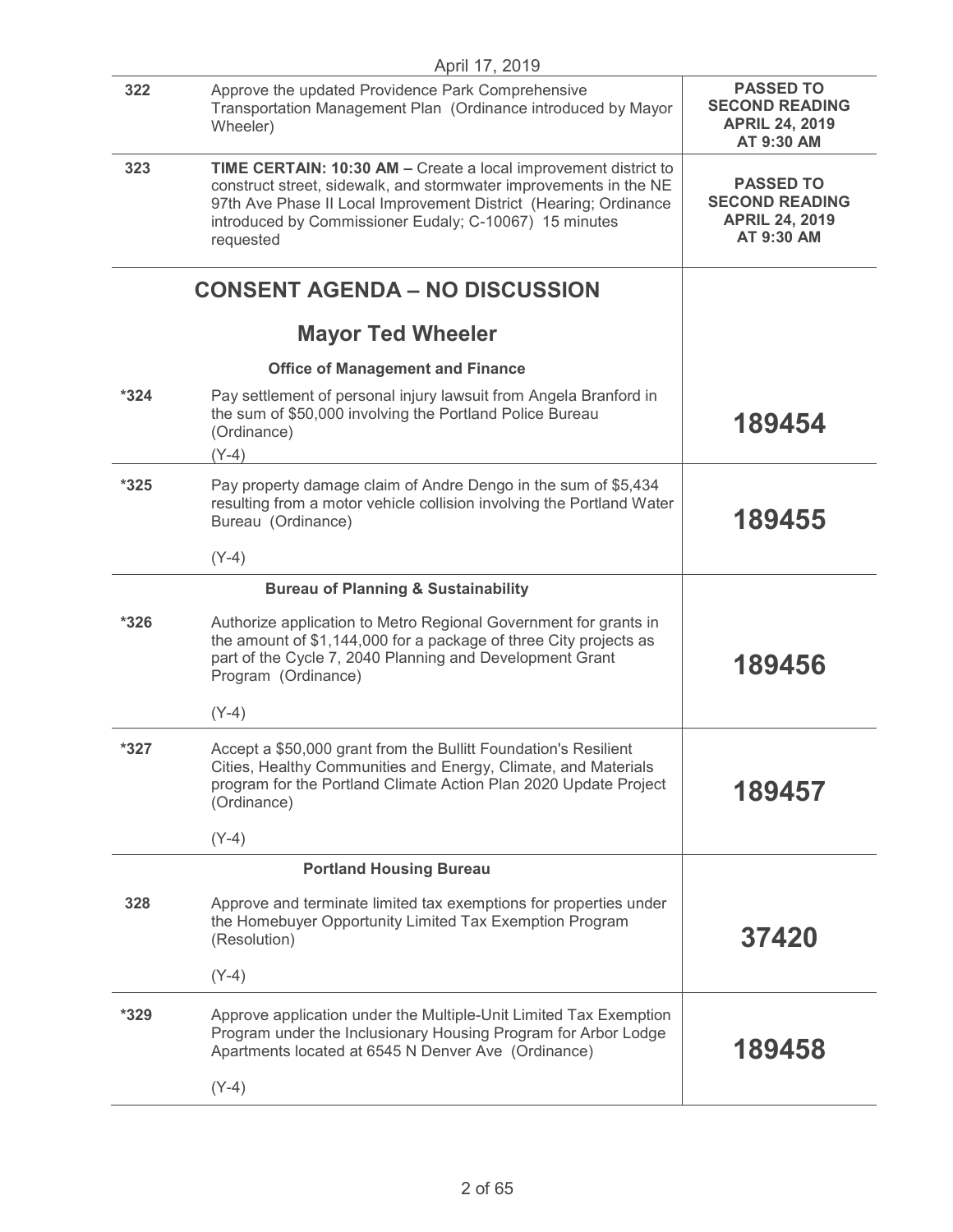|        | April 17, 2019                                                                                                                                                                                                                                                                       |        |
|--------|--------------------------------------------------------------------------------------------------------------------------------------------------------------------------------------------------------------------------------------------------------------------------------------|--------|
| $*330$ | Approve application under the Multiple-Unit Limited Tax Exemption<br>Program under the Inclusionary Housing Program for Killingsworth<br>North D Block located at 5510 N Denver Ave (Ordinance)                                                                                      | 189459 |
|        | $(Y-4)$                                                                                                                                                                                                                                                                              |        |
| $*331$ | Approve application under the Multiple-Unit Limited Tax Exemption<br>Program under the Inclusionary Housing Program for Kōz on<br>Killingsworth located at 151 N Killingsworth St (Ordinance)                                                                                        | 189460 |
|        | $(Y-4)$                                                                                                                                                                                                                                                                              |        |
| $*332$ | Approve application under the Multiple-Unit Limited Tax Exemption<br>Program under the Inclusionary Housing Program for Nomad<br>located at 5620 N Interstate Ave (Ordinance)                                                                                                        | 189461 |
|        | $(Y-4)$                                                                                                                                                                                                                                                                              |        |
|        | <b>Commissioner Jo Ann Hardesty</b>                                                                                                                                                                                                                                                  |        |
|        | <b>Portland Bureau of Emergency Management</b>                                                                                                                                                                                                                                       |        |
| 333    | Amend the code governing the Bureau of Emergency<br>Management, Disaster Policy Council, and Emergency<br>Management Steering Committee to reflect greater citywide<br>engagement in emergency management (Second Reading<br>Agenda 306; amend Code Chapters 3.124, 3.125 and 3.126) | 189462 |
|        | $(Y-4)$                                                                                                                                                                                                                                                                              |        |
|        | <b>Commissioner Chloe Eudaly</b>                                                                                                                                                                                                                                                     |        |
|        | <b>Bureau of Transportation</b>                                                                                                                                                                                                                                                      |        |
| $*334$ | Accept a \$2 million grant from TriMet, authorize Intergovernmental<br>Agreement for the Division Transit Project, and appropriate<br>\$750,000 in FY 2018-19 (Ordinance)                                                                                                            | 189463 |
|        | $(Y-4)$                                                                                                                                                                                                                                                                              |        |
| 335    | Accept a \$2 million grant from the Oregon Department of<br>Transportation, authorize Intergovernmental Agreement for<br>sidewalks on the westside of SE 174th Ave between SE Main and<br>SE Stark, and appropriate \$20,000 in FY 2018-19 (Second<br>Reading Agenda 307)            | 189464 |
|        | $(Y-4)$                                                                                                                                                                                                                                                                              |        |
|        | <b>REGULAR AGENDA</b>                                                                                                                                                                                                                                                                |        |
| 336    | Increase the flexibility of arts and cultural businesses to host<br>periodic events in their places of business through an annual<br>permit (Resolution introduced by Mayor Wheeler, Commissioners<br>Eudaly Fish, and Hardesty) 15 minutes requested                                | 37421  |
|        | $(Y-4)$                                                                                                                                                                                                                                                                              |        |
|        | <b>Mayor Ted Wheeler</b>                                                                                                                                                                                                                                                             |        |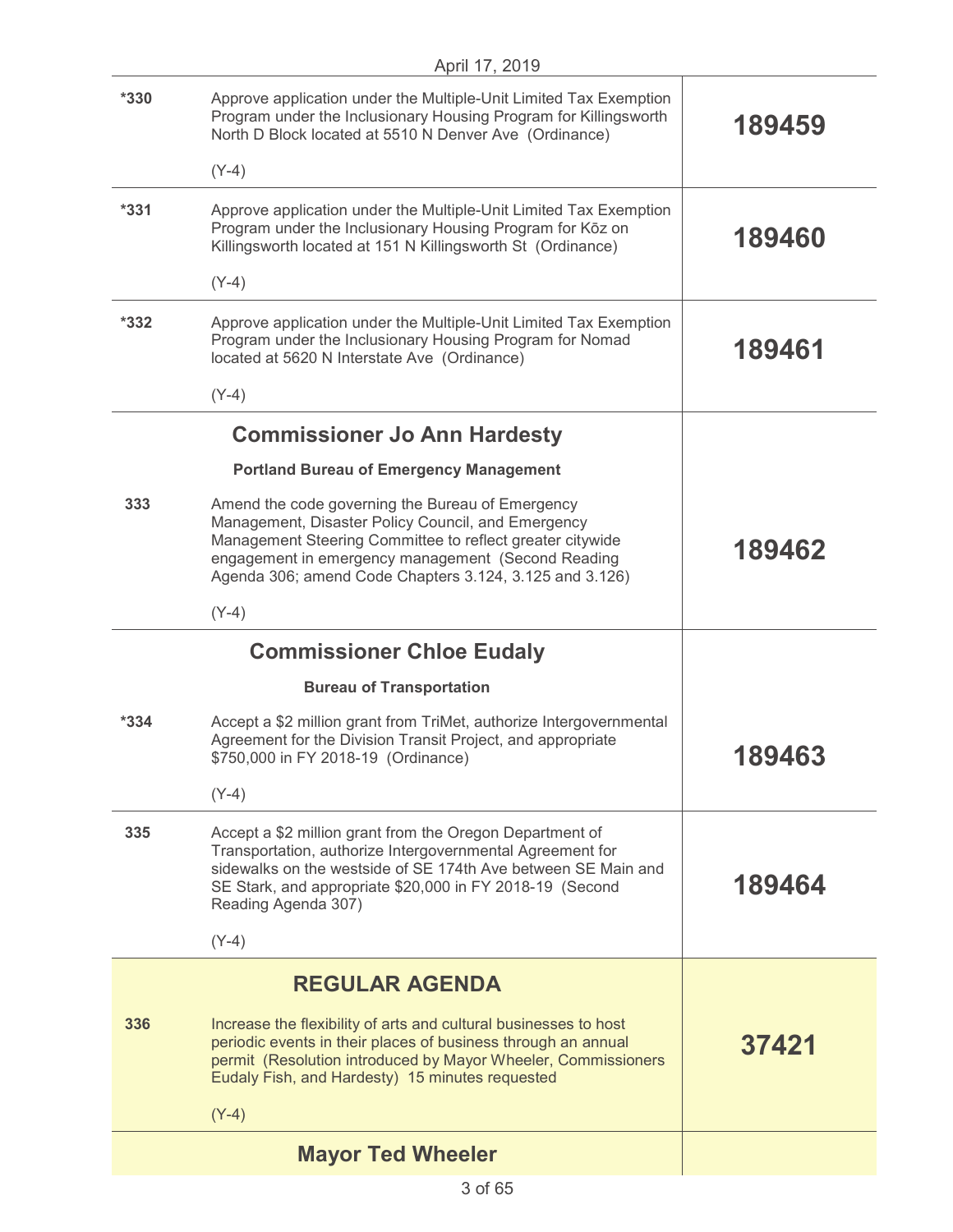|      | April 17, 2019                                                                                                                                                                                                                                                                                                                   |                                                                                         |
|------|----------------------------------------------------------------------------------------------------------------------------------------------------------------------------------------------------------------------------------------------------------------------------------------------------------------------------------|-----------------------------------------------------------------------------------------|
|      | <b>Office of Management and Finance</b>                                                                                                                                                                                                                                                                                          |                                                                                         |
| 337  | Accept bid of Faison Construction, Inc. for Glenhaven Park Play<br>Area Improvements for \$1,179,000 (Procurement Report - Bid No.<br>00001167) 10 minutes requested                                                                                                                                                             | <b>ACCEPTED</b><br><b>PREPARE</b>                                                       |
|      | Motion to accept the report: Moved by Hardesty and seconded<br>by Fish.                                                                                                                                                                                                                                                          | <b>CONTRACT</b>                                                                         |
|      | (Y-3; Eudaly absent)                                                                                                                                                                                                                                                                                                             |                                                                                         |
| 338  | Authorize a temporary interfund loan not to exceed \$2.6 million<br>from the Bureau of Planning and Sustainability Solid Waste Fund<br>to the Portland Clean Energy Community Benefits Fund to provide<br>interim financing for startup costs of the Clean Energy Community<br>Benefits program (Ordinance) 10 minutes requested | <b>PASSED TO</b><br><b>SECOND READING</b><br><b>APRIL 24, 2019</b><br><b>AT 9:30 AM</b> |
|      | <b>Portland Housing Bureau</b>                                                                                                                                                                                                                                                                                                   |                                                                                         |
| 339  | Revise homeownership financial assistance guidelines for the<br>Portland Housing Bureau (Resolution) 10 minutes requested                                                                                                                                                                                                        | 37422                                                                                   |
|      | $(Y-4)$                                                                                                                                                                                                                                                                                                                          |                                                                                         |
|      | <b>Commissioner Nick Fish</b>                                                                                                                                                                                                                                                                                                    |                                                                                         |
|      | <b>Bureau of Environmental Services</b>                                                                                                                                                                                                                                                                                          |                                                                                         |
| 340  | Authorize a competitive solicitation and contract with the lowest<br>responsible bidder and provide payment for construction of<br>Hillsdale South Sewer Rehabilitation Project No. E10681 for an<br>estimated cost of \$2,065,000 (Second Reading Agenda 311)                                                                   | 189465                                                                                  |
|      | $(Y-4)$                                                                                                                                                                                                                                                                                                                          |                                                                                         |
| 341  | Authorize an Intergovernmental Agreement with the Oregon<br>Department of Fish and Wildlife to conduct stream habitat surveys<br>in Portland waterways not to exceed \$498,686 (Second Reading<br>Agenda 312)                                                                                                                    | 189466                                                                                  |
|      | (Y-4)                                                                                                                                                                                                                                                                                                                            |                                                                                         |
|      | <b>Parks &amp; Recreation</b>                                                                                                                                                                                                                                                                                                    |                                                                                         |
| *342 | Declare tenants-in-common real property interest in two tax lots in<br>the Gateway District as surplus, authorize the Director of Portland<br>Parks & Recreation to convey its real property interest to Prosper<br>Portland and accept real property interest in a tax lot at Gateway<br>Discovery Park (Ordinance)             | 189467                                                                                  |
|      | Motion to add emergency clause to prevent delay in Prosper<br>Portland proceeding with mixed use and affordable housing<br>project: Moved by Hardesty and seconded by Fish. (Y-4)<br>$(Y-4)$                                                                                                                                     | <b>AS AMENDED</b>                                                                       |
|      |                                                                                                                                                                                                                                                                                                                                  |                                                                                         |
|      | <b>Commissioner Chloe Eudaly</b>                                                                                                                                                                                                                                                                                                 |                                                                                         |
|      | <b>Office of Community &amp; Civic Life</b>                                                                                                                                                                                                                                                                                      |                                                                                         |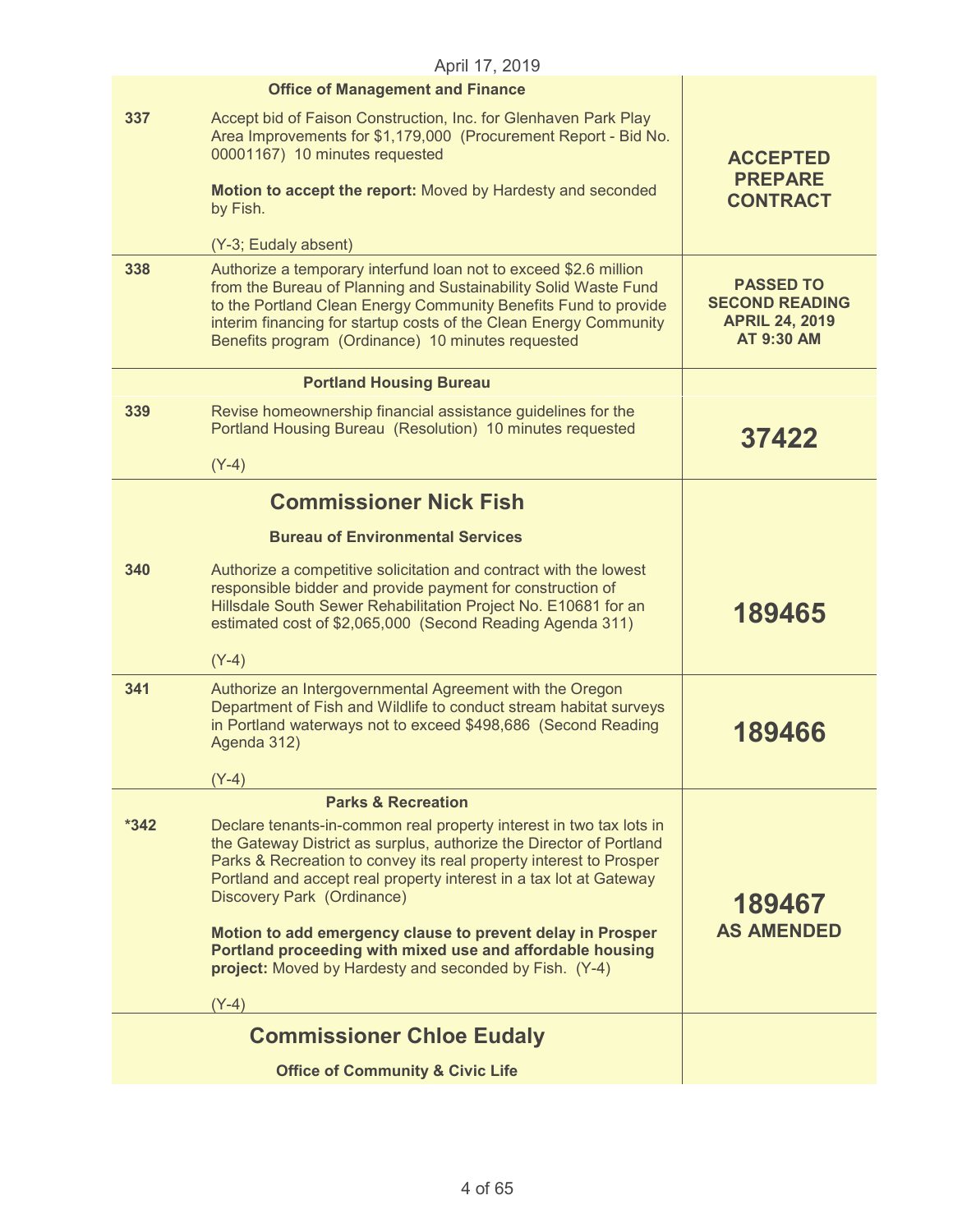|     | April 17, 2019                                                                                              |                 |
|-----|-------------------------------------------------------------------------------------------------------------|-----------------|
| 343 | Accept Advisory Bodies Program First Annual Report on<br>Resolution No. 37328 (Report) 45 minutes requested |                 |
|     | Motion to accept the report: Moved by Fish and seconded by<br>Hardesty.                                     | <b>ACCEPTED</b> |
|     | (Y-3; Wheeler absent)                                                                                       |                 |
|     | At 1:00 p.m., Council recessed.                                                                             |                 |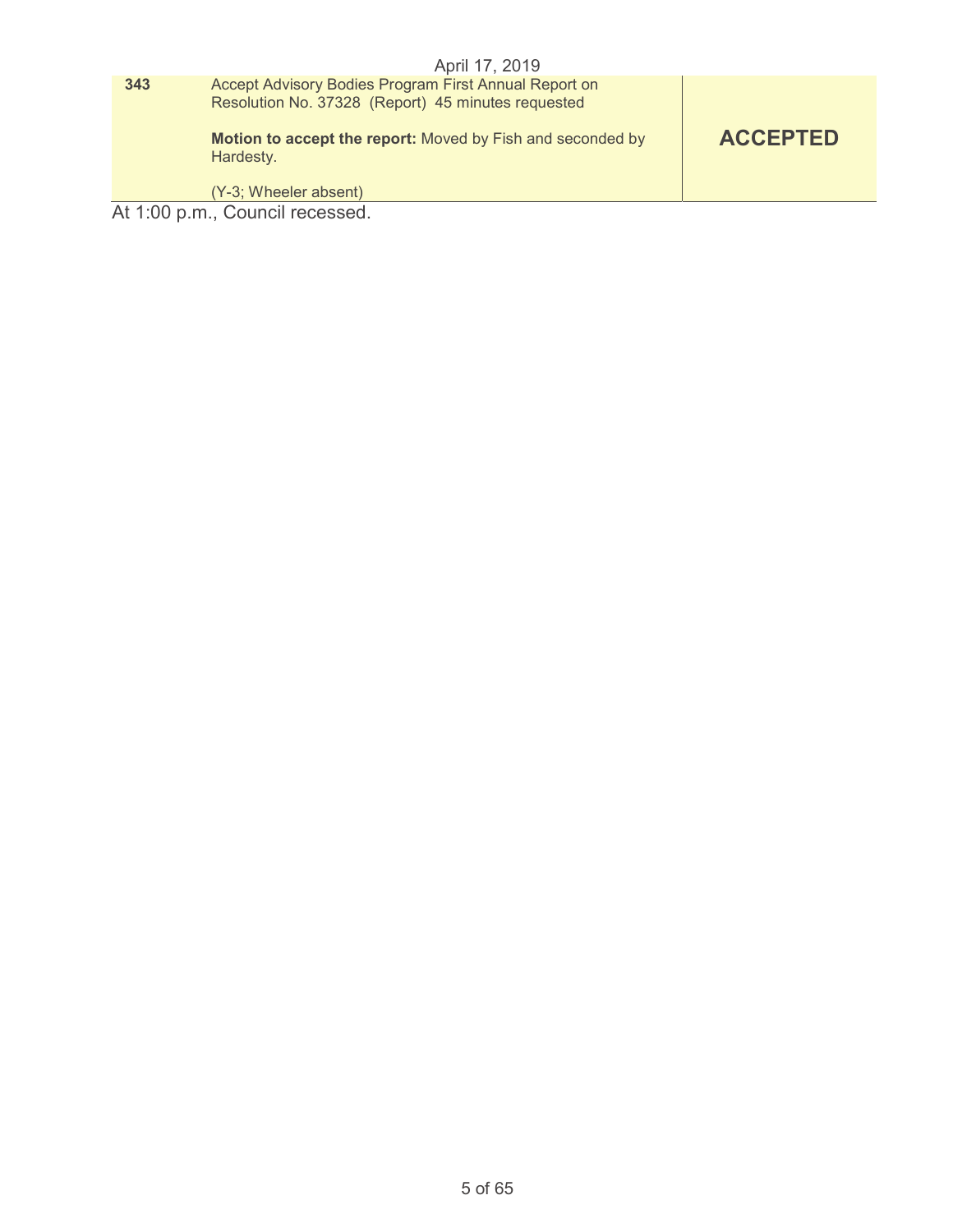A RECESSED MEETING OF THE COUNCIL OF THE CITY OF PORTLAND, OREGON WAS HELD THIS **17th DAY OF APRIL, 2019** AT 2:00 P.M.

THOSE PRESENT WERE: Mayor Wheeler, Presiding; Commissioners Eudaly, Fish and Hardesty, 4.

OFFICERS IN ATTENDANCE: Karla Moore-Love, Clerk of the Council; Matt Farley, Senior Deputy City Attorney; and John Paolazzi and Christopher Alvarez, Sergeants at Arms.

**344** Proclaim April 2019 to be Fair Housing Month (Proclamation **Proclaim April 2019 to be Fair Housing Month (Proclamation PLACED ON FILE introduced by Mayor Wheeler)** 1 hour requested

At 2:56 p.m., Council adjourned.

# **DUE TO LACK OF AGENDA THERE WAS NO 2:00 PM MEETING THURSDAY, APRIL 18, 2019**

# **MARY HULL CABALLERO**

Auditor of the City of Portland

By Karla Moore-Love Clerk of the Council

For a discussion of agenda items, please consult the following Closed Caption File.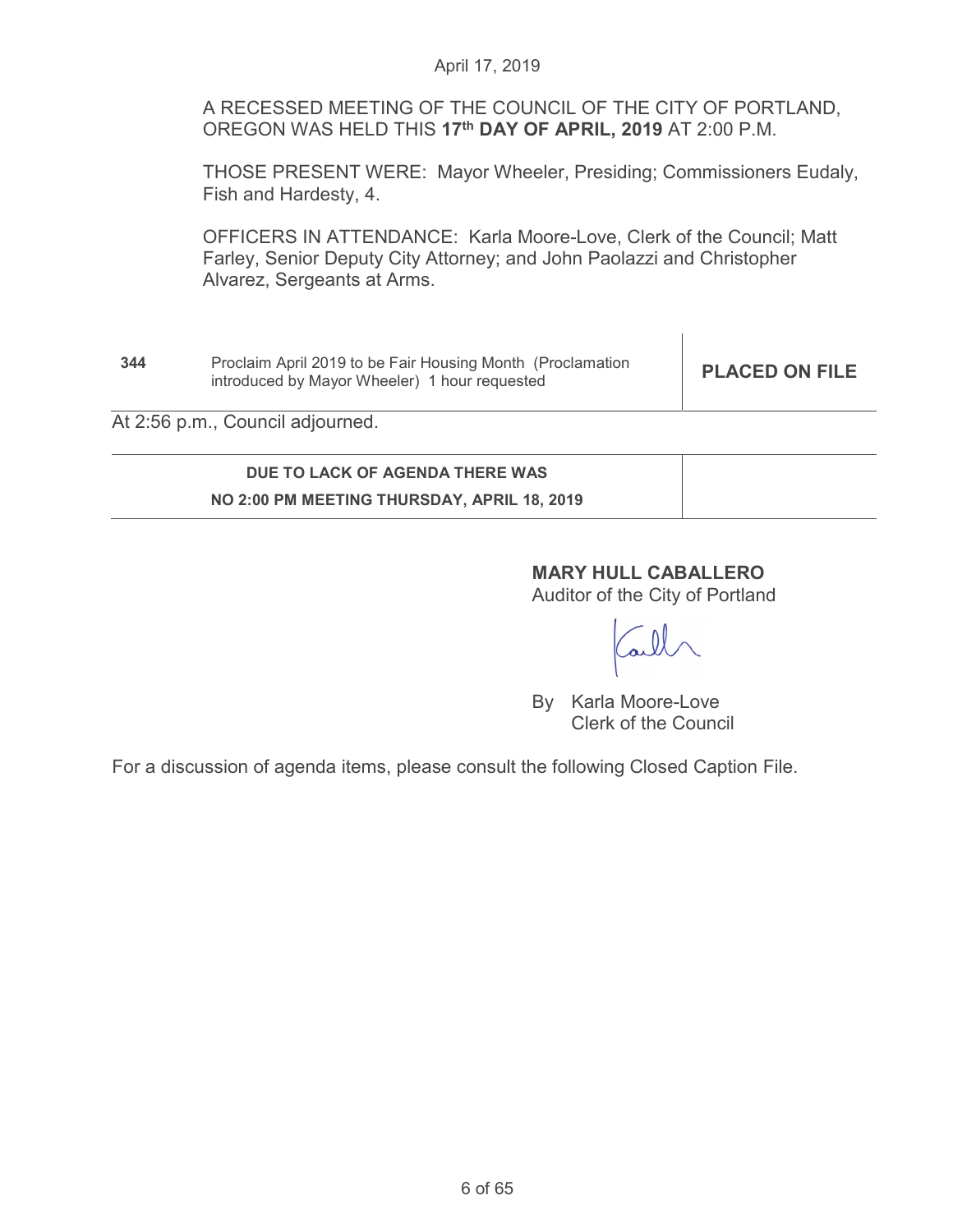## April 17, 2019 **Closed Caption File of Portland City Council Meeting**

This file was produced through the closed captioning process for the televised City Council broadcast and should not be considered a verbatim transcript. Key: **\*\*\*\*\*** means unidentified speaker.

### **APRIL 17, 2019 9:30 AM**

**Wheeler:** Good morning. This is the april 17, 2019 morning session of the Portland city council. Please call the roll.

**Fish:** Here. **Hardesty:** Here. **Eudaly:** Here.

**Wheeler:** Here. With that, we will turn it to legal counsel for rules of order and decorum. Good morning.

**Linly Rees, Chief Deputy City Attorney:** Good morning, and welcome to the Portland City Council. The city council represents all Portlanders and meets to do the city's business. The presiding officer preserves order and decorum during city council meetings so everyone can feel welcome, comfortable, respected and safe. To participate in a council meeting, you may sign up in advance with the council clerk's office for communications to briefly speak about any subject. You may also sign up for public testimony on resolutions or the first readings of ordinances. Your testimony should address the matter being considered at the time. If it does not, you may be ruled out of order. When testifying, please state your name for your record. Your address is not necessary. Please disclose if you are lobbyist. If you are representing an organization, please identify it. The presiding officer determines the length of testimony. Individuals generally have three minutes to testify unless otherwise stated. When you have thirty seconds left, a yellow light goes on. When your time is done, a red light is on. If you are in the audience and would like to show your support for something that is said, please feel free to do a thumbs up. If you want to express you do not support something, please feel free to do a thumbs down. Please remain seated in council chambers unless entering or exiting. If you are filming the proceedings, please do not use bright lights or disrupt the meeting. Disruptive conduct such as shouting or interrupting testimony or council deliberations will not be allowed. If there are disruptions, a warning will be given that further disruptions may result in the person being ejected for the remainder of the meeting. After being ejected, a person who fails to leave the meeting is subject to arrest for trespass. Thank you for helping your fellow Portlanders feel welcome, comfortable, respected, and safe.

**Wheeler:** Thank you very much. First up is communications, and karla, I assume the five individuals today would like to come up together. Is that correct? Very good. Why don't you go ahead and read all five of the first items, please.

## **[background talking at same time]**

**Item 316** 

**Item 317** 

**Item 318** 

**Item 319** 

**Item 320** 

**Wheeler:** Good morning. Three minutes each. Name for the record.

**Edith Gillis, Portland Gray Panthers:** Hello. I'm edth gillis and I have this wonderful solution for you. It is doable, win-win, economical, logical, quick, and easy. It would be increasing city funds for what is most important for Portland residents, as city policy, practices, and budget priorities. It reduces reasons for lawsuits, recalls, turnover and budget cuts. It increases public trust, employ morale, productivity, and city livability and increases the investments in our city. The solution? Hahaha. Require all individuals in the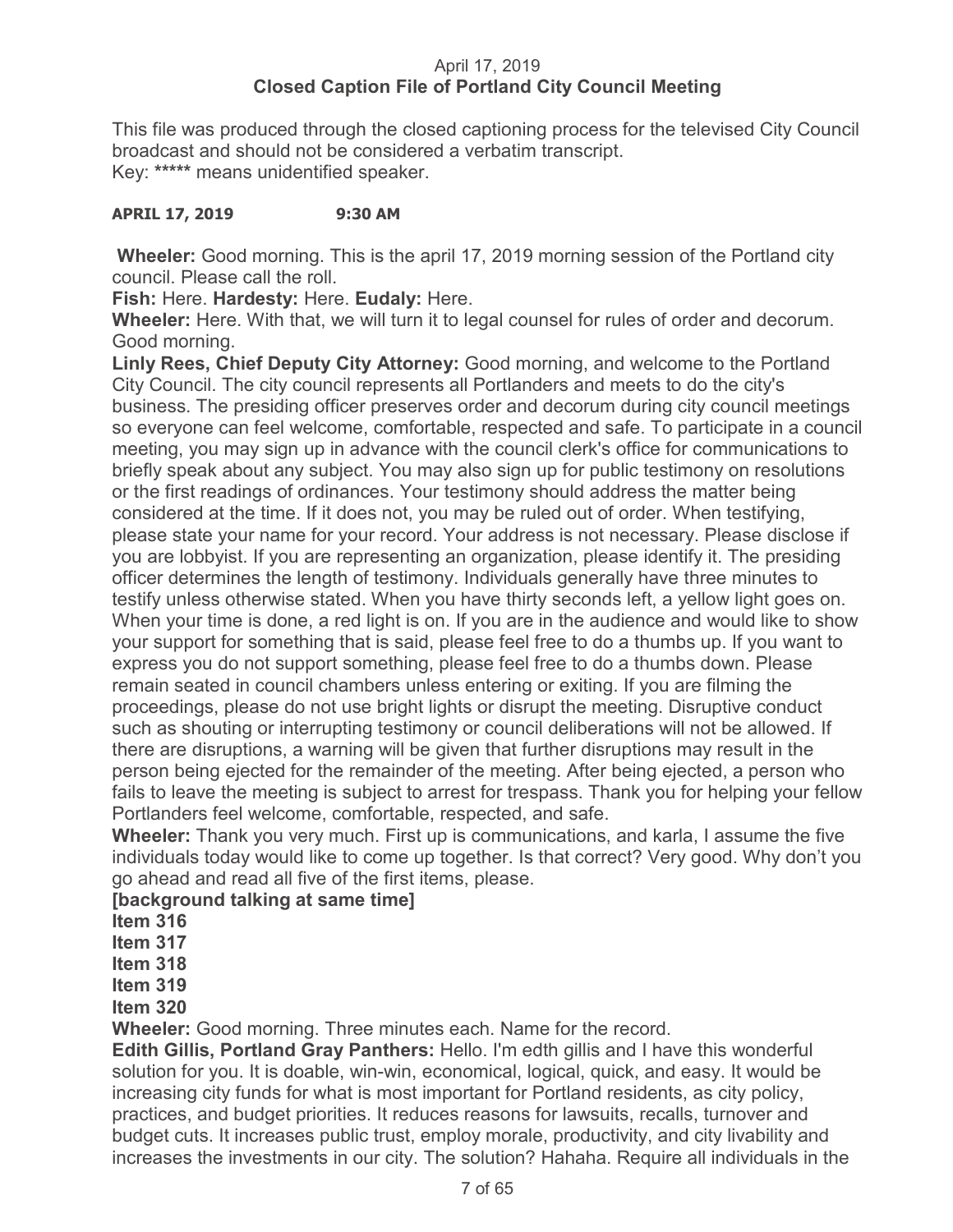city limits who are wearing riot gear, or clothing, or equipment to have clearly visible within 20 feet, their last name and/or badge number. If they don't have that, they can be arrested for impersonating a law officer, which is a federal felony. They can lose their pay, or benefits, or the contract if they are mercenaries or other agencies. And the public is not required to obey them. For example, we would have all riot cops, batons and shields must show visible id, this is all agencies, all individuals, all companies, and contractors. On the chest, and on the upper back, the last name would be three inches high. On the helmet front, top, and back, it would be the number, three inches high. The top of the visor would be the number, half inch high. The upper arms on the outside, would be the number, two inches high. The back of the hands, the number, half inch high. Above the front of the knees, the number, half inch high. The outer ankles, one inch high of the number. And the top front of the shield, the last name, three inches high. And three inches from the end of the baton will be the number one inch high. This would be the soft loop or velcro or similar material on the outside of the equipment or the clothing so that if anyone rubs against it they do not get abrasion or hurt, and the hook side on the back side of the id. **Wheeler:** Good morning.

**Sally F. Fronsman-Cecil, Portland Gray Panthers:** Good morning. Well we're going to just go right ahead. I thought maybe she was still going to say something after the last seconds. Hi, sally fronsman-cecil. I'm with the Portland gray panthers. I thought I would do today is give a little bit of a context for the Portland gray panthers, our advocacy organizing action. We're always bringing these to you, and currently we hadn't done that for a while. Here we are, we are doing community policing, we're going to do gun control, housing, and other issues. So it might not always be clear how those are elder issues, so we do try to make those connections at least part of the time. The roots of the gray panthers are in the challenging of ageism and stereotypes of age and aging in both the social and legal spheres. So that's kind of the very beginning of gray panthers, circa 1971 with Maggie Kuhn. Gray panthers also see these things as a civil rights and, I guess you would call it a liberation movement and for social change. So there's always been an involvement, a long-standing interest in action towards preservation of medicare and social security, but there is also -- and I guess, I don't want to skip the other aging thing, work on fair treatment of residents of nursing homes. Those are clearly age-related issues. Gray panthers also however, historically, have worked across generations on many social justice and anti-war types of issues, notably, vietnam and later adding war activism, lgbt advocacy was a fairly -- well, gray panthers were fairly early involved in that, and various kinds of environmentalism, and single payor and health care has always been gray panthers issues. Housing, with the notion of inner generational housing, which is the polar opposite I'd argue of our society's choice, which is to separate, isolate, and marginalize elders, especially low-income elders and people with disabilities. We had kind of put people -- theoretically, we have enough hud housing and things like that and very little other options. And I would argue that those choose to put people with disabilities and elders into a very separate kind of status and marginalize them. In the international sphere, gray panthers have been a strong advocate for an enforceable global convention to protect the human rights of older persons, and this is something that I don't know people are aware of, or even aware that there is a global convention for this. But this is an international concern, as well as the issues of this country. Arguably, the situation of elders in many countries is much worse, even than it is here. And Portland gray panthers focus on advocacy and action, in the best tradition of the gray panthers I would argue. In this context, we focus on ageism and breaking stereotypes of age and aging not to surprisingly. However, we also look at the rights and needs and I suppose you would call the liberation of the elders, houselessness and housing across generations have been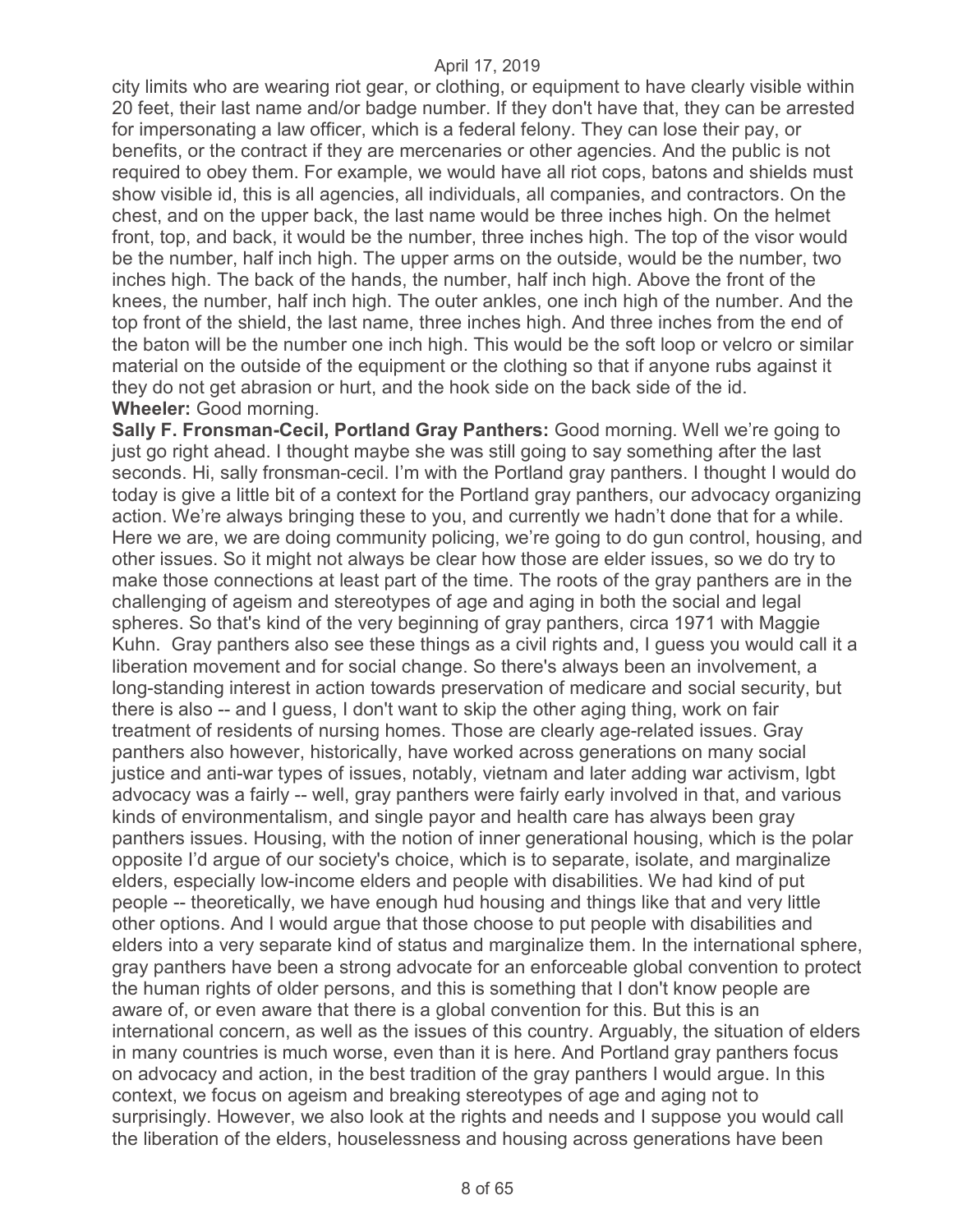gray panther's concerns for many years, community policing, gun violence and gun control –

**Hardesty:** Mayor?

**Wheeler:** Commissioner Hardesty.

**Fronsman-Cecil:** - are issues. I better be quick.

**Hardesty:** Your time is up.

**Fronsman-Cecil:** It says 23 seconds.

Hardesty: Uh, no –

Wheeler: That's you're over.

Eudaly: No, you're over

**Fronsman-Cecil: Oh,** I'm over 23 seconds. Sorry, well at any rate, you can see there are a lot of issues we'll be bringing them to you when we have.

**Wheeler:** Thank you.

**Hardesty:** I appreciate you, thank you.

**Wheeler:** Thank you for doing it. Good morning.

**Lew Church, Portland Gray Panthers:** I'm Lew. I want to thank Edie and Sally for talking with us today at council. Class war? Is there a class war in the world and in Portland? Many panther organizers believe there is class war. What are the contours of this economic conflict? With may day approaching in a few days, it may be useful to recall gandhi's axiom that poverty is the worst form of violence. But is this so and how can you tell? On housing, fairly or not, the new york times has labeled Portland, Oregon, tent city u.s.a. Is that journalistic bombast or speaking truth to power. If a white mayor tells an unnamed elected official it's disrespectful if a landlord representative is reduced to tears due to unduly harsh treatment by tenant rights organizers and pro-tenant politicians, is that disrespectful? Are houseless folks camped out in tents and tarps on sidewalks by the hundreds or even thousands, are they being disrespected by landlord, real estate and moguls, whether these landlord reps are crying or not? Several west coast cities have declared years-long housing emergencies. Despite this, a white male billionaire politician in la casablaca insists the real emergency at the Mexican border where poor people seek shelter. At Portland state, when a subcontracted landlord, not IPM, income property management, a different subcontractor, enacted sky-rocketing rent hikes and refused to make needed repairs, student tenants organized a six-month rent strike, including a somewhat disrespectful chant. Landlords are the scum of the earth. They'll take you for all you are worth. Landlords, nothing but whores. On landlords, declare to go to war. Beyond landlord/tenant law, students at a different school, Stoneman douglas in parkland, florida, believe the class war is cutting short our lives, literally, no just economically. Students like the church and mosque goers from Charleston to Pittsburg to christchurch in new Zealand are simply collateral damage for the NRA, Olly North, Mark rubio and that new York city landlord, Donald trump. To fight that, we need to pass gun control laws in salem to ban assault weapons and high capacity magazines. To fight back, we need to support the hard work of commissioner Eudaly and her staff to create more tenant protections, ahead of landlord profits, even if these landlords are crying on the way to wells fargo. To fight back, we need to heed the lessons of maxine waters, kamala harris, Elizabeth warren and yes, the lessons of jacinda ardern in new Zealand. To Scofflaw landlords, to the nra and their acolytes, we need to say the class war ends here. From Portland state, to 1600 Pennsylvania avenue to christchurch new zealand, the class war ends here. **Wheeler:** Thank you, all three of you. Appreciate it. Karla, have any items been pulled off the consent agenda? **Moore-Love:** I have no requests. **Wheeler:** Please call the roll.

**Fish:** Aye. **Hardesty:** Aye. **Eudaly:** Aye.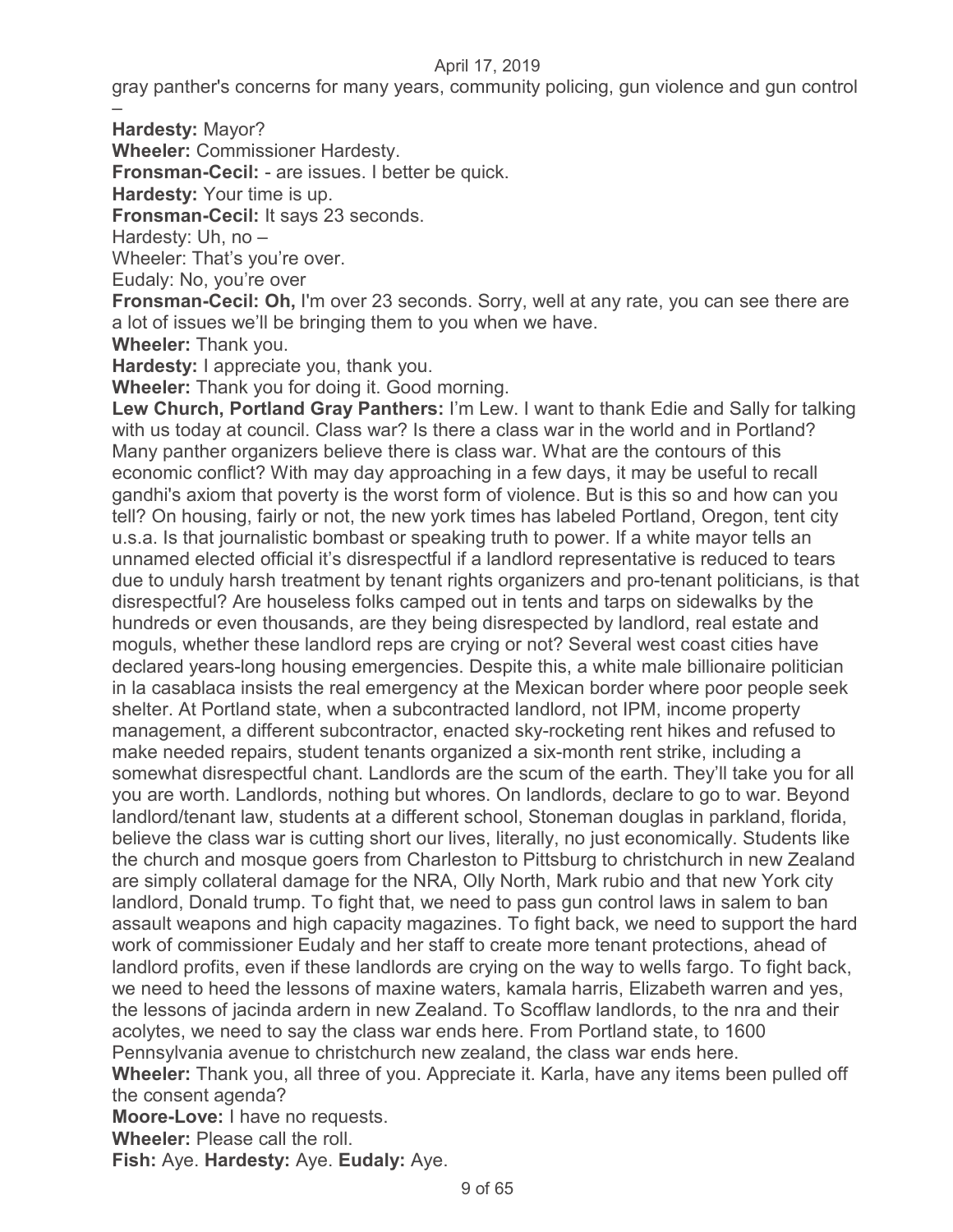**Wheeler:** The consent agenda is adopted. It looks like we are at 9:45. Why don't we call items number 321 and 322.

## **Items 321 & 322.**

**Wheeler:** Very good. We have a cast of many. Karl, I understand you will kick us off, today, is that correct?

**Karl Lisle, Office of Management and Finance:** I will, yes.

**Wheeler:** Very good.

**Lisle:** That's a –

**Ken Puckett, Providence Park:** Don't trust me by the computer, Karl.

## **[laughter]**

Lisle: We're just looking for the right one. We don't know anything about northeast 97<sup>th</sup>. Okay, so, am I on, yep. Good morning, mayor and commissioners, my name is karl lisle, I'm the spectator venues program manager at the office of management and finance. And today you will be hearing on updates to the provenance park good neighbor agreement, or gna, and we'll use the acronyms because they're really mouthfuls, so sorry about that. In the comprehensive transportation management plan, ctmp, for the stadium. These updates have been prepared by the stadium operators, Peregrine sports, which is the sort of parent company of the timbers and the thorns and the operators of the stadium. I will provide just a little background and then turn it over to ken puckett here who is the senior vice president of operations at Peregrine sports, and he and his consultant team represented here in the middle will take you through the updates to the documents. So -- **Puckett:** Do you want me to steer, Karl?

**Lisle:** This is perfect. So next slide. What are these documents anyway? The good neighbor agreement and the comprehensive transportation management plan are required at the stadium site by the Portland zoning code. This is a function of the base zone at the site being open space, which normally would not allow the operation of a commercial stadium. As a result of that situation, there are several requirements that are outlaid in the zoning code that need to be addressed by the operators in order to allow the legal operation of the stadium. Those are primarily the gna and the ctmp documents which are before you today. The purpose of the good neighbor agreement, the gna, is to consider impacts of the stadium on surrounding areas such as noise, litter, light pollution, etc. And the purpose of the ctmp is to consider the transportation impacts associated with people coming and going from the stadium. Next slide, this regulatory system for the stadium has been in effect for about 20 years, with the original documents being developed by the then operators in about 2000, when the stadium was renovated for aaa baseball. The documents were then updated in 2010, when the stadium was again renovated to become a soccer-specific facility, as the timbers joined major league soccer. The current expansion of 4,000 new seats has again triggered the need for updates to those documents. Preparing these documents and presenting them to city council is a responsibility of the operator. They are not city generated products, the operator has worked with the stadium oversight committee, as it's outlined in the existing gna, to develop these updates. Next slide. The city's role, those role of the spectator venues program, me essentially, was to basically ensure the required process outlaid in the good neighbor agreement and the zoning code are being followed by the operators, and they are, to assist in connecting Peregrine with the necessary technical experts at the Portland bureau of transportation. Obviously, they are involved in developing the ctmp, and other folks in the city they might need to talk to and to participate on the stadium oversight committee. City council's role is confirming that the procedural steps have been followed and to confirm that the applicant has adequately addressed the required elements of ctmp, and those are looking at existing conditions, mode splits, impacts of stadium operations, and proposed mitigation strategies. So council has the ability today, or technically I guess next week at the second reading, to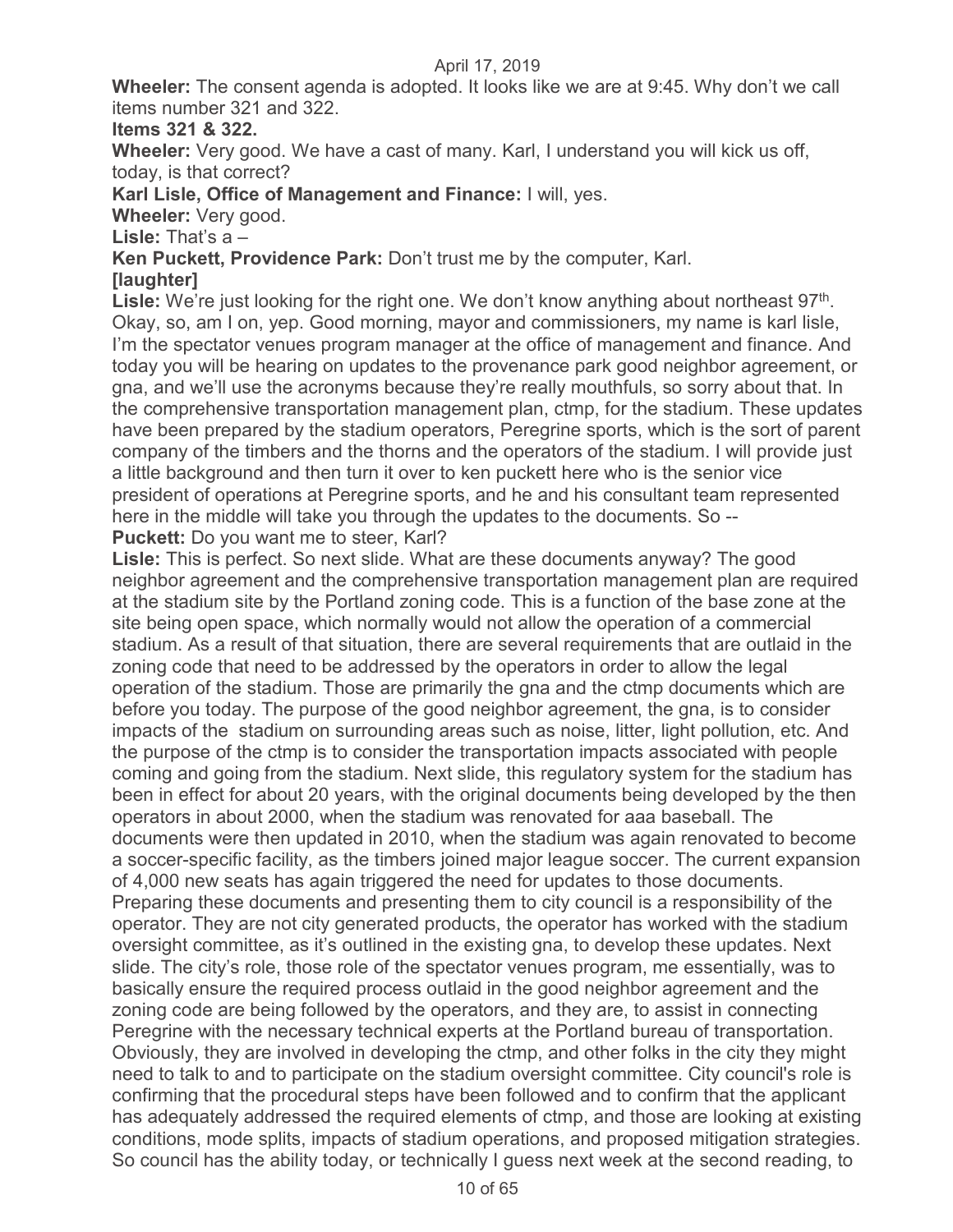approve these documents with modifications, to approve them as they are, or to reject them. With that, I would -- I would, however, reiterate that they are required to be in effect on opening day, which is scheduled to be june 1, 2019. So, with that, I will turn it over to ken puckett and his team to present the updated documents and after their presentation, I would like to invite any members of the stadium oversight committee who happen to be present to testify, and any other members of the committee, it looks like a few have signed up.

**Puckett:** Good morning, mayor and city council. My name is ken puckett, I'm the senior vice president of operations for providence park, and I have been in that capacity, this is my 19th season. So I have seen all three transitions from the original stadium in 2001, the first remodel in 2001, the second remodel for mls soccer in 2011, and now our remodel right now. This was approved by the city council in 2017, it's a private investment of over \$85 million, it is lead certified and I'd like to point out that in the lead certification, we scored 12/14 on the transportation plan. It adds 4,000 seats, bringing our capacity up to about 25,000, and a project is on schedule to open on june 1. We are committed to transportation. We're committed to a positive game experience for our fans. We have countless people that work in our organizations to make this happen. The timber staff, marketing, operations, we bring in private bike valets, which is also a unique thing to Portland. We have about 150 contracted security, we bring in 12 to 16 Portland police officers to help with that. Those folks are deployed out into the streets post game to make sure that traffic and pedestrian safety is dealt with. We work with pbot and the parking enforcement folks, along with direct line and trimet.

**Wheeler:** Sorry, Commissioner Hardesty had a question.

**Puckett:** I'm sorry.

**Hardesty:** Thank you, mayor. Thank you. Could you -- could you repeat, you said 150 private security?

**Puckett:** We do, correct.

**Hardesty:** And how many Portland police officers?

**Puckett:** 12 to 16, and on top of that, we have about 200 guest attendants, ushers and what not, that help in that as well.

**Hardesty:** Thank you.

**Puckett:** We are committed to our neighbors. Like I mentioned, I have been running the stadium for 19 years, I sat on the goose hollow board for several years as the vice president. The good neighbor agreement that I oversee has been in place for 18 years with zero formal complaints. Of course, I have gotten phone calls to deal with certain issues, but zero formal complaints on us not following through on the good neighbor agreement. So this is truly a partnership between us and the neighbors, and I would also like to point out that this is Portland, this is unique -- we have a stadium that was built in 1926, it sits right downtown. Our friends to the north built the king dome in 1974, blew it up in 2000. And still owed almost \$20 million on it. So proud of the stadium, we're proud of where it's come, we're proud of how it's evolved into what it is, we're proud that it sits in right downtown Portland, and this traffic plan is Portland, just like our stadium is. **Wheeler:** Thank you.

**Libby Bakke, Stadium Oversight Committee:** My name is libby bakke, and I was the stadium oversight committee facilitator. The stadium oversight committee is made up of representatives from goose hollow, northwest district, the city of Portland, the timbers, and the at-large member. Their tasked with making recommendations to you about the ctmp and the good neighbor agreement. As karl said, we followed the procedures for updating those documents as prescribed in the good neighbor agreement and the zoning code. We had 17 meetings with the oversight committee, and 13 neighborhood meetings, participated in their meetings. The updates of the good neighbor agreements, specifically,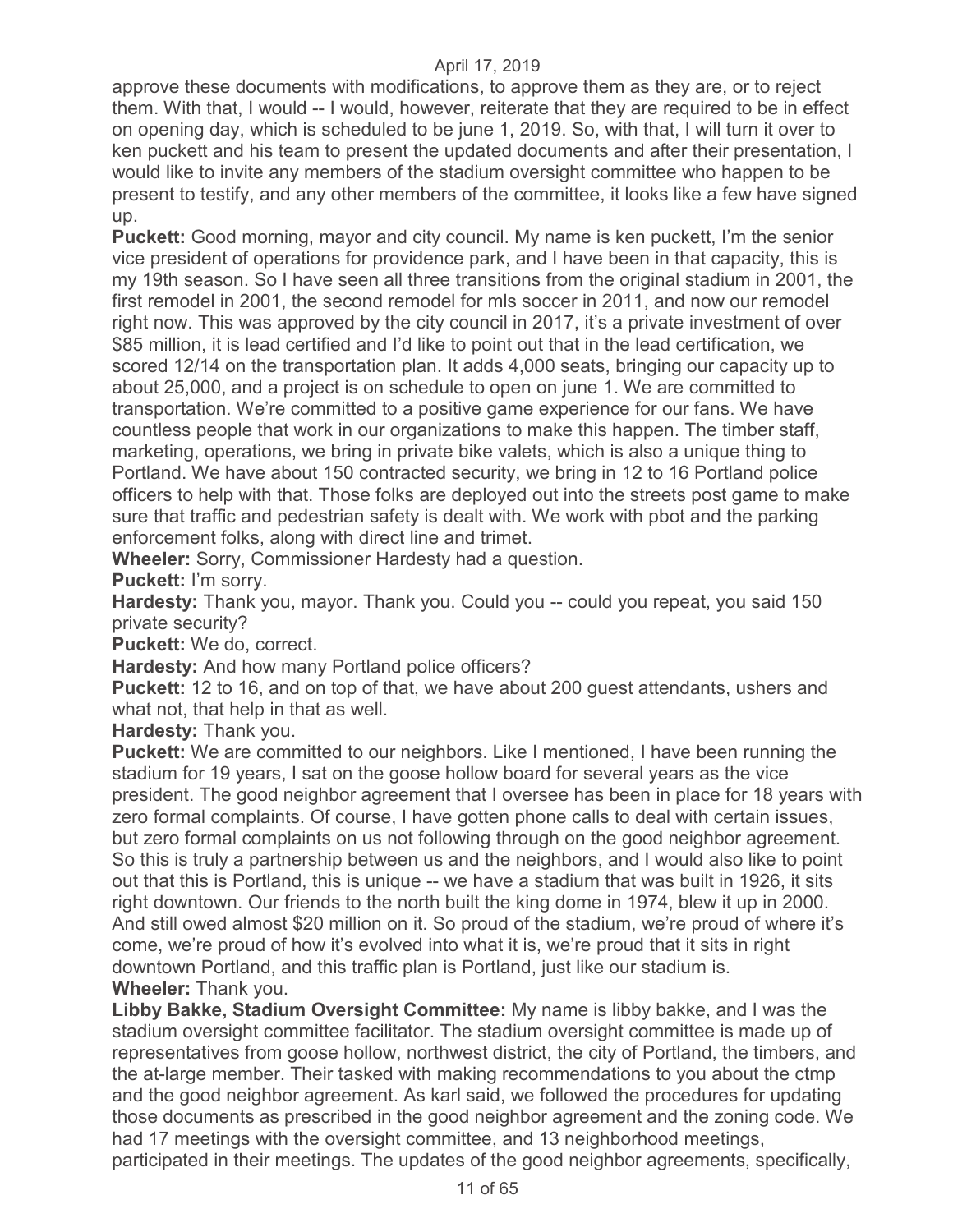reflect the expansion of the project, so the additional 4,000 seats. We clarified the process for updating the good neighbor agreement in the ctmp in the future, so more prescriptive. We updated timing and procedures for the oversight committee meetings. The good neighbor agreement now prohibits ticket holders from lining up 24 hours -- more than 24 hours before an event. And, finally, we also went through and updated all the communications requirements to reflect modern communication, things like websites and cell phones and such. We have also been monitoring the public comment that has been coming in. And we have prepared some amendments that are responsive to the request from the neighborhood groups, and we would like to enter them into the record. Briefly, these amendments cover arrangements for Portland police officers in the stadium, updating the public meeting and neighborhood notice requirements, and hiring an independent consulting firm to work with the stadium oversight committee to establish metrics, collect data, and prepare reports on the effectiveness of the ctmp. And, with that, i'm going to turn it over to Phil with Nelson Nygaard.

**Phil Olmstead, Nelson Nygaard Consulting Associates:** Good morning, mayor and commissioners. My name is Phil Olmstead, i'm a principal of Nelson Nygaard consulting associates, we're a transportation planning firm that works throughout the country and based here in Portland. Most of my work is in the parking and institutional planning around helping institutions like college campuses, universities, medical campuses, as well as cities with their stadium planning efforts. So really working to develop mobility plans, transportation plans, that not only serve the fans and the team, but the communities and neighborhoods in which they reside. We were hired by the timbers in 2018 and the oversight committee at that time had established some specific principles and goals to guide and really anchor the plan. First and foremost, really to the greatest possible degree, minimizing the number of vehicle trips that are coming from new fans, but for the trips that remain, maximizing their efficiency. And part of that is really communicating that on-street parking is maxed out in the neighborhood, it's heavily regulated, especially on game days, and so that we are doing all we can to discourage people from circling and circling in the neighborhoods, looking for a parking spot. For those that need to drive, making sure that we are communicating about their off-street options and really incentivizing and encouraging them to park off street. At the end of the day, from the surveys that have been done from timbers and thorns fans, we know they value choice and flexibility in how to get to the stadium. They don't come by the same mode for every single game. So really providing a multi-modal system that really offers choice to the fans is a really big priority of the ctmp. For my work, previous studies and previous plans, there's a couple other key goals that really anchor the plan and keep principles, particular around implementation. We know that we cannot do just one thing to solve the challenges around transportation, and there are challenges. The ctmp is really a toolbox, it cuts across all modes, it looks not just at infrastructure and service changes for transit for example, but also policies and programs. We also want to make sure that we have communications, marketing, and monitoring right. Part of the nature of these plans is that they take time to get going, and iron out all the details. As the season takes shape, as fan behavior solidifies, fan travel behavior and ultimately what we found to be most successful with these types of plans are institutions or venues that adopt a test and learn approach, see what fans are responding to, what they are not responding to, and modifying our toolbox as me move along. **Eudaly:** Mayor.

**Wheeler:** Commissioner Eudaly.

**Eudaly:** I have a couple questions about this.

**Olmstead:** Sure.

**Eudaly:** So looking at the existing and future modes splits -- **Olmstead:** Sure.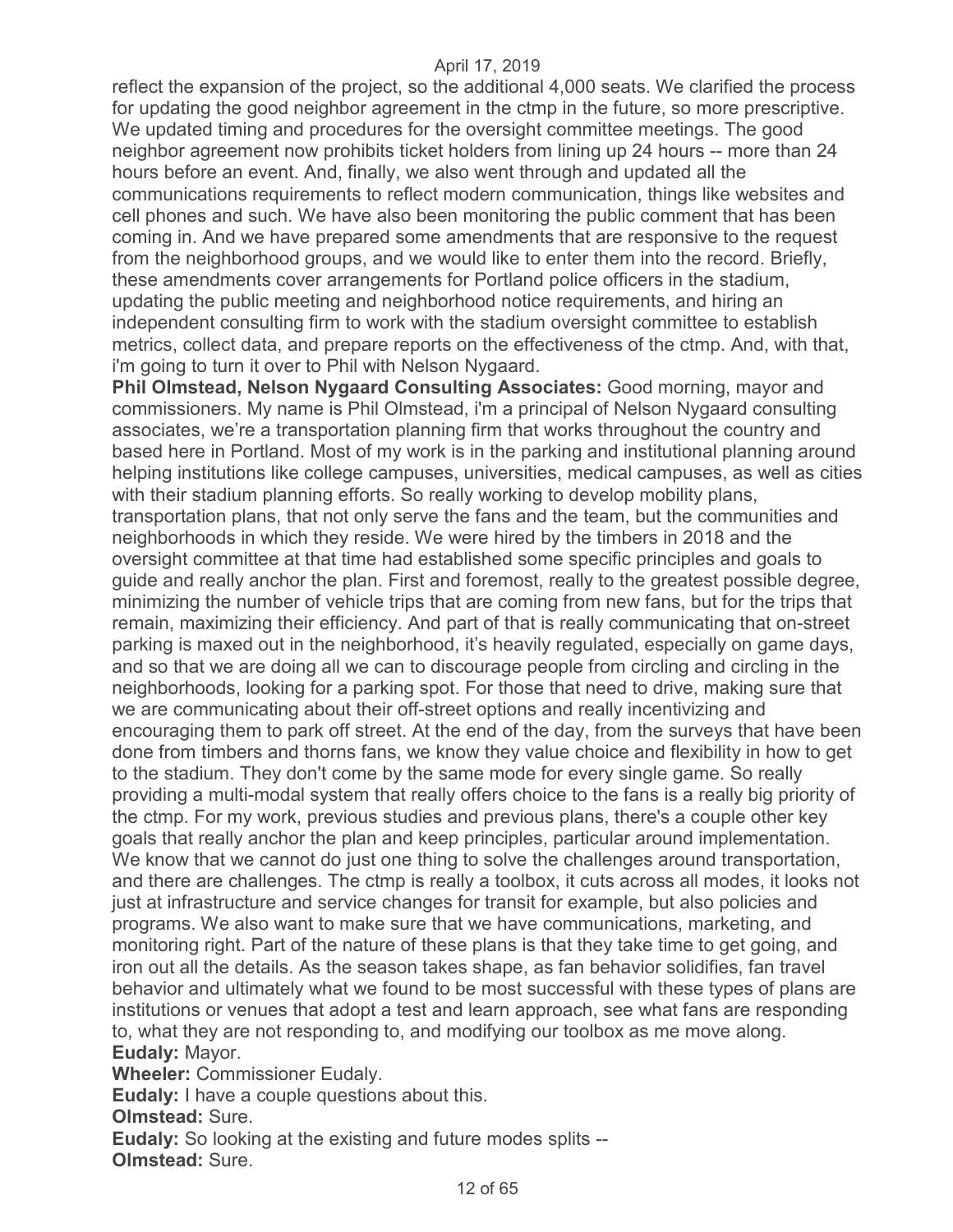**Eudaly:** In the plan, not real exciting to me, I'm going to be honest, to see an increase in single occupant vehicles and a decrease in other mode shares. I'm curious how, what the plan is for promoting and incentivizing multimodal and discouraging single occupant vehicles?

**Olmstead:** Yes, so I'm going to speak to the specific measures within the plan. **Eudaly:** Okay.

**Olmstead:** And hopefully that will address your question.

Eudaly: I will save my questions to the end, because i'm very interested in working with the timbers on -- maybe not -- i'm not as interested, well, okay. I will just save my comments until the end.

**Olmstead:** Sure, I wanted to talk about the mode-split targets, specifically. So one of the first pieces of work that we did was to establish mode split targets. The goal, why we do these, is to identify current fan behavior, the way that fans are currently getting to the stadium, seeing what the challenges are, and helping us identify and calibrate and lean in the specific strategies and where we can make improvements. Establishing a mode-split is also really important as a way to monitor success moving forward and seeing how we are doing overtime. The baseline you see was established with a couple of surveys that were done. One was an online by season ticket holders. Another was an intercept survey at the stadium in 2018. So in collaboration with the oversight committee and with their input, we established essentially two sets of targets, and this was -- this reflects the feedback and direction we got from the oversight committee to have a conservative or realistic set of targets for 2019 or for day one, recognizing the timing of plan adoption and at roll out of the plan, as well as a more ambitious set of targets for the future, something that we can strive to in the coming years about really, really trying to get the mode split down for single occupancy vehicles and driving to the stadium. I'd emphasizing a couple things about the mode splits, they are a starting point, they're based on our best-available data, and a number of assumptions about how fans travel to the stadium. As we do additional monitoring, as what's planned for and called for in the ctmp, we think we can recalibrate these numbers and again revisit these on a year to year basis to make sure that we are making progress. So what is in the plan? There are 21 measures, mitigation measures, as required by the code. And they -- they are outlined in specific detail. I cannot go through all of them, so I'm going to highlight a few of them. Obviously, transit plays a major role in access to the stadium. Trimet currently provides two additional max trains on the red and blue line. After the games for the 2019 season, they will add a third train in both directions, so a total of six trains on top of their regular service after the games. That will provide about a seven-minute frequency and what trimet hopes will meet their goal about clearing the platform in about 30 minutes. Trimet will continue to provide staff to monitor the platforms and work with Ken's team to implement the service changes. They need a bit of flexibility on the game days, depending on many factors but including when the game ends. Trimet is also committed to extending route 24 to providence park for the 2019 season and adding two extra trips, after every timbers and thorns games. Some of the specifics of that, particularly where the stop is, and some of the routing realignment is still to be figured out. But a number of service changes happening in 2019, which we think can potentially increase that transit mode share. Parking, as we talked about, the major goal here is really to get less people driving and parking, but those that do drive, get them in an off-street lot, not circling and driving around the neighborhoods. The timbers, unlike many stadiums operators in the country, do not own or operate any of their own fan parking, dedicated fan parking. So the approach in the ctmp is really five-fold. Better communicating the off street options to fans so the timbers are working on a whole new marketing and communications platform on their website. Further promoting the smart park voucher program that they have for season ticket holders. We did some data crunching in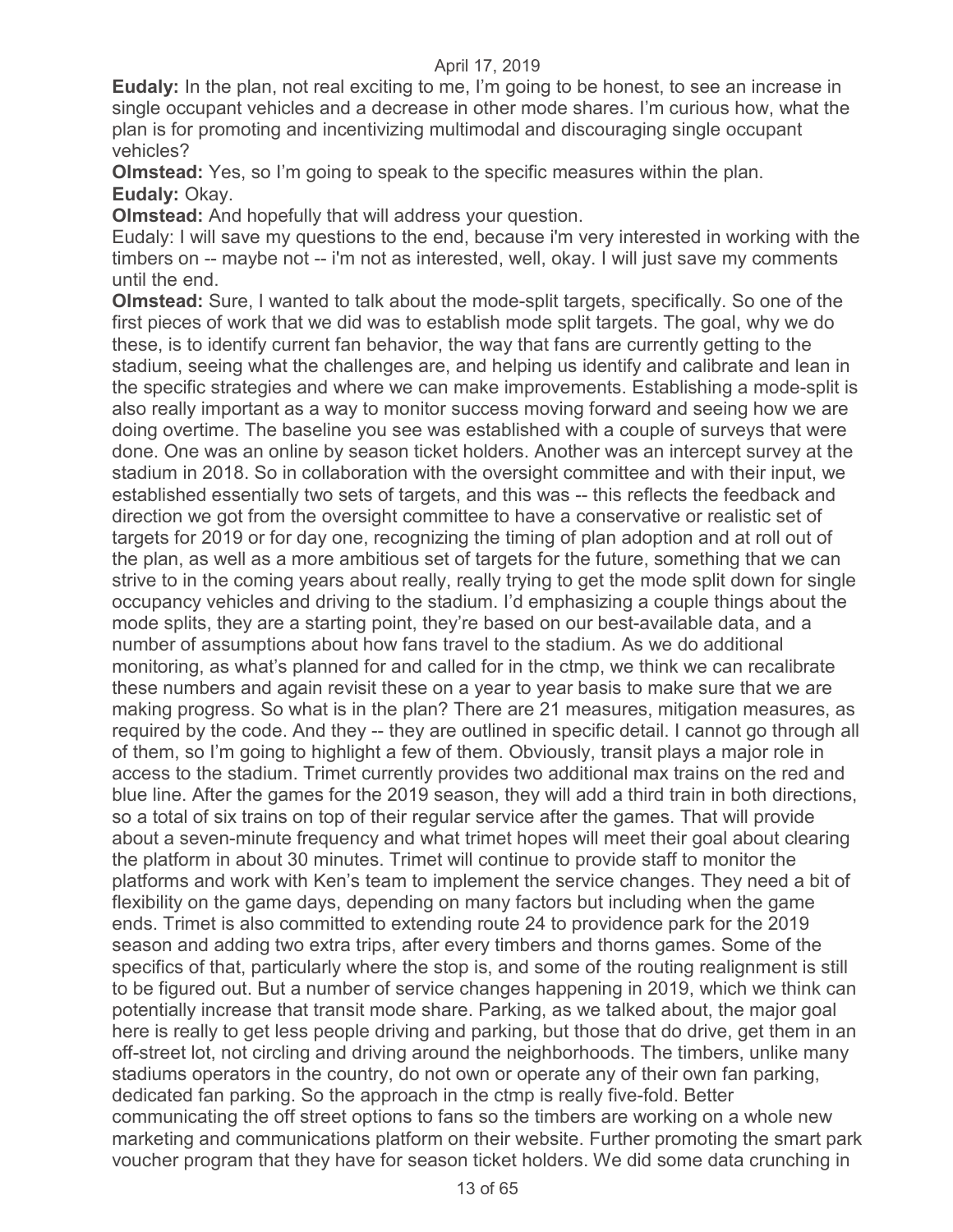the 2018 season and found that program to be under-utilized and so there's a lot of opportunity to expand that use for season ticket holders. We also looked at what you see here on the right is data for the smart park garages and found that there is capacity in those garages. The 10th and yam hill reflects the fact that garage was half closed for the 2018 season. Another piece of the parking puzzle is continuing to explore partnerships with private lots, garages, and facility operators to see if we can establish some pilot programs around reserved parking. There was some progress made on this is in the last couple years, but some more work needs to be done. The timbers do not regulate the streets, so continuing to work with pbot and the neighborhood groups to continue to assess and evaluate the ways in which rates are done and regulations on street. And then pbot has also committed to additional enforcement for the 2019 season, particularly for the first few games of the year. We know that enforcement is a major challenge there. We did a scan of parking in and around the stadium, seeing what is available. We looked at about a 15-minute walk shed in and around the stadium, and even with some very conservative assumptions about the availability of parking, during typical timbers game times, so week day, nights and weekends, we think there's about – we estimate about 2300 to 3600 available spaces to accommodate additional fans they may be wanting to park. We know ride hailing is growing and is increasingly popular in every city, but particularly for special events and venues such as timbers games. Ride hailing can reduce parking demand, but it has the trade-off of potentially increasing vehicle trips and congestion. The approach for the ctmp is really trying to rationalize how ride hailing is done in and around the stadium, so what this translates to are some very specific measures about formalizing a series of distributive pick up and drop off zones in and around the stadium. The timbers have already begun working with pbot to establish the zones and also begun working with the ride hail providers to make sure that their utilizing the technology, what we call geo fencing that would direct timbers fans to those pick up and drop off zones. Also making sure that we're doing rider education, driver education, and establishing some best practices and guidelines in partnership with the ride hail companies. Bikes, getting to the stadium by bike is already extremely popular. As Ken mentioned the timbers have provided free bike valet parking for the, since the ctmp, on the sunny days, it is full. We anticipate escooters to be more in the transportation mix for the 2019 season. So the strategies and measures around bike and escooter access are really about building on the good foundation thus far, so the timbers have committed to expanding the bike valet zone on morrison street. There are measures that call for dedicated escooter parking and really making sure there is clear guidelines and communication about where to park and what is allowed with escooters and bikes, and also continuing to work with pbot outside of the day-to-day, game-to-game activities, making sure we expand permanent bike parking and continue to work on the improvements to the network and infrastructure improvements to and from the stadium. Regardless of the mode you take to the stadium, you will be very likely walking around the stadium, so pedestrian safety is really, really important. The ctmp really builds, continues to build on this, maintaining the street closures that we have, continuing the timbersfunded traffic safety officers, and identifying hotspots and designating those officers to those hotspots where we have pedestrian safety concerns that are brought as part of this process and again continuing to work with the city and pbot to continue to improve infrastructure in and around the stadium. These options do not help if fans do not know about them. We are working with the timbers to help them update and improve and enhance their marketing and communications. So this includes materials such as a new website, new collateral, and really emphasizing their use of social media, game day communications, as well as continuing a lot of their great incentive programs. So they currently offer 50 percent discount to season ticket holders for transit, as well as again, the smart park voucher program, so really continuing to advance and enhance these incentive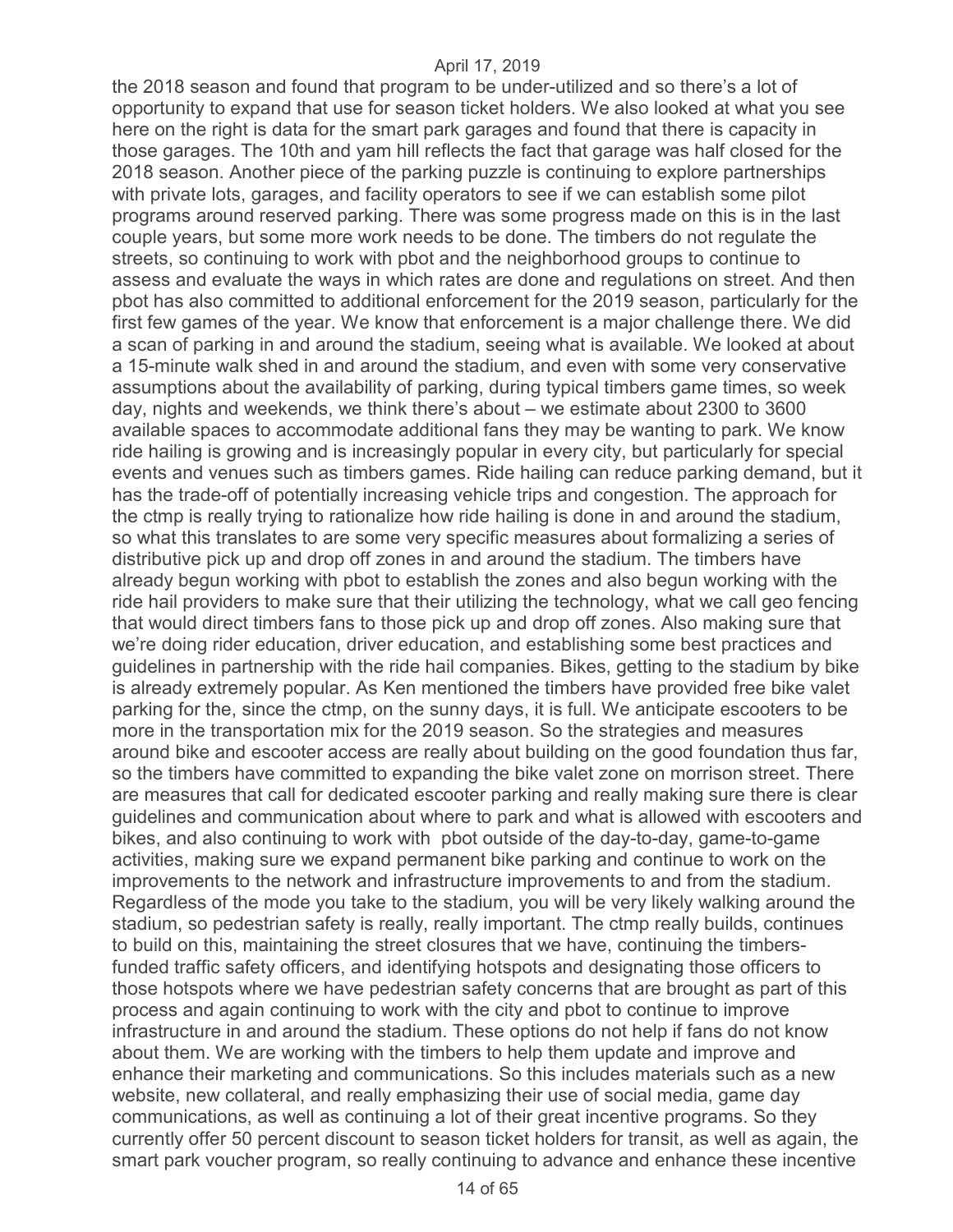programs. We've heard loud and clear about monitoring, I have yet to work on a project like this that gets 100 percent right out of the gate. So monitoring is important to make sure that we are tracking progress and adjusting as we go again. The ctmp is really framed as a living document with a test and learn approach. The ctmp addresses this head on, there are a number of specific measures that really outline very specific ways to improve monitoring, to improve the collection of data, to improve the analyzation of data. The plan proposes a set of performance measures as well as a number of ways in which to continue to engage the community and better communicating how the timbers and transportation system is doing on a game to game basis, as well as from season to season. So I will stop there and Ken will wrap it up with one last thing.

**Puckett:** Just a few, Phil touched on them, but we are adding three additional trains in each direction, and we are truly committed to making this work. We want our fans to have a great experience, coming and going to the games. They've extended route 24, the bus line, we have detailed parking information on our fans – we have a huge marketing team that deals with the social media, deals with posting maybe traffic changes or construction work, we're in constant contact with our season ticket holders when it comes to that. We have a huge ticket department, those reps have relationships with just about every single season ticket holder. They send out the information as well, increased parking enforcement from pbot, expanded bike valet, which is, when I talk to my colleagues around the mls, they cannot believe that we put out 450 bike parking, that we have that many people riding bikes to games. Our marketing team is launching a know before you go campaign, so they'll begin that as we get closer to june first. Like Phil mentioned, new website, new maps, the key here is information, give the fan the choice that he wants and give him those options. We mentioned the ride hail locations, those we're working on. They're going to float a little bit with all the construction in our neighborhood with the Oregonian building, Lincoln high school, and some of the other buildings that are being built down in that section of the city or up in that section of the city. Those ride hail locations will float a little bit as needed, but again our partner with lyft as well as pbot have been great to get that off the ground. As I mentioned before, we have 12 to 16 police officers that we hire. We have a head of security, a 30-year retired Portland police officer that heads that for us. We'll deploy those officers out into the streets post game to make sure of pedestrian safety is a key for us, and again, I improve monitoring and data collection throughout the season.

#### **Lisle:** That's it.

**Wheeler:** Very good. Does that complete all of the individuals who would like to testify and invited testimony?

**Lisle:** So we did want to invite -- there are three members of the stadium oversight committee that are not here yet, and I do see one of them back here at least, and we should invite the other two up --

**Hardesty:** Could we ask some questions before the oversight committee comes up? **Wheeler:** Certainly, before this panel leaves, why don't we take some questions and then have the oversight committee come up and we will ask any questions we may have them. Commissioner Hardesty.

**Hardesty:** Thank you, mayor. Thank you so much for that very detailed presentation. Let me tell you I have a couple staff members that are just crazed fans and cannot wait for the renovations to be concluded. Having said that, I share the Commissioner Eudaly's concerns about adding parking spaces at a time when we are moving towards a more energy efficient future, and I cannot support expanding parking when what we should be doing is expanding other opportunities. I understand that trimet is being helpful by putting additional max -- light rail trains on game day. But I think that we need to think, be really creative about what else we can do other than adding parking spots. So my questions,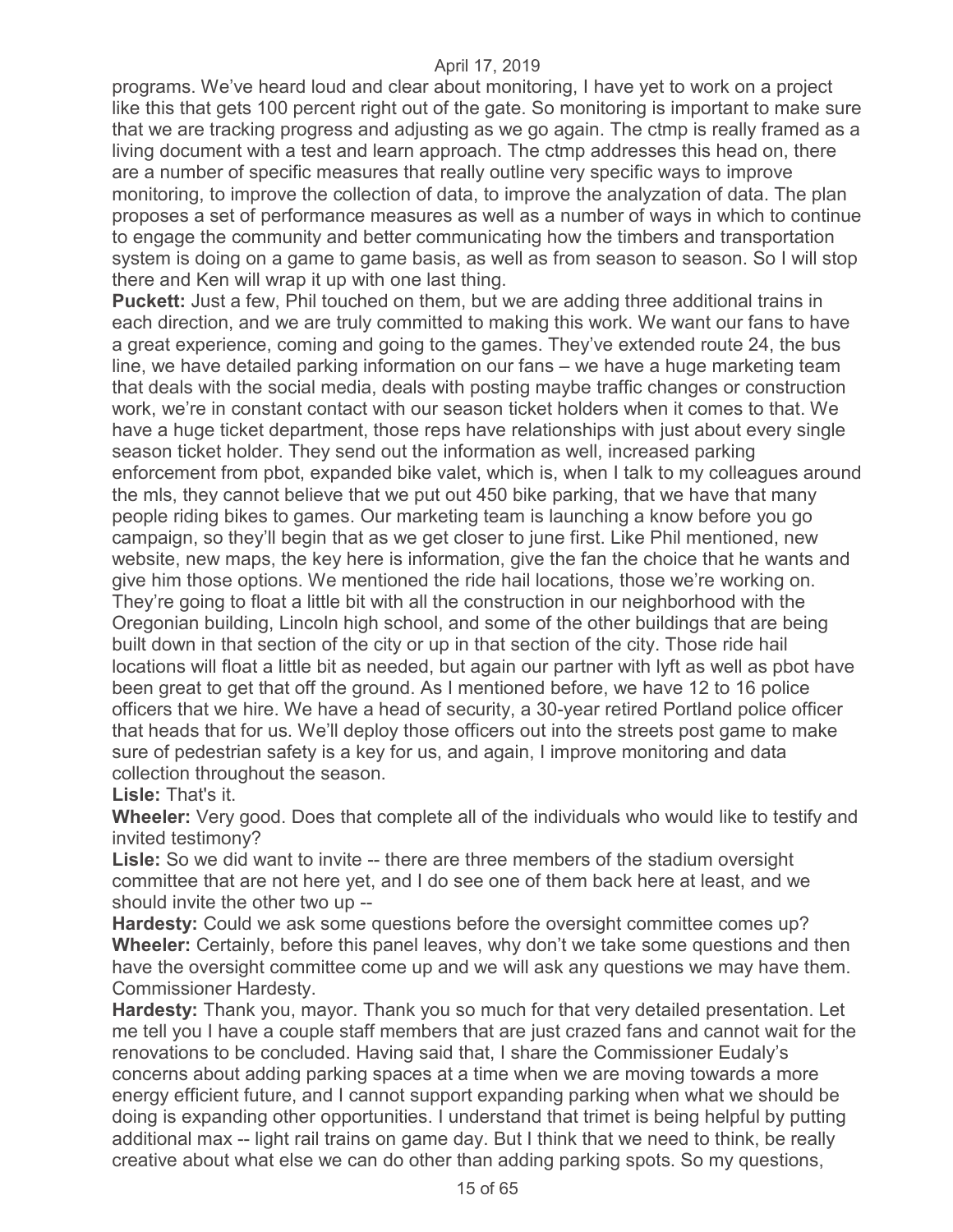having made that statement, my questions are do you have ideas of how many miles are travelled on average to a timber game?

**Olmstead:** Not off the top of my head. We can get that data. We did an analysis of the location, based on the address of seasoned ticket holders so we could do that analysis. The challenge is, we don't necessarily have the data at this time to pair that location with a mode for that specific individual. I think that is something that we try to do with an improved survey instrument. But we have data in terms of where seasoned ticket holders are located. We did that analysis –

**Hardesty:** I'd like to have that, thank you.

**Olmstead:** But I don't know off the top of my head.

**Hardesty:** Another question that I have is, you have some benefits for season ticket holders that are not for people who come in and just buy game tickets, day of, or the day before, right? So what is the average ticket holder, season ticket cost?

**Puckett:** There is such a high range. I mean we have season tickets as low as \$99 and all the way up to a thousand dollars for some of our premier areas. I'm not the ticket person but I can get that information for you.

**Hardesty:** That would be really helpful.

**Puckett:** I will say this, though. We've had a 99% renewal season ticket renewal rate since we went mls. 99%. That's the highest in any major sport.

**Hardesty:** Hey, I, you know, I'm not arguing with success, right –

**Puckett:** No, I'm just, I'm just pointing out –

**Hardesty:** Just bragging a little bit, right? I understand. Another question that I have, you are aware that Portland police are under staffed and may not be available to be accommodating your security needs. You already hire, I think you said, what 150 private security?

**Puckett:** Right. That's a company called coast to coast. They also do the MODA center. It is a private security group that does the gate screening and that also helps with crowd control. But on a normal game, we hire anywhere from 12 to 16 Portland police officers on their availability, but we've been in touch, my head of security has been in touch with the union to get our games on a calendar and to get that sorted out.

**Hardesty:** With all due respect, the union won't be making decisions about how Portland police are dispatched throughout the community, so I appreciate that conversation, but we are the folks that make that decision. And so as we are looking at being down 120 police officers, a lot of things that Portland police are doing now, they will not be doing next year. And so I hope in your planning that you think about hiring more private security. But then I have to ask, who are they accountable to? Are you arresting people, are private security excluding people, is there an administrative court process, are people being fined? I need to know how that private security operates because there's a lot of people of all kind that come to the games and love it. And so it would be helpful as we are making a decision about what is happening to people who are interacting with your security. **Puckett:** Fair enough.

**Hardesty:** Let's see did I have anymore? I think that's it for now.

**Fish:** Mayor.

**Wheeler:** Commissioner Fish.

**Fish:** I live in the goose hollow neighborhood, and one of the things I first wanted to just observe is that I live about three blocks from the stadium. And, from time to time, my kids and I will go to a game, probably more -- typically the thorns, not the timbers. But, first an observation. On game day, there is very little impact on my neighborhood. There is no noise in my neighborhood. And most people in the surrounding area know the areas we need to avoid. So i'm not going to go to fred meyer and do my grocery shopping within an hour of the game starting. I'm not foolish enough to try to navigate burnside. So we make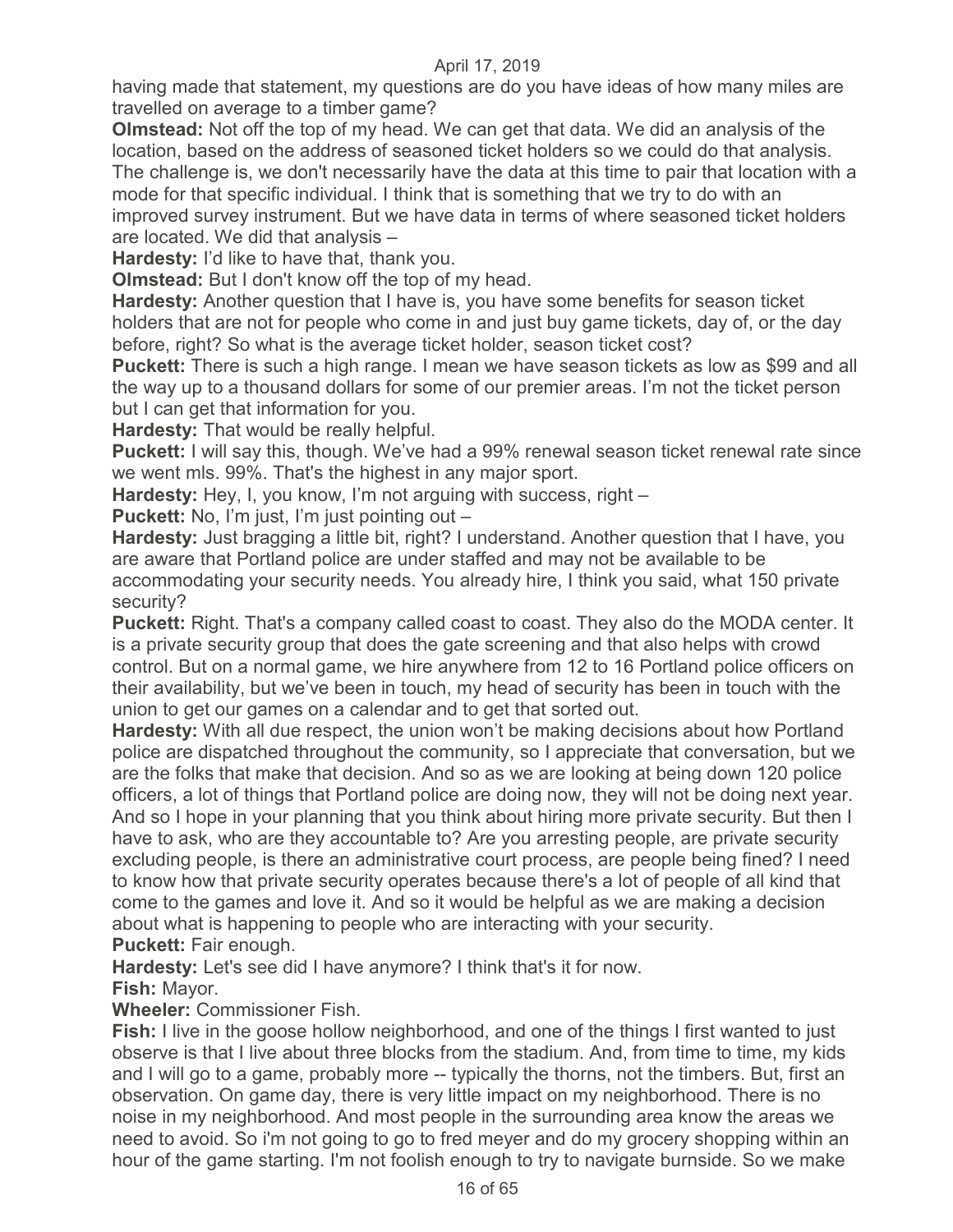some accommodations. But, by and large, I've been extremely impressed by how the timbers have run their operations in terms of neighborhood impacts, and I am directly impacted. I'm in one of those towers that's, as said, three blocks away. But a couple of comments and questions. So you talk in your plan, sir, about off-street parking. One of the areas where we have a lot of off-street parking capacity on game day is at good sam. And I know that, because -- well, I won't go through my medical history. But there is structured parking that is within that catchment area that you have identified that would frankly be perfect for overflow parking, because it is already available. Why isn't that part of your plan?

**Olmstead:** Do you want to speak to that?

**Puckett:** I can speak to that. It was part of our plan early on, in fact we had a letter of understanding with the parking operator and with good sam, and when the northwest neighborhood took it to their neighborhood association, they said no, they don't want those garages used in the evening, they don't want to drive traffic into the neighborhood. **Fish:** With all due respect, there's already traffic in the neighborhood.

## **Puckett:** I –

**Fish:** What we're talking about is limiting the number of people who are driving in a futile way looking for on street parking where there's off street parking –

**Puckett:** I completely agree with you.

**Fish:** So we'll have a chance to ask our friends from northwest parking stakeholder advisory committee what the thinking there is.

**Lisle:** Commissioner, just a quick clarification on that. So it is still in the plan, it's just a slightly longer term action now, because there are some conversations that need to happen at the neighborhood level. And actually there may be some amendments to the existing long-range land use plan for the neighborhood that might need to be made to allow that to happen. So I think it's still in the plan as an eventual foal, it's just not an immediate.

**Fish:** Well it seems to me when you have structured off street parking that's available, we ought to be talking about how we use it to take some pressure off of on street parking. On the slide that you gave us earlier about rideshare, you listed lyft and you listed uber, but I didn't see any reference to taxis. Are we treating taxis the same as rideshare in terms of whatever plans you have for a drop off?

**Puckett:** Yes, I mean the city requires that. There's no, we can't put --

**Fish:** The slide omitted -- it talked exclusively about rideshare and it was structured around uber and lyft, and the point, I think the obvious point is if you are staying at a downtown hotel, you're just as likely to get into a cab if you want to make that trip, if you need a lift as a lyft or uber. So we're not discriminating against the type of vehicle, right? So taxi cabs will have the same rights as tncs with respect to any kind of dedicated drop offs that you are planning?

#### **Puckett:** Yes.

**Fish:** Okay, that's good. And the other thing I just want to mention, I have this conversation with pbot recently and I'm sending out a press release, sort of more globally alerting the community to this challenge. You know, they are currently doing a lot of side walk repair and ada compliance work on burnside. And in the press release, they announce that for parts of burnside, which are actually very close to the stadium, they will be reduced to one lane for periods of time as they do that work. Have you factored in the potential impact of that construction project which is slated to go for some time on the traffic calculations around burnside?

**Olmstead:** We did not look at that specifically, no.

**Fish:** I urge you to take a look at that. The question that I raise with pbot is whether it was necessary to have the lane closure on the evenings and weekends. This is when it would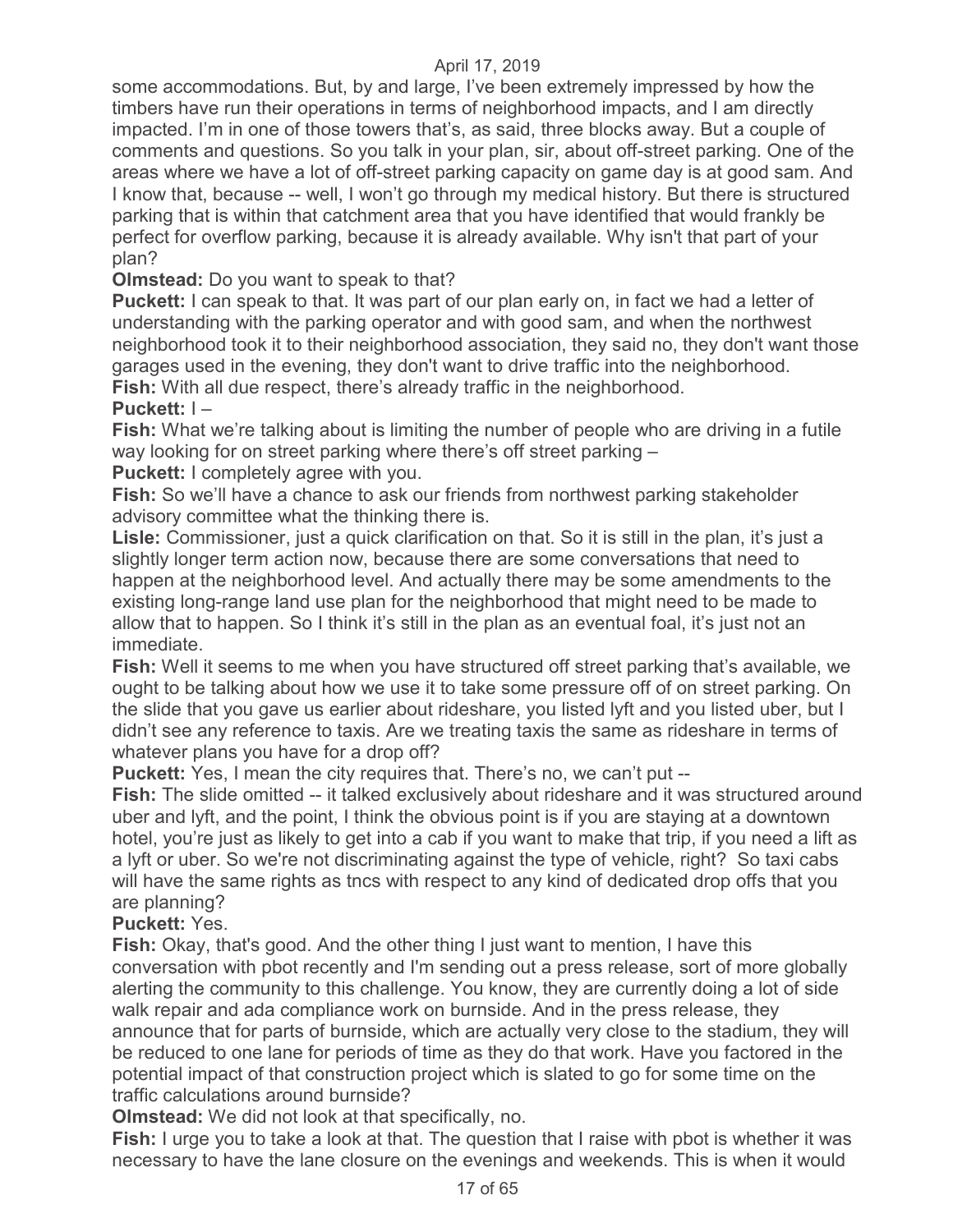impact games, and the answer I got back was, that -- to keep people away from the work that is being down on the sidewalks at intersections. You need to cordon off the lane. They are the experts so I can't argue with that, but I was hoping for the answer that they could resume both lanes and operations in off hours. I thought it was primarily designed to protect workers and their safety, but it goes beyond that. So I don't know how long that project is planned for, but there are a lot of intersections that are getting ada upgrades, and a lot of sidewalks are getting repaired and I think that's going to have a significant impact on traffic on burnside. So I urge you to get with pbot with that one and figure out what your work around is, at least for the duration of that construction project. Thank you, and thank you for an excellent report. Mayor, just a housekeeping matter, I going to assume before we take any further testimony, that since OMF and the timbers have four amendments that they have asked us to consider, we're just going to have a second and put that on --

**Wheeler:** I prefer that, yes.

**Fish:** Are you moving them?

**Wheeler:** I'll move them.

**Fish:** We will call this OMF 1234, I will second so that they're on the table so we can take testimony.

**Eudaly:** Mayor.

**Wheeler:** Commissioner daily.

**Eudaly:** Ok. Thank you. Thank you for this ctmp update. I like how easy on the eyes and comprehensible it is. I read reams of these documents so that's just very welcome. You may or may not know that I have been very supportive of this project since the beginning, my staff has put a considerable amount of time in to the assisting the timely advancement of it. The city also has quite a bit of skin in the game. But with that said, I want to make it clear that I don't want to support or encourage habits that run counter to our goals around decreasing congestion and pollution and climate change. So i'm interested in a much more ambitious plan around the future mode splits. I just want to go on record as saying I would love to work with the timbers on leveraging their incredible fan base and getting to some more kind of desirable outcome with transportation. Mayor, I also want to be clear about any commits that pbot has or has not made to the plan. So I have mike crebs here who can come up and speak to that. Because we've heard a few references in this document that I just want to make sure that we have clarity on. The only other thing I wanted to -- I love all the plans for marketing and incentives. One thing that is not on your list is car pools. And weirdly, in an age where we have technology that should make carpooling easier than ever is declining. It is the only mode of transportation that is in a decline. I would love to see that, whether it is individual fans getting together, or using the tnc carpooling. Because tncs are not much more desirable than single occupant vehicles. I'm not sure when the mayor wants to bring up staff, but mostly just making comments. If you want to give feedback, that is welcome.

**Olmstead:** I would just quickly echo what I said earlier about the mode splits. Really they're a starting point for us to begin this process of additional monitoring on a year to year basis. I think with improvements to the survey instrument, and we've been talking with ken and his team about that, we can really hone in on some of the mode splits. And I think that the 2019 does reflect the most conservative estimate and kind of planning for the worst, but really setting that ambitious -- what we did was a second tier, by 2022, really trying to identifying a more aggressive mode split target that all the measures really speak to in the plan.

**Eudaly:** Sure and I appreciate that, and this week we are celebrating the first two electric buses in trimet's fleet, but it is 2019 and we apparently 10 to 12 years to divert climate catastrophe, so I just want to put a little more pressure on you guys to be less interested in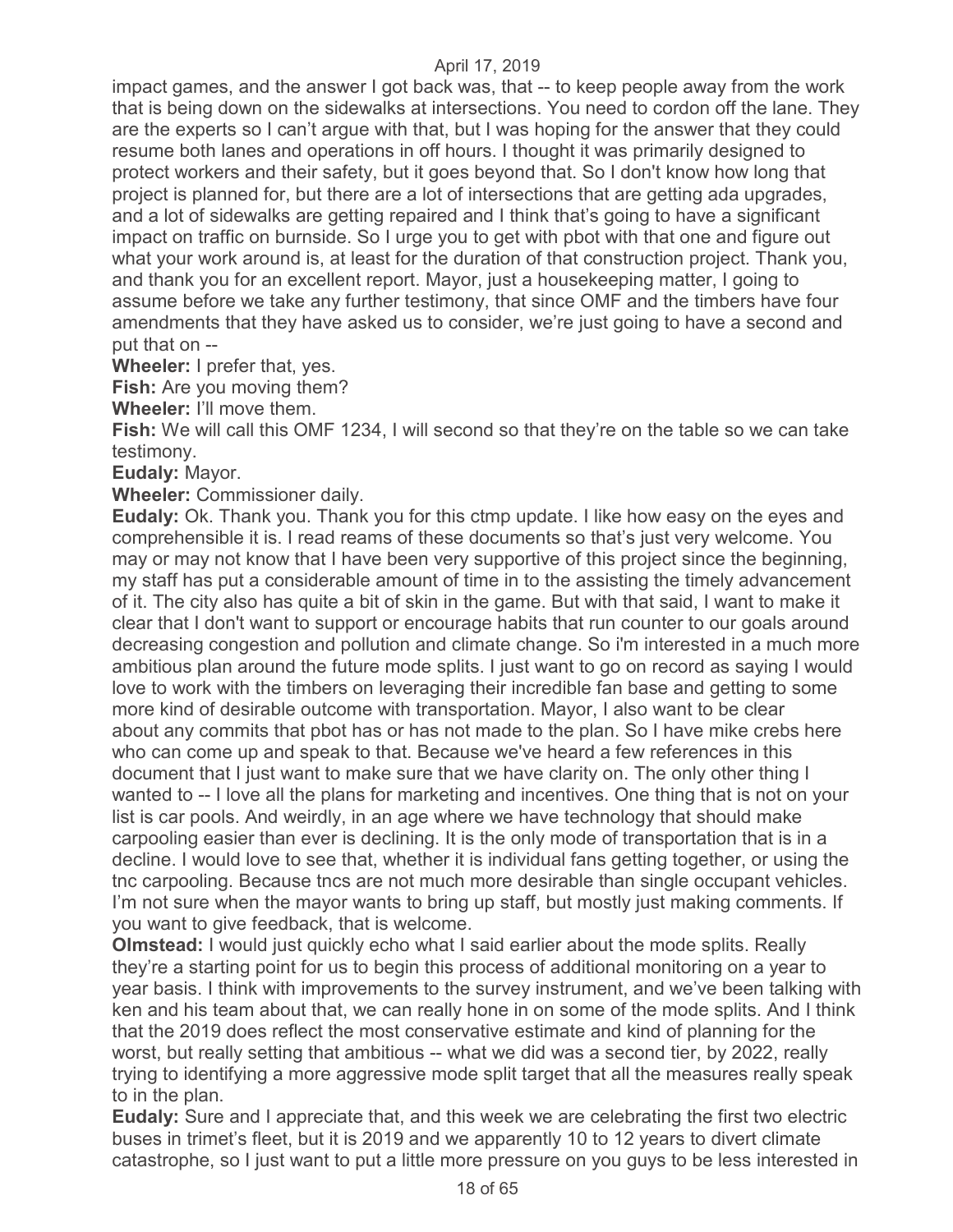what the fans currently want and more interested in how you can change their habits. Because everyone wants -- well, not everyone, but most people obviously want to drive their single occupant vehicle, and that is unsustainable. Thank you.

**Wheeler:** Very good.

**Fish:** The oversight committee now?

**Wheeler:** I would like to. If we can get there. Ron, Jerry and Jim, come on up.

**Maggie:** Is this testimony or --

**Wheeler:** No, this is still invited testimony. Good morning.

**Dan Anderson:** Good morning.

**Wheeler:** Not sure who would kick it off.

**Anderson:** Jerry, do you want to do this first or do you want me to go first or do you care? **Jerry Powell, Goose Hollow Foothills League:** I really don't care, but --

**Wheeler:** Well you just got voted in. Congratulations, you are first.

**Powell:** Mr. Mayor, commissioners. Neighborhood –

**Fish:** Sorry could you put your name in for the record?

**Wheeler:** Ron, can you put your name in? Thank you, I appreciate it.

**Powell:** My name is jerry powell.

**Wheeler:** I'm sorry, jerry.

**Powell:** I'm the representative of the goose hollow neighborhood on the oversight committee. I live at 1924 southwest madison street.

**Hardesty:** We don't need your address but could you move the mic a little closer, I think we're having problems. Excuse me, sir?

**Wheeler:** Thank you.

**Hardesty:** Sir, can you move the mic a little closer to you. There you go. Thank you. **Powell:** Thank you. The neighborhood goose hollow is pleased with this good neighbor agreement, appreciative of peregrine in particular and their approach to the oversight committee even though there remain some concerns. Many of those concerns are simply word choices that create questions where there should be none. That being said, I have provided a text of those concerns. I would like to note, particularly the wording of the last sentence in paragraph 3.3.3, ticket sales, addresses the issue of timbers ticket holders lining up to secure seating may not adequately address neighbor concerns concerning overnight camping along 19th street. Neighborhood board of directors ask that a second paragraph be added to the first paragraph there, acknowledging city law that prohibits camping on public land or right-of-way. More of less give timbers, peregrine the, an acknowledgement that the neighborhood would prefer that their security folks enforce those laws. Camping is not normally a problem there, it is not a popular place to camp, but there are people that are taking advantage of the ticket lines to form encampments. And also, subparagraph, paragraph four, concerning members of the meetings of the oversight committee, our concern is that for a five-member committee, a three-member quorum is too small and the process for calling a meeting of the oversight committee, even an annual meeting, is too vague and too subject to peregrine's initiative. Why put all of the responsibility on them? We recommend the following amendments, and the main one is that there be a four-member quorum requirement so that somebody does not get left off inadvertently. One further thing. We believe that the security plans summary page provided separately -- going to commissioner hardesty's concern, the security plan summary page, which is provided separately, ought to be a listed appendix to the gna and the list of appendices revised. Since my first assumption here, that there were to be two separate hearings, one for the gna and one for the ctmp. So I provided you separate documents for those two items. With respect to the ctmp, parking isn't such of a problem in goose hollow. There isn't any parking in goose hollow [laughter]. But that does not stop people from searching for it. And the traffic that those folks cause, causes major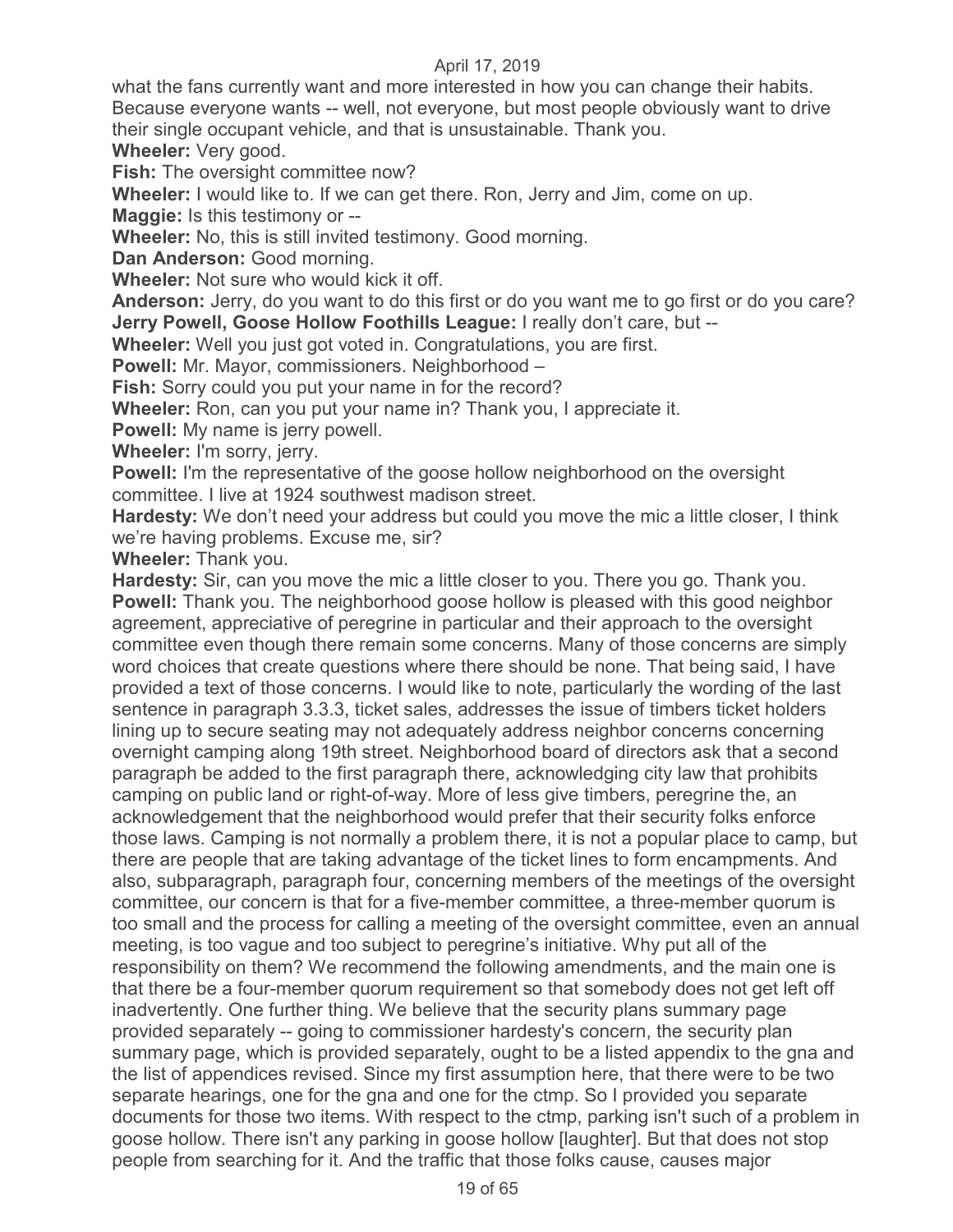congestion. Periods of gridlock before and after games, and then frantic drivers trying to dart for what they perceive as a place to park. There was a promising aspiration early on in the discussions by the oversight committee of an electronic monitoring of parking in the downtown area. There are many parking spots gone unoccupied during timbers games, many of them are right on max providing an easy way to get from the parking to the stadium. Those, several of them are city parking garages. The problem is, while you can identify where the parking spaces are in real time, getting the information to the people that are coming to a game is problematic. One of the reasons for that has to do with the way that private garages have set up their monitoring system. They take credit card numbers. That has to change, it will change in good time by the people that write that software. I think an additional priority needs to be put on it with respect to situations such as this, where the public needs to be aware where they can go directly to park that thing that they need sometimes to get from places like happy valley where we cannot provide efficient public transportation. I would like to see -- I would like personally to see, in my neighborhood, is invested in seeing that real time information is available, and we would like to see it not forgotten in the ctmp. Lastly, the measures that we have seen for providing for rideshare are just plain insufficient. Some of the streets that are identified and approximate enough to the stadium to be attractive to people for rideshare are, in fact, grid locked on one end or the other. The only practical solution to that problem is one that the rideshare folks themselves identified early on, and that is they would like to see a parking lot where they can queue up their cars, drive in from one side, out from the other side, without backing up. From a safety standpoint, that makes perfect sense. There are parking lots in the area that would answer that criteria. However, they are also getting a lot of revenue from people that are parking for timber's games. I don't have an answer for that, and I don't think anybody else does. But it really needs to be explored, because that is probably key to the answer, or key to the problem of rideshare and taxi pick up and drop off. Lastly, there are lots of metrics in the ctmp, lots of things measured and some assumptions made on the basis of those measures. There's not a lot that we see there with respect to accountability. I'm not sure what to suggest, and my neighborhood is not sure what to suggest in terms of what kinds of accountability need to be there, but we are somewhat disappointed that there is not more. Thank you very much. **Wheeler:** Good morning.

**Anderson:** Good morning. My name is dan anderson, I live in northwest irving in northwest Portland. Today I'm providing testimony on behalf of ron walters who is NWDA the representative to the stadium oversight committee. Mr. Walters is not able to attend the meeting. For the record, the four amendments you received today, and much of what the following [inaudible] cannot deal oversight committee process issues, none of these amendments have been shared with all oversight committee members, none of them have been shared with the neighborhood associations, none of them have been shared with the northwest parking stakeholders advisory committee and at a minimum, that's some sort of a process defect. I will leave you to figure out what kind it is. Thank you for inviting mr. Walters to provide testimony as nwda's representative on the stadium oversight committee. For the record, mr. Walters wanted to make sure that everyone knows that he is a timbers fan, a seasoned ticket holder and he's attended nearly every game over match over the last eight seasons. It would be appropriate for me, appearing as ron walters, to defer my allotted time to the appointed or duly elected chair of the oversight committee who would provide fair, balanced and duly adopted recommendations for city council. But the oversight committee did not have a chair person nor duly adopt a position or recommendations regarding the gna and ctmp. In lieu of that, perhaps I could submit the committee approved minutes for the past two years so that members of the public and the city council can familiarize themselves with the committee's process and positions.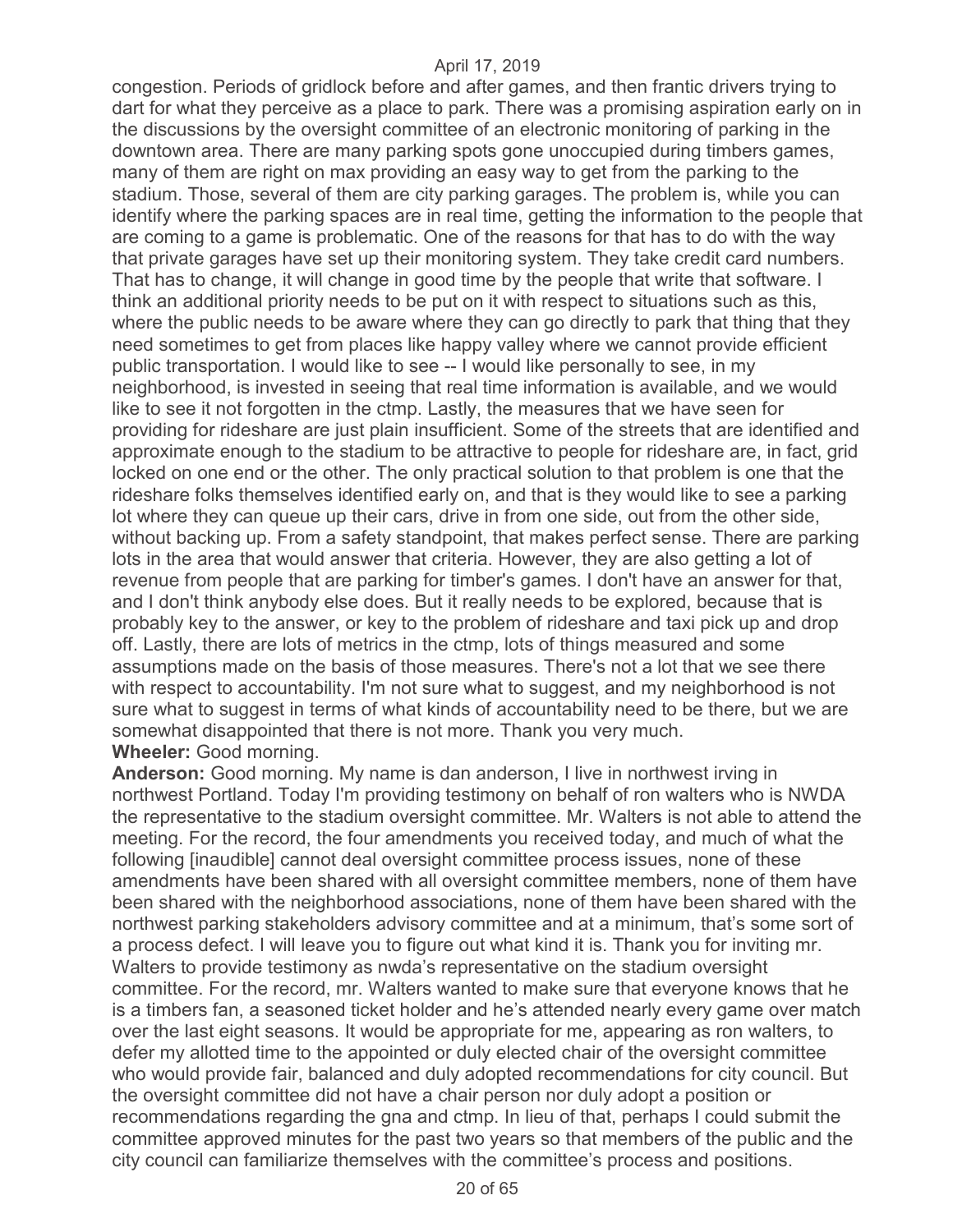Unfortunately, the committee did not keep or approve any minutes that could be reviewed by members of the public or the city council. In enough minutes, perhaps I can share public comments from oversight committee meetings which could reassure the public and the city council that the timbers and the oversight committee conducted a robust public process that was open, transparent and inclusive. Unfortunately, not one member of the public attended a single oversight committee meeting over the past two years. Do you see a theme here? In lieu of public comments, perhaps I can reassure the public and city council that the oversight committee had at least established and followed written rules of procedure and governance, as required by the existing gna. But the oversight committee failed to meet its rule to establish rules of procedure and governance. They don't exist today. I have reported these process violations to the timbers, the oversight committee, and the city through its representative to the oversight committee. To my knowledge, none of these parties have taken any action to address or remedy the process failures that leave us with such a glaring lack of consensus at the 11th hour. It's troubling that the oversight committee so dramatically failed to meet the most basic standards of the type of fair, open, and inclusive process that is expected in Portland and required in the current gna. I urge the council to support the revisions recommended by nwda, which incidentally were supplied to you via your staff days ago, not at the last minute with no availability to anyone else. In the northwest parking, and recommended also by the northwest parking stakeholders advisory committee. Those recommended changes will improve the oversight process, will establish clear metrics that may trigger additional mitigation actions, and ultimately improve the gameday experience for fans, neighborhood residents and local businesses. We need to do this in a way that doesn't leave us with the classic, the upside is private, the down side is public experience which so often characterizes ventures of this kind. Thank you very much.

**Wheeler:** Thank you. Commissioner hardesty.

**Hardesty:** Thank you both so much for your testimony and thank you for reading ron walters' testimony into the record. I'm very concerned that an oversight committee does not have minutes, does not need a quorum to make decisions. I'm concerned that if people think they're on an oversight committee yet they don't get information in advance, that is a problem. That is not how oversight is supposed to take place. I'm also concerned that the oversight committee is so small and lacks diversity and equity, and I don't know why we would call it an oversight committee if it is true what ron walters says, that it sounds like it is just a couple of people that want to do a big project, making decisions. That is not how a public partnership oversight committee is supposed to operate. And so I have issues already, but I have more issues based on your testimony. So I want you to know I appreciate you both being here today. Thank you.

**Anderson:** And some of the recommendations offered by the nwda specifically address those kinds of concerns, and they are well-founded.

**Hardesty:** Thank you.

**Wheeler:** Commissioner Fish?

**Fish:** So, first let me just ask are you qualified to speak on behalf of the nwda on this issue? You read ron's testimony but are you otherwise here qualified to speak on behalf of the neighborhood association?

**Anderson:** Largely yes. Let me kind of give you a little bit of an outline. We have other folks from nwda here to the extent that I cannot be fully responsive to your concerns. I'm a longtime nwda member, I'm a former board member, I'm a former director and I'm a member of the northwest parking stakeholders advisory committee. I'm fairly familiar with these issues. I have certainly read the proposed revised ctmp and the proposed revised good neighbor agreement.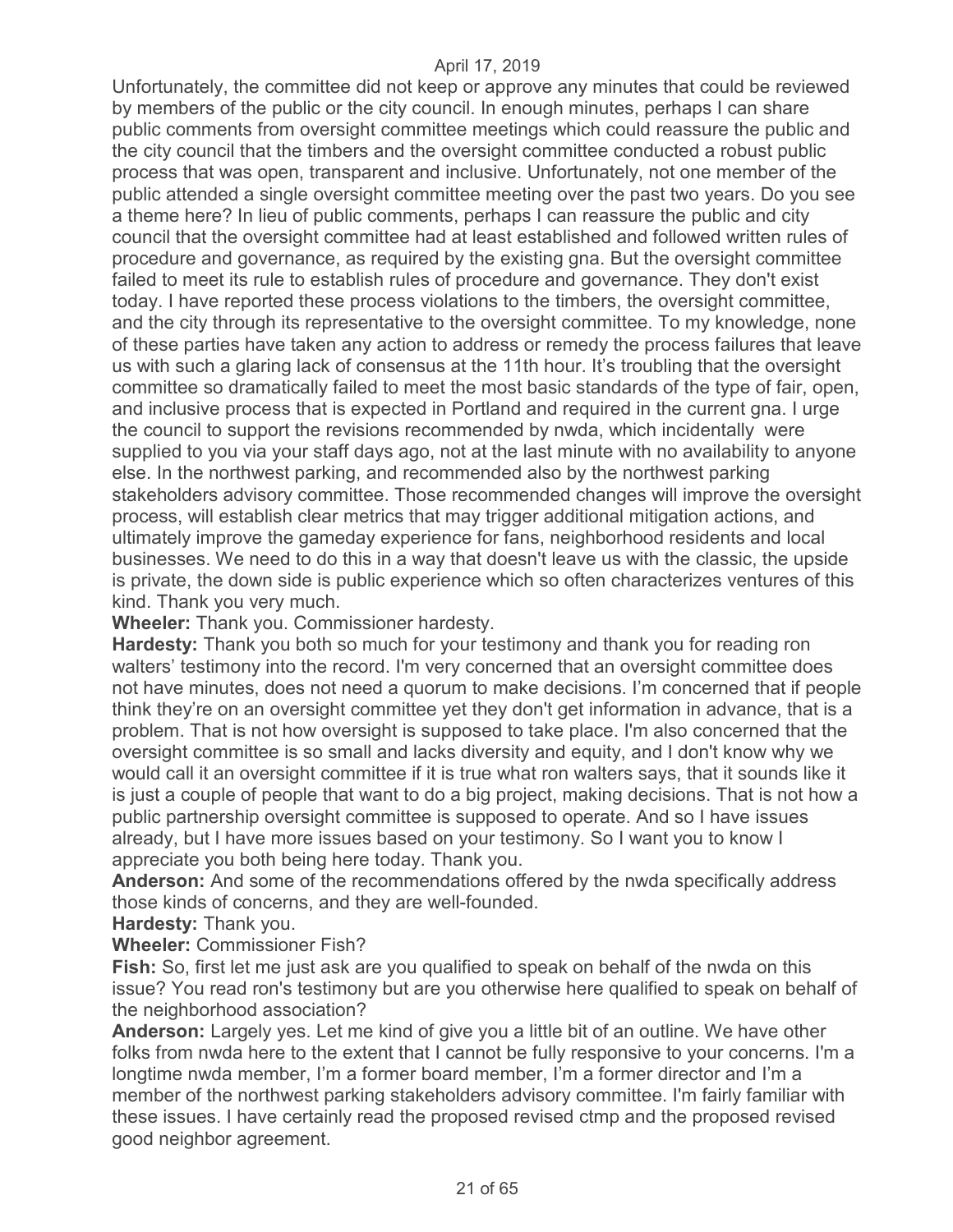**Fish:** Oka, so let me ask you the question I asked the other panel, which is why has the off street parking at good sam been taken off the table?

**Anderson:** This is a bit of a, the simple answer is the city, acting through the city council, adopted a land use plan, known as the northwest district plan, and without coordinating revisions to that document, it is prohibited. So, it's a self-inflicted problem, viewed through that lens.

**Fish:** So, are you, do you recommend we make changes to make it authorized? **Anderson:** Sure but this is a longer conversation, and I think the folks who were up here before us suggested that, yes, this is a longer conversation and they are beginning to engage with it now. I don't believe it's part of the package of the materials in front of you now.

**Fish:** It is not. So just so I'm clear, to address parking good sam parking, we would have to do a zoning change?

**Anderson:** I have not done a deep dive into where all the coordinating changes would be required so I'm not prepared to answer that question, but as I understand it, among other things, it is prohibited by the council's adopted northwest district plan.

**Fish:** In light of some concerns which the commissioner in charge pbot has raised and in light of testimony we just received, I guess one thing I want to sort of better understand, and again, let's take nwda, mr. Walters' testimony is almost exclusively focused on the way in which the oversight committee works. It seems to me, at any time the council wants, they can step in and fix those problems. We can make meetings subject to public records, meetings [inaudible], we can set quorum requirements. There was some test - I think Jerry, mr. Powell, you earlier said the five person body, you were skeptical of having a three person quorum requirement. That is actually our rule. We operate on the three person quorum requirement. But I understand that you have a different view with the oversight committee. There are questions about whether there should be additional members, there are questions about the notice that it gives. But it seems to me that is not the specific question in front of us. We have a proposed good neighbor agreement and a proposed ctmp, and we can simultaneously address the questions of the oversight committee in strengthening that process. I think there have been some good ideas of how we might do that. We also have a timing issue, which is opening day is june first. So something has to be put into place. And then what i'm understanding, when you talk about accountability, both of you talked about accountability, what i'm hearing is, at a minimum, we would need some kind of annual report. We'd want to be able to tighten the screws, we'd want to be able to revisit things. So whatever we, in other words, what I hear you say is whatever we launch with, that is not likely to be the finished product over time that it's going to be tweaked and reviewed. So does the pearl district neighborhood -- excuse me, the nwda, does it have a position with respect to whether we should adopt the gna and the ctmp?

**Anderson:** Yes, and, in fact, the written recommendations supplied by nwda to you via your staff a couple days ago, and I will capsulize -- there are other folks here who can deepen this, suggests one that the two documents be approved with coordinating amendments which we have submitted in writing several days ago. And among other things, the coordinating amendments suggest an approach like the one, Commissioner Fish, that you just outlined where we commit to a much more militant and focused effort at data capture, concerning traffic and parking, that we commit to coming back in a year and making a required coordinating adjustments. There are detailed recommendations concerning oversight committee process and notice and the like. It is not, don't do this, but it is do this with our recommended amendments. We sort of have to hold up your thoughts as to what the coordinating amendments ought to look like, versus the suggestions that were submitted from the nwda. But there is a fair amount of overlap, and there certainly an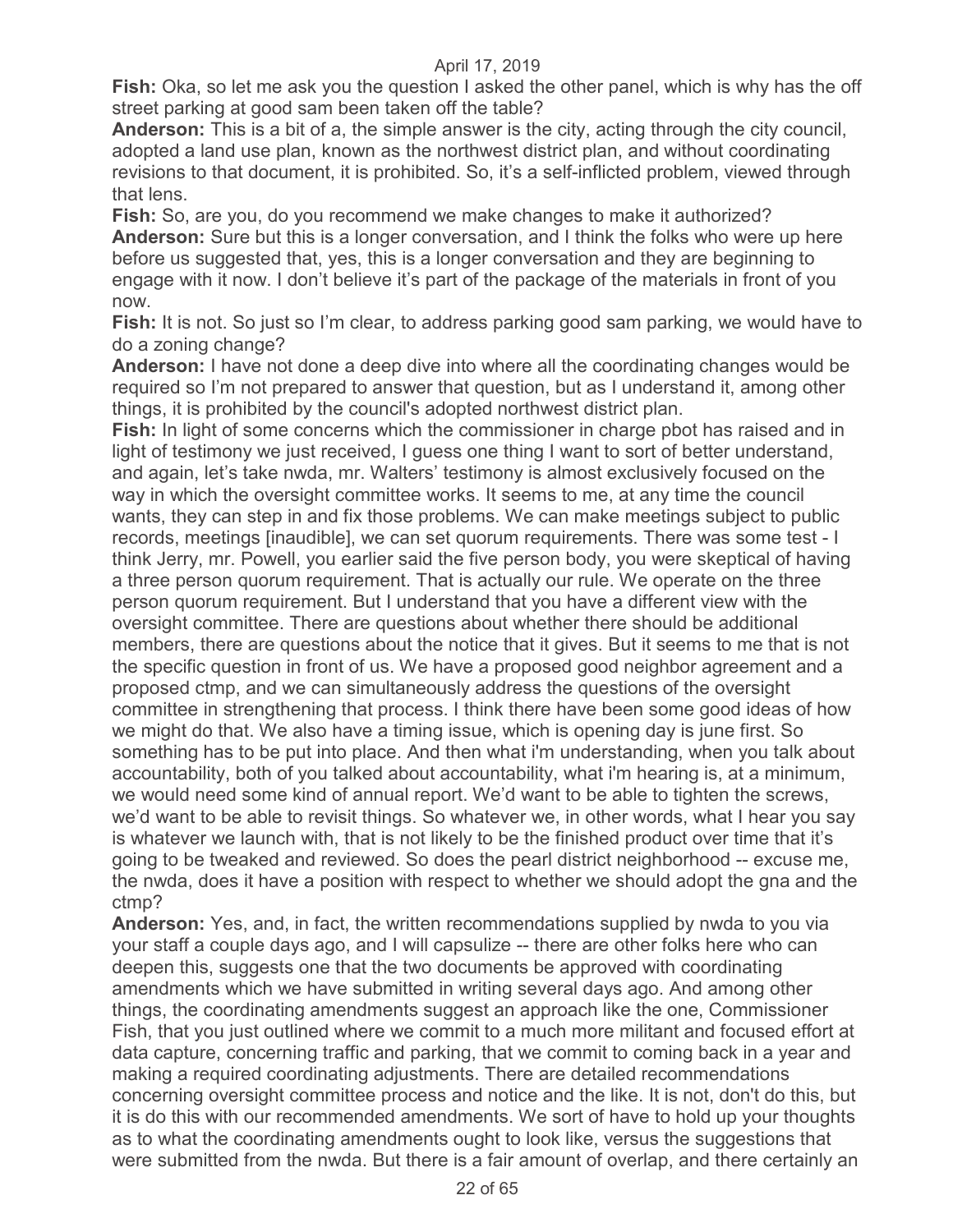alignment of sort of a general thrust and direction that adopt this, but makes sure you put in place appropriate data capture, a responsible transportation coordinator, who is a full time dedicated professional on that, and that there's a commitment to come back and work on this in a year, or if our experience is very unfortunate toward the down side, sooner than a year.

**Fish:** That is helpful, thank you very much.

**Anderson:** Thank you.

**Wheeler:** Very good. Thank you both. That concludes, I believe, does that conclude our invited testimony? Captain crebs?

**Eudaly:** Other than pbot.

**Wheeler:** Did you want to come on up? I guess it's Michael now, right.

**Hardesty:** It is Michael now.

**Wheeler:** Just Michael? Great, excellent, welcome. It is good to see you.

**Maggie**: Public testimony?

**Wheeler:** Not yet. We will get to you in a minute, Mag.

**Eudaly:** Thanks for being here, mr. Crebs.

**Mike Crebs, Parking Enforcement, PBOT:** Yes.

**Eudaly:** Could please illuminate any confusion or misunderstandings about what pbot has actually committed to?

**Crebs:** Yes. Good morning, mayor and commissioners, Mike Crebs, i'm the division manager for parking and enforcement for the city of Portland. And I'll make it clear. There might be a misunderstanding, because my commitment to parking enforcement during timbers games is as resources allow. There may be many games, I only allow two enforcement officers on the entire city, and if they're busy helping someone clear their driveway out on eastside, they are not going to be down here enforcing around the timbers games. So it is only as resources commit, there may be nights where there are no parking enforcement officers enforcing around the timbers games, or there may be two to three. One of the things that I recommend, I know that the timbers, they purchase security and they purchase the police. If they would like additional parking enforcement, which I recommended, if you would like parking enforcement, you can reimburse the city for our services, as they do. I mean they're bringing in thousands of people. And I think that I want to use public resources wisely and if they are bringing in people paying for stuff, I would strongly suggest they can could also purchase parking enforcement officers to help enforce around the timbers games. That would be my recommendation. But I want to clear that up to make sure that everything is clear, we will be there if we can, but there may be times we cannot be there.

**Wheeler:** Commissioner Hardesty.

**Hardesty:** Thank you mayor. Thank you for that, mike. It is good to see you in civilian clothes.

**Crebs:** Good to see you.

**Hardesty:** My question is, supposedly we are negotiating to have 12 to 15 Portland police officers at timber games when there is high volume. And you just said that we have two parking enforcement folks city-wide. Why are we continuing to think that Portland police would be an answer to security at timber games? I'm just curious, because it clearly is not going to work. We don't have enough officers to accommodate that. So is there a backup plan, is there a private security plan where that could be possible?

**Crebs:** Yeah, I really can't speak for what the Portland police provide, I've been gone for nine months, so I don't know all the things going on there. But I do know, when they hire officers, they hired from off duty, so the officers can sign up for off duty overtime to work security at the timbers games. So I don't know all the resources the police provide now, so I cannot really opine too much on that.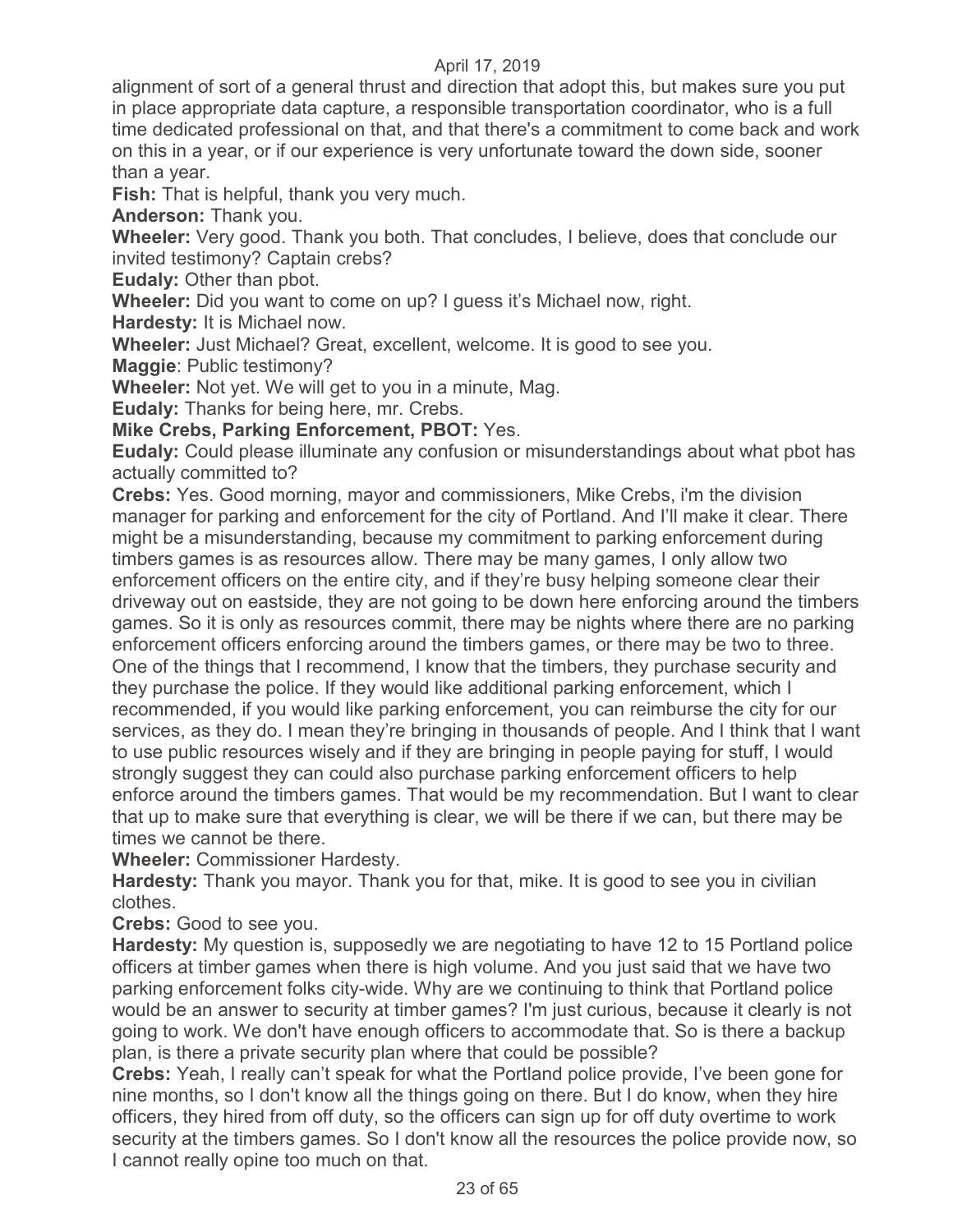**Hardesty:** I can speak to their presentation about having a hard time finding officers to work overtime, but we can find off duty officers to be contracted for the timber game. I think that our priorities are kind of messed up when it comes to that. The other thing about parking enforcement is, just like with the rose quarter, I know that after concerts, there tends to be more law enforcement personnel nearby, both on max lines and directing traffic. You are not talking about anything above and beyond that, for the 4,000 new seats that we would have.

**Crebs:** For parking enforcement? Yeah, parking enforcement like I said, only if resources allow. If it's a busy night on the east side I will not be able to have parking enforcement officers helping out in and around the timbers games. Like I say, some nights there could be two officers on, it just depends. It might be four. But I cannot commit to anything. I want to make that clear to the folks from the timbers, but as I recommended, if we want guaranteed parking enforcement officers there, I suggest they reimburse the city and I can have parking enforcement officers on site on the timbers games to help make sure things run smooth.

**Hardesty:** Would that be overtime officers that are --

**Crebs:** It would be. I would request overtime officers from parking enforcement to come in and work the timbers games, and then they would work the timbers game and then go home and be reimbursed by the timbers to the city, which would pay for the officers to do that overtime. That's what I would recommend. It's like they are doing right now. They're hiring private security, thousands of dollars each game, to hire private security in Portland police. I recommend the same kind of situation with parking enforcement to help make sure the area stays, people are complying with parking enforcement laws. In the past, I know that parking enforcement has used city money to work overtime at the games. But, in my opinion, I don't think that is good use of city money when you have a group of people that are bringing money in. There are millions each year coming in to the timbers, and I would suggest that's what they should do.

**Hardesty:** Thank you. So what I'm hearing is that if we are considering a contract that assumes that we're going to have Portland police officers available to assist, we should be very clear that contract that that is not an agreement that we have agreed to, or we have any way to fulfill at this point.

**Crebs:** I cannot opine on the Portland police at all.

**Eudaly:** If I could just interrupt for a minutes –

**Hardesty:** It's traffic is what you're referring to, but I'm just talking –

**Eudaly:** Yeah, Mike is with pbot now so he really shouldn't be speaking to police bureau issues. It's a little awkward.

**Hardesty:** He is actually speaking to bringing Portland police officers who work transit division to the stadium. Am I correct on that?

**Crebs:** No, I'm talking about parking enforcement officers.

**Eudaly:** It's under pbot.

**Crebs:** Parking enforcement officers are non-sworn parking enforcement officers that have to come out and enforce parking laws only –

**Eudaly:** And they're under pbot.

**Crebs:** And the Portland police, when they are hired by timbers, they going to be out enforcing parking laws. They'll be enforcing more security stuff and those kind of things. But i'm talking strictly about parking enforcement officers and sometimes folks get confused with that, but they are not a part of Portland police.

**Hardesty:** My apologies, Mike. I was confused. I actually thought they were one in the same.

**Eudaly:** And it's fair, because you have seen mike in a uniform before. But they are in pbot, they're non-sworn, and we cannot speak to police --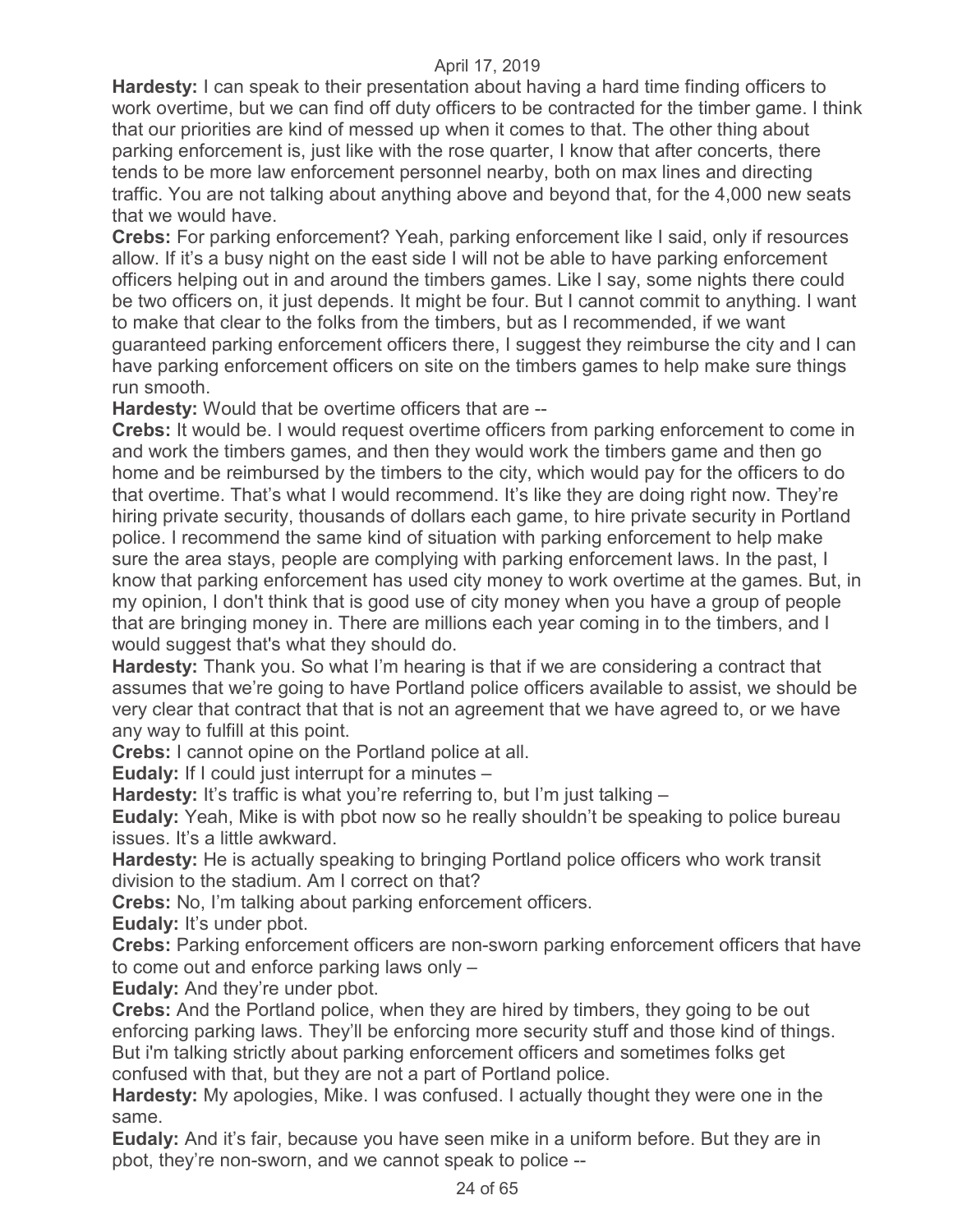**Crebs:** I cannot speak to that.

**Hardesty:** My apologies, I was confused. I actually thought they had weapons and stuff. **Crebs:** That's okay.

**Eudaly:** No, gosh, no. I just want to say that I concur that the city shouldn't necessarily be bearing the burden of the expense of increased enforcement, especially with the very generous split we agreed to with the timbers on the new seats. Thank you very much for being here.

**Crebs:** Thank you, folks. Bye bye.

**Wheeler:** Very good. Alright, so now, without further ado, thank you for those of you who have been w waiting patiently. We have public testimony. How many folks do we have signed up. Karla.

**Moore-Love:** I show seven more left on the list.

**Wheeler:** Seven more left on the list. Three minutes each, please. Name for the record. Come on up.

**Moore-Love:** The first three are tina wyszynski, eleni kehagiaras and Ciaran Connelly. No Maggie, I didn't call you.

**Wheeler: Not yet Maggie.** 

## **Moore-Love: Not yet.**

**Wheeler:** You are on the list, be patient. Thank you. Good morning.

**Tina Wyszynski:** Good morning.

**Eleni Kehagiaras:** Good morning.

**Wyszynski:** Hello, mayor Wheeler and Commissioners. Thank you very much for the opportunity to testify today. My name is Tina Wyszynski and I'm the president and founder of the stadium district business association.

**Kehagiaras:** And my name is Eleni Kehagiaras. I'm the vice president of the stadium district business association.

**Wyszynski:** The stadium district business association would like to go on record in support of the timbers association, the good neighbor agreement between them, and the community, and the comprehensive transportation management plan related to game day traffic which was derived by various organizations and communities impacted by the games. We are in support of passing the updated the transportation plan. As business owners and residents in the neighborhood, several of us are also timber seasoned ticket holders, and we witness firsthand how patrons frequent the area businesses and arrive to the games. Many of restaurants and retail establishment members suffer the feast and famine climate that surrounds the timbers schedule. When there are no games, there is very little business. It does not go unnoticed, that businesses thrive when the game season is in full swing and how some suffer when it is not. As our district grows, with the addition of several new housing and retail building, please the reconstruction of Lincoln high school, we continue to navigate the ongoing issue of parking and traffic. More than just the timbers events throughout the year will impact our parking and our traffic issues. Public transit options and opportunities are more prevalent than ever from all over our great city and suburbs. The influx of traffic to the area is mitigated by the various means in which fans can and will arrive to the games, such as rideshare, by foot, bike or scooter, train, bus, taxi, and/or carpool. Additionally, the associated cost of off street parking encourages more people to leave their cars at home and use other means of travel. **Kehagiaras:** We are very encouraged that the new transportation management plan has found additional measures over the previous plan to help alleviate any parking and traffic concerns. Measures , such as promoting the use of underutilized smart park garages and creating a one stop travel information center on the timbers website will positively affect the situation and benefit – why isn't this thing working?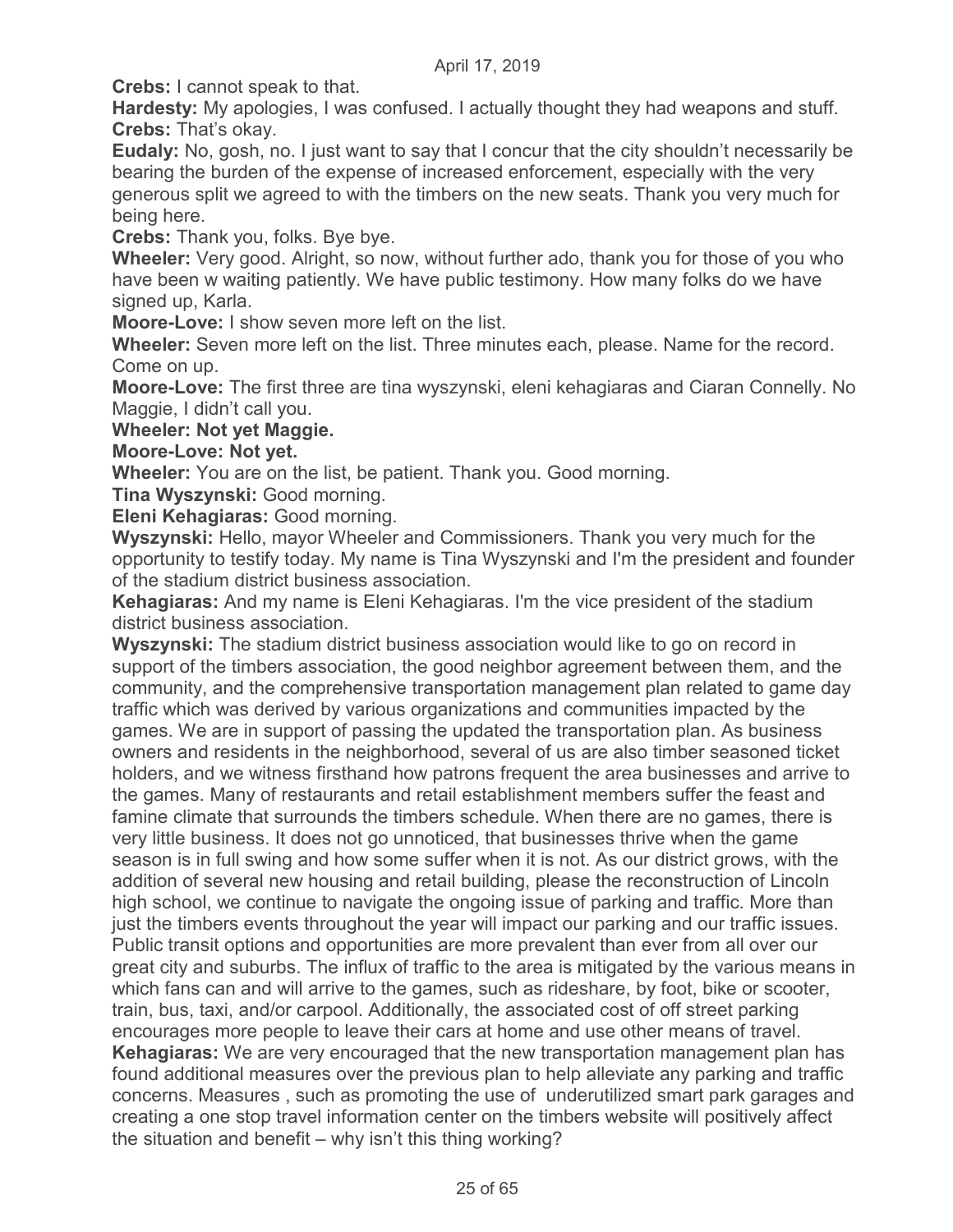**Wheeler:** Hold it about six inches away. It is a sensitive mic. Give it a little bit of space and it pops a little less.

**Kehagiaras:** There you go? How's that?

**Wheeler:** There you go. That's perfect. There you go. Good.

**Kehagiaras:** Okay. So having a one stop on the timbers website positively affect the situation and benefit neighboring businesses. We know that those traveling to games tend to frequent surrounding businesses near where they park and where they travel from. The timbers continued mls success will attract more national and international fans furthering travel Portland and the city's plans to increase tourism. This is something the those of us who live and work in the stadium district applaud, as we are dedicated to seeing our city and community thrive through strong economic impact and commerce. As a city with an mba team currently in the playoffs, two championship soccer teams and a possible mlb team in our near future, we love our sports and all they bring to our community: Vibrancy, hope, and economic vitality. We encourage you to support as we do, the comprehensive transportation plan put forth and supported, as we just heard, by oversight committee members, fully knowing that if and when needed, it can evolve to better suit the needs of our community and surrounding neighborhoods. Thank you guys for your time and consideration.

**Wheeler:** Thank you both. Appreciate it. Good morning.

**Ciaran Connelly:** Good morning. My name is ciaran connelly, the president of the northwest district association here in that capacity. And as all of you received a written testimony from me, the email yesterday, I think that outlines our overall position, which is that while we understand the need that the stadium is scheduled to open june 1, that we ask that if the commission is to adopt the gna and the ctmp, it be adopted with amendments. In candid, we haven't had a chance to see what the timbers are proposing as amendments. We have circulated our proposals. In general, what the changes are intended to do is to make sure that we take the – nobody knows whether the current plan is really going to work and whether or not it's goals are ambitious enough. So we want to put something in place to make sure that we can assess how well things are working and changes if they are not working well enough. And that's really what we are asking for here is a conditional approval of the plan that provides additional oversight, that provides the metrics for measuring whether or not something is working, and the opportunity for the neighborhoods, for the timbers themselves, and for the city to reexamine the issue on a regular basis and adopt new plans as new things come into being.

**Fish:** So sir, let me ask you a question. You have put forth some amendments, the office of management and finance and the timbers, in response to what they've heard from goose hollows and the northwest parking stakeholder advisory committee have put forth some amendments, it would be helpful to me to know whether the amendments that are now on the table omf 1 through 4, adequately capture both the spirit and substance of some of the concerns you raised, and it does seem to me that it addresses questions about how the oversight committee works, what is a quorum, and public meetings laws, and things of that, neighborhood notice, independent consulting firm that was mentioned. So this does seem to me to be responsive to mr. Walters' testimony. Do you think that between now and next week, your organization could us some feedback as to whether these amendments that are on the table adequately capture the concerns you raised? **Connelly:** I think we can, we certainly haven't had a chance to look at them at all yet. I don't -- the only reason I'm hesitant to say absolutely is because mr. Walters' is out of the country and because our board just met this past Monday and wouldn't meet again for for another month. So it requires some, we would not be in a position to take a formal, boardsanctioned action. That said, I'm happy to review their proposed revisions, compare them to our proposed revisions and continue the dialogue to try and get something --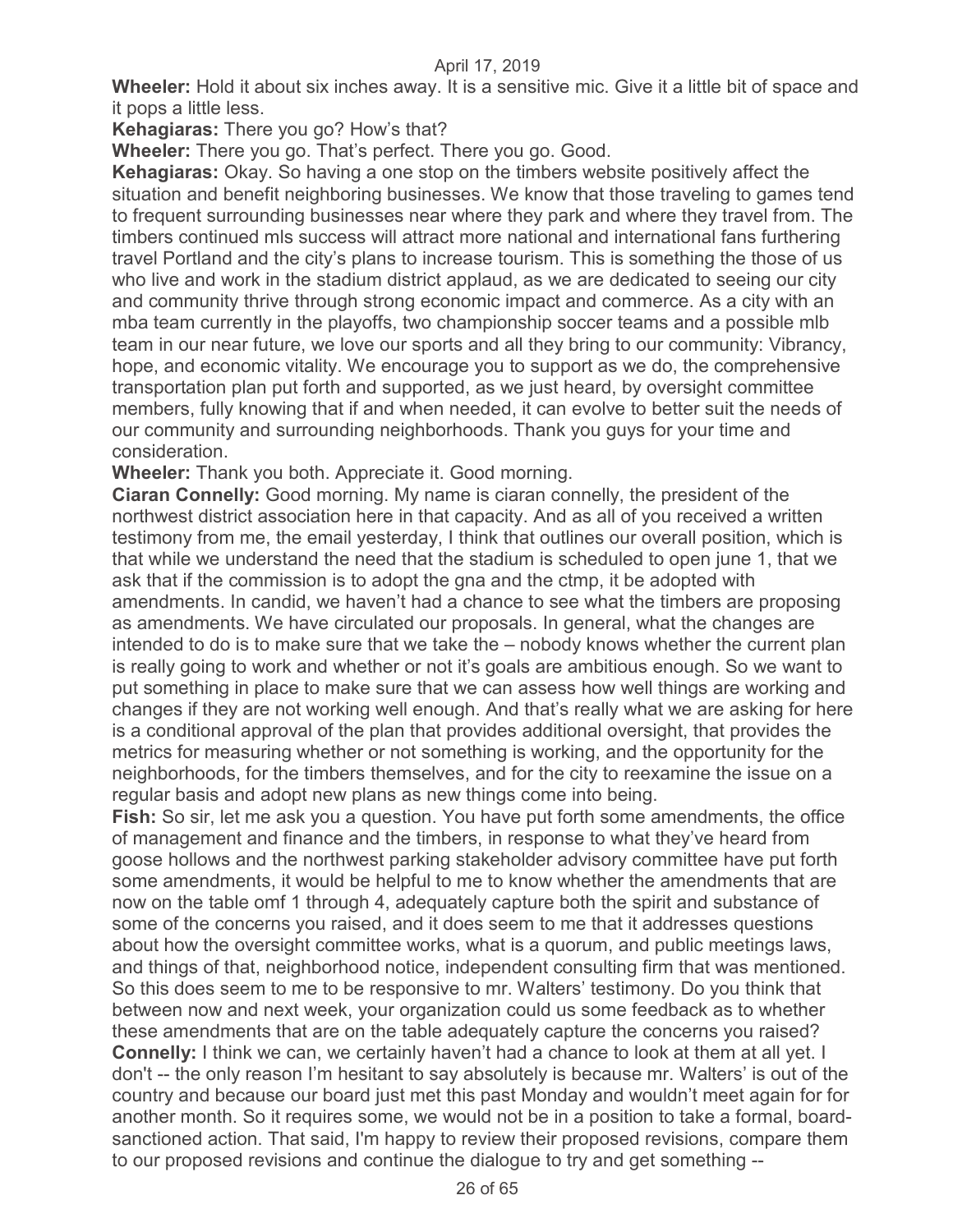**Fish:** Ideally, you would have had this before the hearing and you could come in and say if this captures it or not, but this goes to a second readying next week. What I'm just offering is, I would be interested in hearing from you as to whether these amendments do or do not capture the concerns that you've raised.

**Connelly:** I'm interested to find that out too.

**Fish:** And any other feedback and would encourage you to, and I know it's a burden but would encourage you to get your comments in ideally this week to let us know whether these amendments capture the concerns you've raised.

**Connelly:** Thank you. We welcome that opportunity.

**Fish:** Thank you.

**Wheeler:** Very good. Thank you all three of you. Next three, please.

**Moore-Love:** Phil Selinger, Frank Dixon and Maggie.

**Wheeler:** Maggie who has been waiting so patiently. Would you like to start.

**Maggie:** So impatiently. Okay –

**Wheeler:** Why don't you go ahead and start.

**Maggie:** All right. First of all I want to say how much I love sports and sports fans. And you want to know why? I'm going to tell you why. Because when I was back in maryland visiting the nih for my autoimmune disorder, I visited a shelter, a homeless shelter out there. They were in a parking garage in Annapolis, and somebody, one of the women, had clogged one the toilets and there were 200 women and 200 men being sheltered in this parking garage. The shelter decided that they would shut the entire bathroom down, and so the women would have to go in the men's bathrooms where the men urinals are. I'm going to out myself here. I got went and got on the horn because fenway was having a huge baseball game, and I said I love baseball, which I do, and these women, these 200 women, don't have access to a bathroom. And what do you know, here's street roots, here's the thing about -- you know, parks like director's park blocking the bathrooms for elderly, disabled, lbgtq, and homeless people, here we have why we can't go. So you know, I don't know how many people were at that fenway game that night, 30,000, 150,000, but they all got on the horn and those bathrooms got opened. Now, if I had called the government would the government have opened them? Probably not. So but I also want to say about parking is why not just shut down all the parking around providence park and increase the number of, and access of, vendors who can sell merchandise there so that you can increase the percentage of ticket and merchandise licensing that you can take back so you can take back some of this money and you can use it for low income and homeless and disabled people because let me tell you, the number of beds for the mentally ill I can count them on my fingers that they have opened this year. Okay? Just like that and that's it. And you know, to the detriment of homeless people, of which Portland is the second highest homeless population in the nation per capita, you have -- you cater to big business so --

**Wheeler:** Alright. Thank you. Appreciate it.

**Maggie:** I love sports fans. I love [inaudible]

**Wheeler:** Thank you. Good morning.

**Frank Dixon:** Thank you, mayor. Frank dixon, 2205 northwest johnson street, Portland. I'm here as a neighbor and as a longtime resident and activist coming out of, back from the ten years of political wars, very much interested in the issue before you to the extent that it affects my residents. I'm right in the middle of it, a block from legacy good sam parking lots and one block out of the restricted event days parking areas. I would be very brief here. You've heard and gotten testimony on the difficulties and problems with the public records and open meetings law issues with the oversight committee. The other issue which I was hoping commissioner Fish would be here for, I was actually one of the folks that sort of put the brakes on allowing legacy good sam to open up commercial parking for event day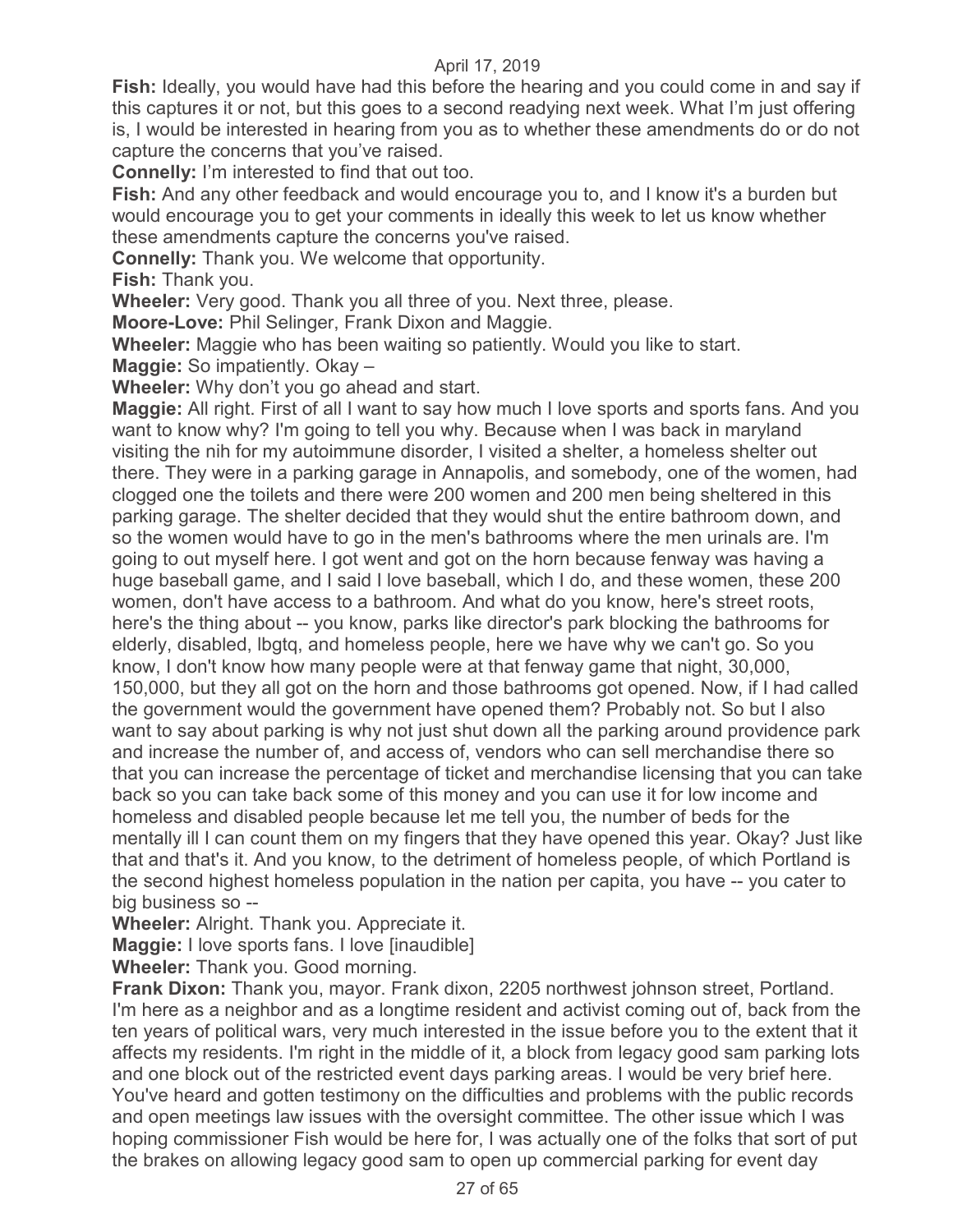parking based upon a lot of background I have with the northwest district plan and the way that it evolved and in relationship to this good neighbor agreement. I don't believe it will be a very easy task for council to go back and essentially remove a very specific provision in the plan to discourage event day parking in northwest Portland. In fact, I think there's even in the current state of affairs and in the ctm plan as it now is proposed, I think it overlooks to some degree that specific goal and objective of the northwest district plan which is integral to the way that we have to live in a very high density urban environment. We've got very mixed use with retail business, and it all has to work together with a very restricted grid system, so we have to be cognizant of the parking and traffic issues. Thank you. **Wheeler:** Thanks, frank.

**Hardesty:** May I, mayor?

**Wheeler:** Commissioner hardesty.

**Hardesty:** Good to see you, frank. So the issue with good sam for parking is that we don't want event parking at good sam?

**Dixon:** The issue is a little bit larger, the specific narrow point of -- I know it sounds like a nice solution to -- since there's available parking there, first of all you need to I think the consultant will tell you that there's ample off-street garage and surface parking in the downtown area that will take care of any needed anticipated increase in parking for this year. But the specific problem with using commercial parking for event day – [inaudible background whispering] -- patrons is that there's -- in the northwest district plan, in the actual adopted plan, there's a specific provision that says right there we are to discourage that. So to be able to change that, you would have to open up a whole new planning process. The planning bureau would have to budget a lot of money to bring the whole neighborhood together to go through a revision, I believe. And so to do that for just this one specific issue is -- it's your call, but --

**Hardesty:** Thank you. Appreciate that.

**Wheeler:** Thank you. Alright. Good morning.

**Phil Selinger:** Good morning, mayor, commissioners. My name is phil selinger. I serve as chairperson of the nwda transportation committee. The much anticipated providence park ctmp is a disappointment. It fails to capture an opportunity to truly advance creative effective and sustainable strategies for moving people to and from timbers games and other providence park events. It fails to meet its primary goal to quote accommodate the transportation needs of 4,000 additional fans per match without increasing demand for onstreet parking or increasing traffic congestion in neighborhoods near the stadium unquote. The plan projects the percentage of event attendees arriving by transit to actually decrease in 2019 while we expect 1200 additional cars to arrive and further contribute to congestion and already severe parking pressures. The plan further relies on ride hailing for 7% of trips, each generating two rather than one vehicular round trip into the event area. It's great to see walking, cycling and scooters as part of the plan but they are best suited for short distances. The timbers need to have more skin in the game. Some examples might including aggressively promoting the city's smart park garages with deep garage and max discounts perhaps with shuttle buses to supplement the max service. Providing real time garage capacity information as already mentioned. Promotion of trimet's 9,000 park and ride spaces along the max light-rail system. Possible interlining of timbers express, yellow and green line max trains directly to providence park. Operation of timbers express buses from bus park and ride lots such as the barbur transit center. Working with trimet to add more than one more max train in each direction, perhaps using the proposed closure of the king hill station to add an eastbound siding for the timely dispatch of post-game trains. The promise of the ctmp is ramped up marketing and communications though there's little evidence that related resources are in place. There needs to be active -- these need to be active, not passive measures. Some of these and other strategies are identified in the plan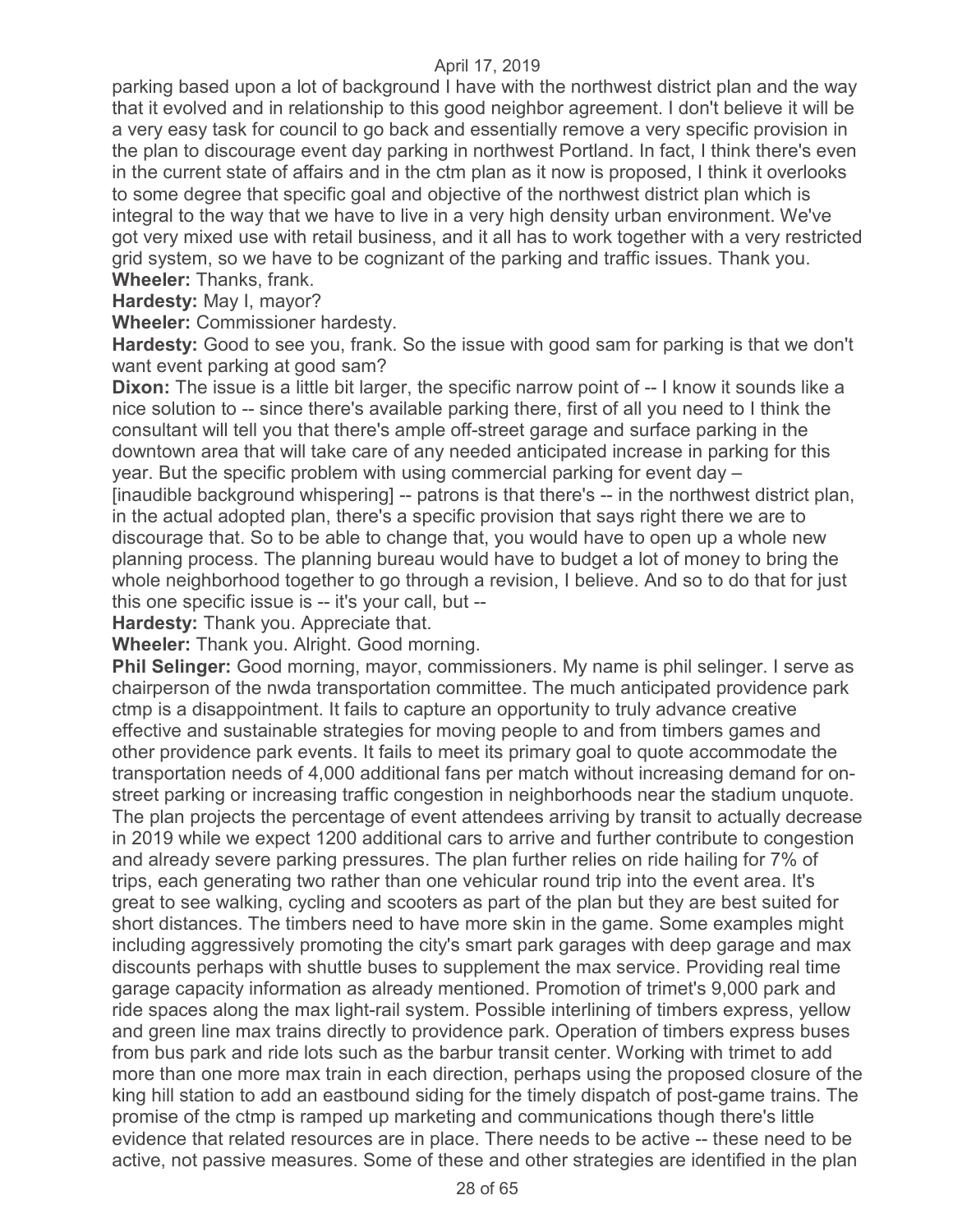but deferred for later consideration or implementation. The timbers waited a long time to get serious about assembling the plan. We shouldn't be waiting until 2020 to work on these additional actions. Not only is the plan underwhelming, but it also lacks contingency strategies for dealing with critical congestion and frustration that is likely to occur in the 2019 season. This is not likely to be a winning season for the providence park ctmp. Both the timbers fans and the surrounding community deserve better. Thank you. **Wheeler:** Thank you. Appreciate it very much. Thank you both. Next, please. **Moore-Love:** The last two who signed up are Stephan lewis and Jeanne connet. **Wheeler:** Good morning. Thanks for being here.

**Stephan Lewis:** Yeah, my name is I'm stephan lewis. I'm here representing the 107 independence supporters trust, we're the nonprofit that runs the timbers army and the rose city riveters. I'm here specifically as a board member of the 107ist with a 26-year history working with the neighborhood association system here in Portland, I represent our interests with the northwest district -- the neighbors west-northwest primarily and their member neighborhoods. I have served on the goose hollow foothills league and I currently am the transportation chair for the maplewood neighborhood association and the vice chair of the swni transportation committee. One thing to get very clear right off the bat from the 107ist perspective, I have a lot of things so i'm going to talk fast. I want to try to touch on a lot of your comments. We are very much supportive of multimodal transportation and not using cars and definitely against single occupancy car shares. One thing that is kind of lost in the data we think some of the projections are very conservative, something that's very important to consider is that these 4,000 people who are going to be new season ticket holders are coming off the wait list. These people have had access to timbers tickets ahead of time and many of them have coming off leasing other people's season tickets. So like many of us have more season tickets than we need for our family then we -- it's a way of getting more people to the games without having to do scalpers and stuff like that. A lot of these people have very well established means and ways they know how to get to the stadium. But there's also other people, you know, there's people coming from outside of the trimet area specifically, have some different issues as far as being able to park and ride, so i'm going to hit a few examples. Sunset transit center is frequently at capacity so a lot of those people end up having to come down and either hide and ride or compete for some parking and it's not a part of their plan. The southwest corridor plan we think is going to help alleviate some of this because you have people coming up from salem. Many people who are driving in are carpooling. If you come in by yourself in a car you're going to get pretty shamed. So the carpooling. We think we are very supportive of using the structures and having the ability to reserve spaces ahead of time. We're also semi concerned about more long range. Some people have issues taking trimet home because of the quality of their service where they are to not be able to go to different places. Sorry, I have more but I tried to go fast.

**Wheeler:** Thank you. And if commissioner Fritz were here she would not fail to mention that we had a good presentation last week on the 107ist and the great work that you guys do in the community. We're really --

**Lewis:** Just briefly, yeah, and we look forward to coming and talking more at length with you guys.

**Wheeler:** Look forward to having you. Thank you. Good morning.

**Jeanne Connet:** Good morning, council. Good morning, ms. Hardesty. Nick. Excuse me, but last year how much did you spend on cleaning up the willamette river? You were water person, right, last year?

**Wheeler:** So I don't mean to be rude but we're trying to keep this focused on the agenda in front of us today. Thank you.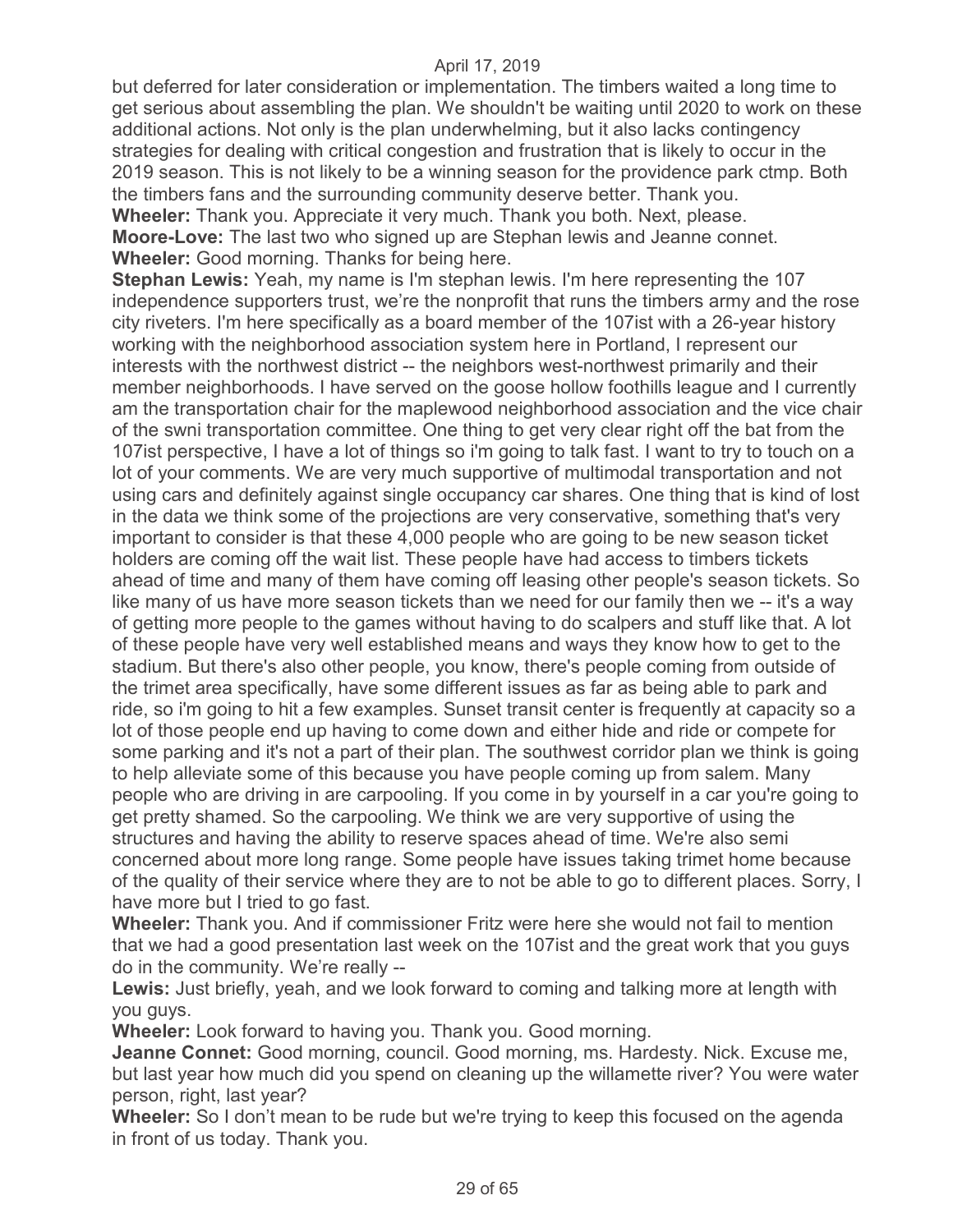**Connet:** Okay, so it goes like this. Since I came back to Portland I went – back to my home in st. John's. I went down where we all used to play and dive off the barge including my son to find dust, white dust and great big signs that says please leave the area immediately. Inhaling at this point will cause permanent mental damage. Now, i'm just back, right? And I'm supposed to say I'm from Portland again, but the thing of it is is why -- I know that it wasn't there back in the '90s. I don't know where it came from, I don't know what it is, but I know this. On a windy day you really think it isn't going to float into the river? And you guys built a dock down here somewhere –

**Wheeler:** I'm really sorry –

**Connet:** Wait, wait, wait, wait --

**Wheeler:** I'm sure this is important but it's not relevant to the issue we're discussing at this time.

**Connet:** Oh, i'm sorry, I thought that I could talk to the city council about something that actually has to do with the city and not baseball game or the timbers.

**Wheeler:** As per the rules that were read at the beginning of the session we need to focus on the issue before us. Thank you.

**Lewis:** Could I add one –

**Wheeler:** No.

**Fish:** No.

**Wheeler:** Thank you for your participation.

**Fish:** So mayor –

**Wheeler:** Commissioner Fish.

**Fish:** That's the end of the testimony, Karla?

**Moore-Love:** Yes. That's all who signed up.

**Fish:** So Mayor, could we have a brief conversation? We have other things on the agenda that are stacking up

**Wheeler:** Certainly.

**Fish:** But I want to signal a little bit where i'm thinking and may land on this in hopes that it provokes a discussion. First of all, as my colleagues know i'm the author of the reform effort around boards and commissions, and a whole package of reforms that we now take very seriously. We look at every committee and we ask basic questions about what rules apply to them, that includes is it a public meeting, and are there requirements to keep minutes and other kinds of things. I am persuaded from the testimony today that we need to take a deeper dive on the oversight committee. What I don't want to do is short circuit that process because we have now capacity within our legal department and with the legislation to actually do a deeper dive. So my suggestion is that we engage council in taking a bigger look at the oversight committee. That will include things like composition. It will include things like quorum. Whether public meetings law apply, what are public records. It will include all the issues that have been framed for our consideration. It will also require us to do some training because you can't ask people to serve on these bodies unless they understand what the ground rules are. I would prefer not to jam that in one week because after all, these are basic questions of governance and oversight. If you don't do it systematically what you can end up doing as a quick fix that sort of fixes one thing but not another, and I would rather take a month and get it right. That's where I am on what I consider a suite of issues around oversight which are very important but I would like them dealt with comprehensively. Number two, i'm sorry that the omf amendments were not shared with the neighborhood associations. It would have been much more productive to get your feedback, but as I said in my colloquy with one of the neighborhood reps, I would benefit from getting feedback as to whether these capture the spirit or the letter of what you -- the concerns you've raised because it does seem to me there's some amendments and in order and like to know whether you think omf and timbers have done a good job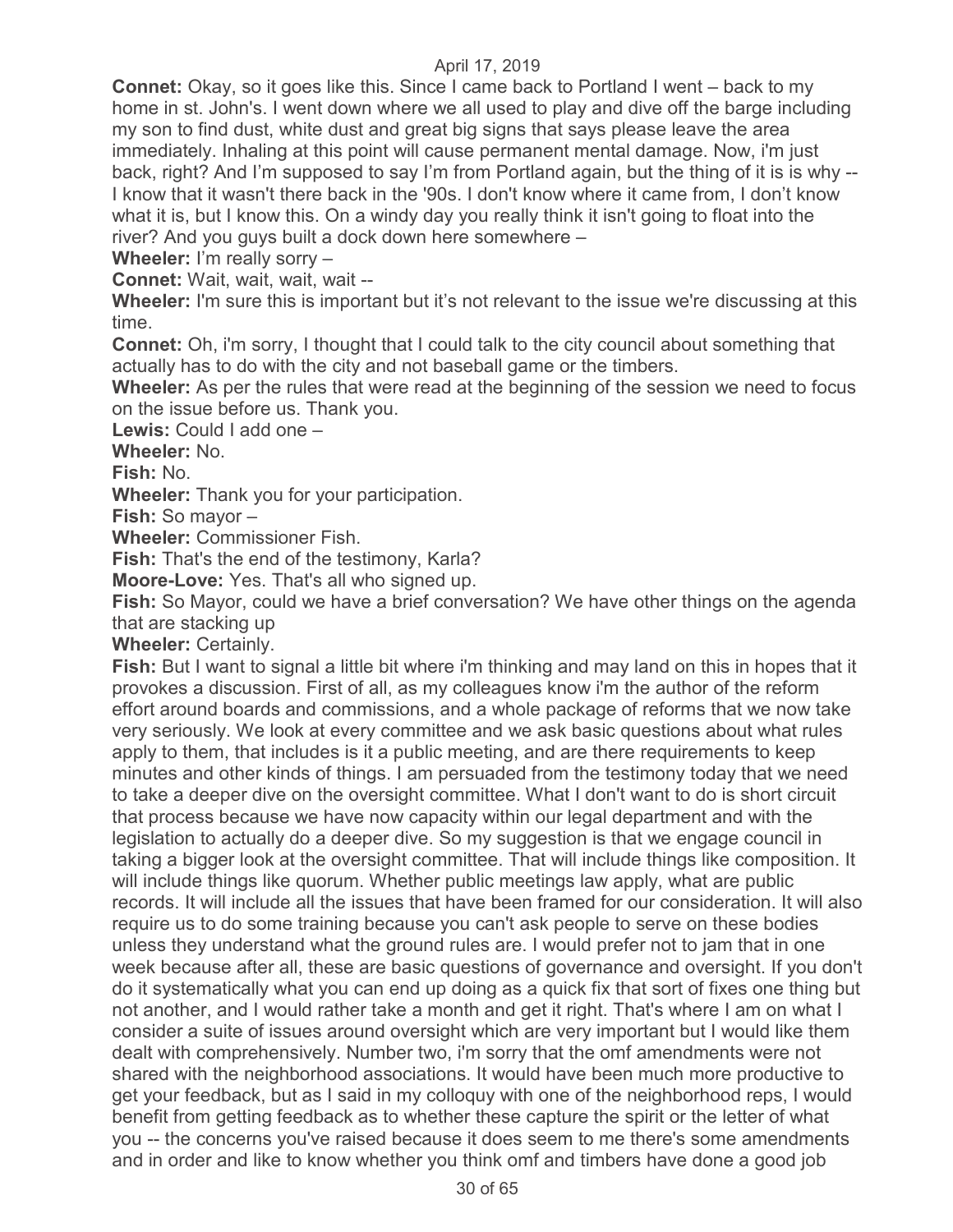capturing the concerns that you've raised. You won't know that until you look at these amendments but I would ask you to weigh in before our next meeting. Number three, what i'm hearing throughout the testimony is this notion that there's some appetite for conditionally approving these documents but that we have to do a better job. So what I will be interested in is what is the process for improving these documents. And for reporting back to council so that we have an opportunity to evaluate whether there's been progress. It seems to me that's been the thread and the testimony that whatever we're going to adopt it's a provisional and it's going to get better. I would like to know what that path is because actually we're up against a deadline and so next week we'll be voting on these -- we'll be voting whether to accept or not these documents. While they are not council generated documents and it's been made clear the obligation is on the operator and the neighborhoods to work these things out, we can improve them through amendments. So again those are the three points I wanted to make, and in particular on the oversight committee I would urge that we take a little more time to do a deeper dive because I think there's some fundamental questions we have to ask and we now have a process to do it and I don't want us to cut a corner on that.

**Wheeler:** Very good, and Commissioner Fish, if I could reflect on that, I concur. We have one week until this comes back before the council as second reading. With regard to the amendments that were handed to us this morning, there is an opportunity that I hope will be taken and I will make sure to engage the appropriate people to make sure that these amendments are thoroughly vetted by the nwda, by the stadium oversight committee, also that we have the opportunity to take into account the testimony we have today. I'm also concerned by what we heard from representatives of the stadium oversight committee that public records and open meeting laws are not being adhered to and I agree with you that requires clear training in terms of all of our public bodies on what is expected. On the flip side, we are under a deadline. The timbers are under a deadline because they have a season that's coming online too, and it's my understanding this agreement has to be approved in some form. We'll just have to look at it this week but perhaps there's a way to put a flag out or keep an opening or make a commitment that we will revisit those policy and process issues on the committee because I agree with you when we have people on the committee come in and say, a, they haven't been included, b, they are not following open meeting laws, and c, they are not maintaining public records as required by state laws for public bodies. That is not something we can just sweep under the carpet. Finally, I just want to say something as the presiding officer. I have now been handed amendments at the last minute, three of the last four meetings, and in all of those circumstances it has been represented to me that the appropriate bodies had been aware of those amendments and once again I find that that is not the case. So i'm going to put a standing policy out for all city bureaus that as the presiding officer I will no longer accept last-minute amendments unless I have had the opportunity to vet them and share the insights with my council members in advance, and if the appropriate organizations or key stakeholders have not been included unless they are technical amendments. I have accommodated this and I have accommodated it to my count three times too many in the last month and i'm done with it. I want to make that very clear to all city bureaus that I expect the homework to be done in advance. If there are road blocks that people have identified I expect you to resolve it. That's what leadership is from the bureau perspective. Don't bring it to me at the last minute and assume that we can fix it when we know we are going to have key stakeholders come to the microphone and say they haven't seen it, they haven't vetted it, they haven't had a time to discuss it. That just puts us in the position looking frankly uninformed and out of the loop. We're done with that. So commissioner hardesty. **Hardesty:** Thank you, mayor. Thank you, commissioner Fish, for your comments. I find this a bit problematic, especially when there's an assumption that we're going to rely on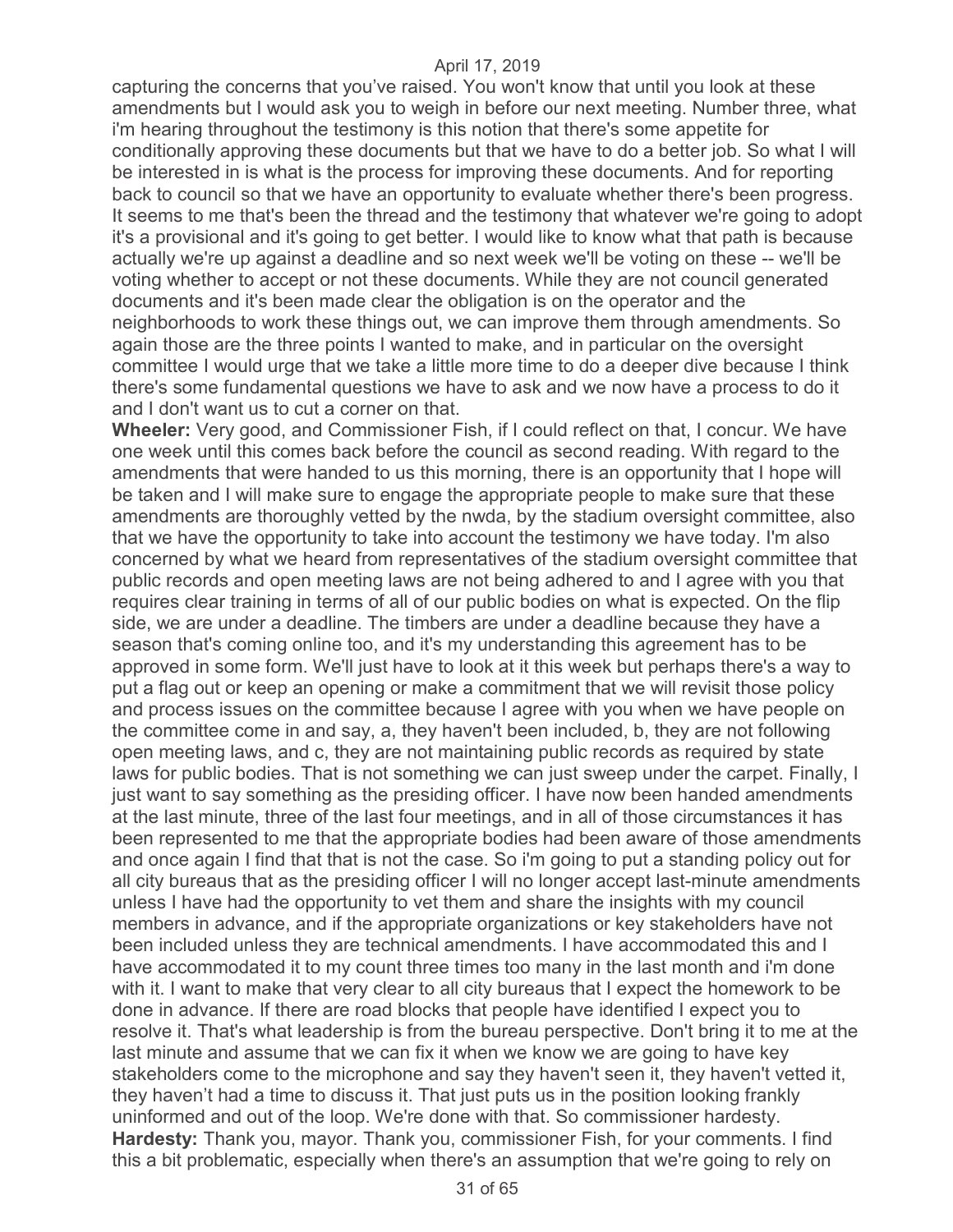Portland police bureau to provide additional services as needed. I'm very troubled that the conversation was happening with the union and not happening with people in leadership within Portland police bureau. I also want answers to my question about the average miles traveled, about season ticket holders because again, who benefits and who doesn't benefit when we do this expansion means a lot to me. It is important to me that I have information in advance and not at the very last minute. I will never be forced to vote yes for something just because somebody else is on a deadline. So I want to be clear that your emergency does not equate to my emergency. I will do my due diligence and I will weigh the pros and cons and I will make a decision based on that. If you think I need additional information now would be a great time to start setting appointments with my office so I will have all the information I need to make a good vote. Thank you.

**Wheeler:** Thank you. Commissioner hardesty, my pledge to you is that over the course of the next week I will make sure we have an opportunity to sit down with appropriate representatives of the Portland police bureau to discuss that particular item. It is my understanding that similar to what mike crebs said with regards to pbot and traffic enforcement this is on as available basis per the contract we have in place with the unions, but I will make sure we clarify that and have a clear understanding prior to taking this up again next week. Last but not least, since I seem a little bit hot on my last statement there, and if that's how you interpreted it you interpreted it exactly correctly. I also want to say this. I'm very grateful to the timbers organization for their significant investments in the stadium which I think is a very positive thing for the community, it's a very positive thing for the sport as well. I think there are a lot of young people who are really inspired by what the timbers and the thorns are doing. I'm grateful for community supporters, for the tremendous amount of work and engagement that you have put into this, and all of us want to find a way to move this forward in a way that's to the benefit of all in the community and particularly those who are the most impacted by this development. We'll get there. Sometimes it can be a little messy on the way. But I want you to know my inclination is to support the plan but I think we need to do a little bit of truing up with some of our community stakeholders to have them understand that we are not steam rolling them. We are moving in lock step with them, bringing them along as well. With that we have two items that we are moving to second. We're not voting today. Item 321 moves to second reading. Item 322 also a nonemergency ordinance also moves to second reading. With that we'll take up 323. Commissioner eudaly.

## **Item 323**

**Eudaly:** Thank you, mayor. This ordinance is the next step toward approving the development of the gateway lid that we began through the adoption of a resolution a few weeks ago. Today's presentation should be short and sweet and here to explain the ordinance and answer questions is andrew aebi from pbot.

**Andrew Aebi, Portland Bureau of Transportation:** So I'm going to try to keep this to about 45 seconds or less. I think we covered this adequately last month. I have really one slide presentation here for you. Last month we talked about our larger vision for gateway and those discussions continue per the map on the left. The map on the right is the current map of the lid that we're considering today. There's been a minor boundary change to the map to allow us to do some bicycle safety improvements on east burnside street over i-205. We received no remonstrances against lid formation so my recommendation and so my recommendation and we have no amendments this morning, my recommendation is to pass this to a second reading and approve it next week and last but not least I passed out a fair amount of testimony that we received all in favor from various stakeholders including trimet, metro councilor bob stacey and Multnomah county chair deborah kafoury among others. Finally we do expect during the design of the lid to bring forward to council a street vacation ordinance of northeast cooch and davis streets that's shown in red on both of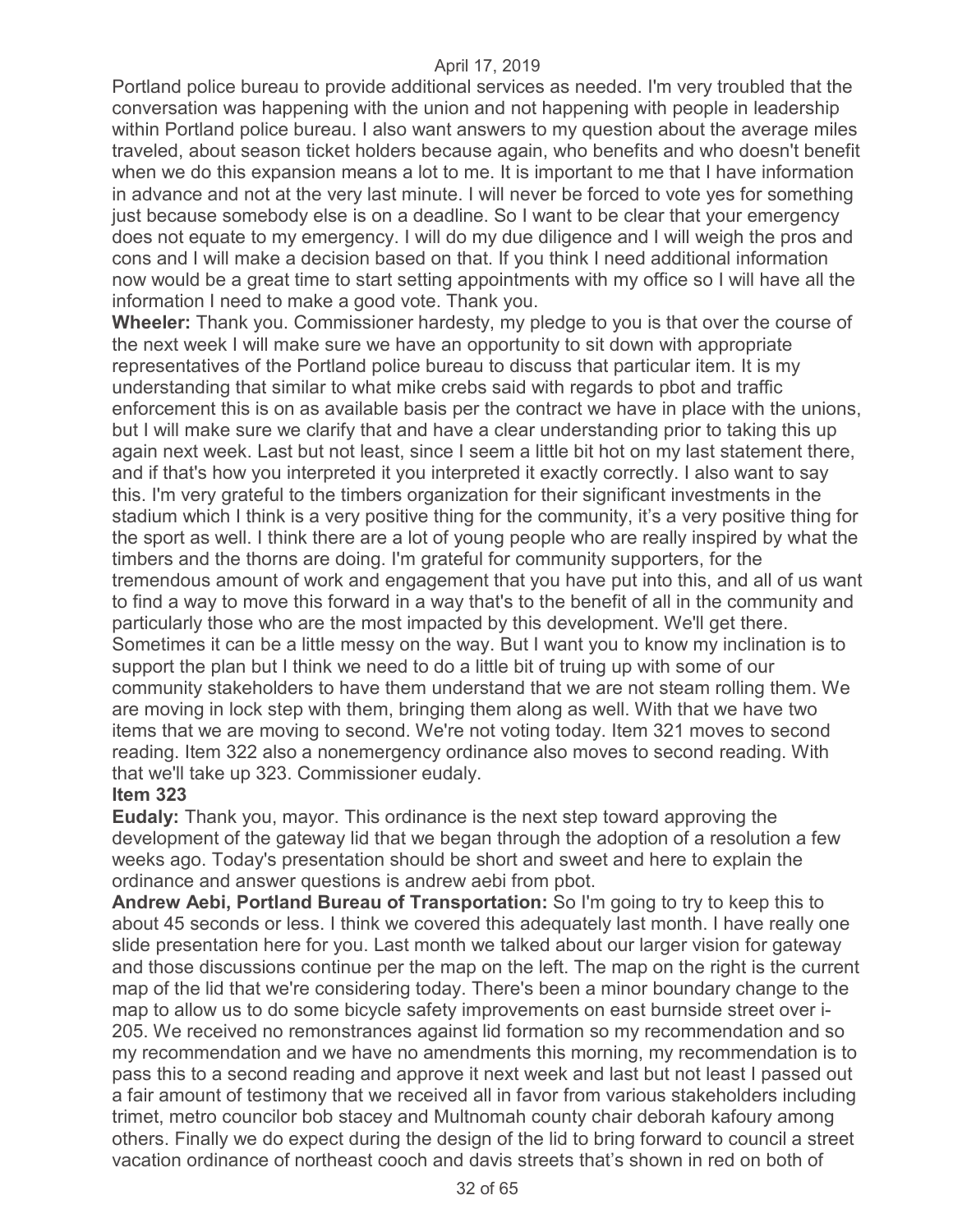those maps and the cost of that street vacation will be borne by block 1, which is also west of northeast 97th avenue. Those are all the remarks I have this morning. I think we have a few folks to testify and happy to take any questions council might have.

**Eudaly:** Thank you, andrew. My apologies, mayor. That took one minute and 30 seconds. [laughter]

**Wheeler:** Thanks, andrew.

**Eudaly:** We'll try harder next time.

**Wheeler:** Appreciate it. Public testimony, Karla. How many people are signed up? **Moore-Love:** I have four signed up.

**Wheeler:** Come on up.

**Moore-Love:** The first three are john Mulvey, Jennifer Steadman, and Gordon jones. **Wheeler:** Good morning. Welcome. Name for the record and if you just keep the mic about six inches away that's usually about right.

**John Mulvey:** Good morning, mr. Mayor, commissioners, i'll keep this very short. I am john mulvey. I'm co-chair of the housing committee of your east Portland action plan. Epap submitted a letter to all of you directly about two months ago and I understand it's in the packet you got today as well. We just want to express our support for this project. It's a great plan to build high density housing near our biggest transit hub. We are particularly impressed with the developer's commitments to affordability. It's desperately needed at this point. I don't need to tell you that. So we did want to ask that you use your influence. There are -- there's at least one additional lid coming. There will be an ask at that point for support through prosper Portland and through pbot, and we hope that you will support that as well.

**Wheeler:** Thank you. Appreciate it.

**Gordon Jones:** Good morning. I'm gordon jones. I live in the gateway district about two blocks from the neighborhood we're talking about. Mayor wheeler, commissioners, i'm going to make my comments very brief today as well. I think it's a good time for us to reflect a little bit on the history of this. I went back and read the testimony of june 13, 2001, when gateway's urban renewal association was passed. Urban renewal area. Many people testified that day about the history of gateway, the contentious relationship with the city, and how they now formed this marriage in the urban renewal district and some of the planning documents that had already been done. Gateway concept plan and so on. Many of the local people like arlene kimura, who is still advocating for gateway, dick cooley, who has now passed. But the most prescient testimony came from don mazziotti, who was the executive director of Portland development commission at that time. He pointed out, i'll paraphrase it, that not one street will get built, not one park will get built, and nothing else will happen based on this urban renewal area. It's going to take a lot of private investment to make this happen. This vision. That day was filled with hope and vision from everyone, and i'm just here today to ask you to please continue that hope and that vision. It's a process that takes many small steps to get where we're trying to go. And I think we have made some progress out in gateway, but there's still a long ways to go, so we appreciate your support.

**Wheeler:** Thank you, gordon, for being here today. Again, thank you for the tour. I appreciated it as did my team.

**Jennifer Steadman:** I'm jennifer Steadman and I work for one of the partners in gateway. I'm asking today for the approval of the 97th street lid so we can continue our vision of creating a community in the gateway area. With the approval of this lid we will be able to start projects that will help with connectivity of the streets to keep the community safe. Without the approval of this lid the neighborhood will not have a chance to be developed, will not be -- we will not be able to build high density affordable housing we will not be able to help small businesses and not be able to employ hundreds of people. I'm going to briefly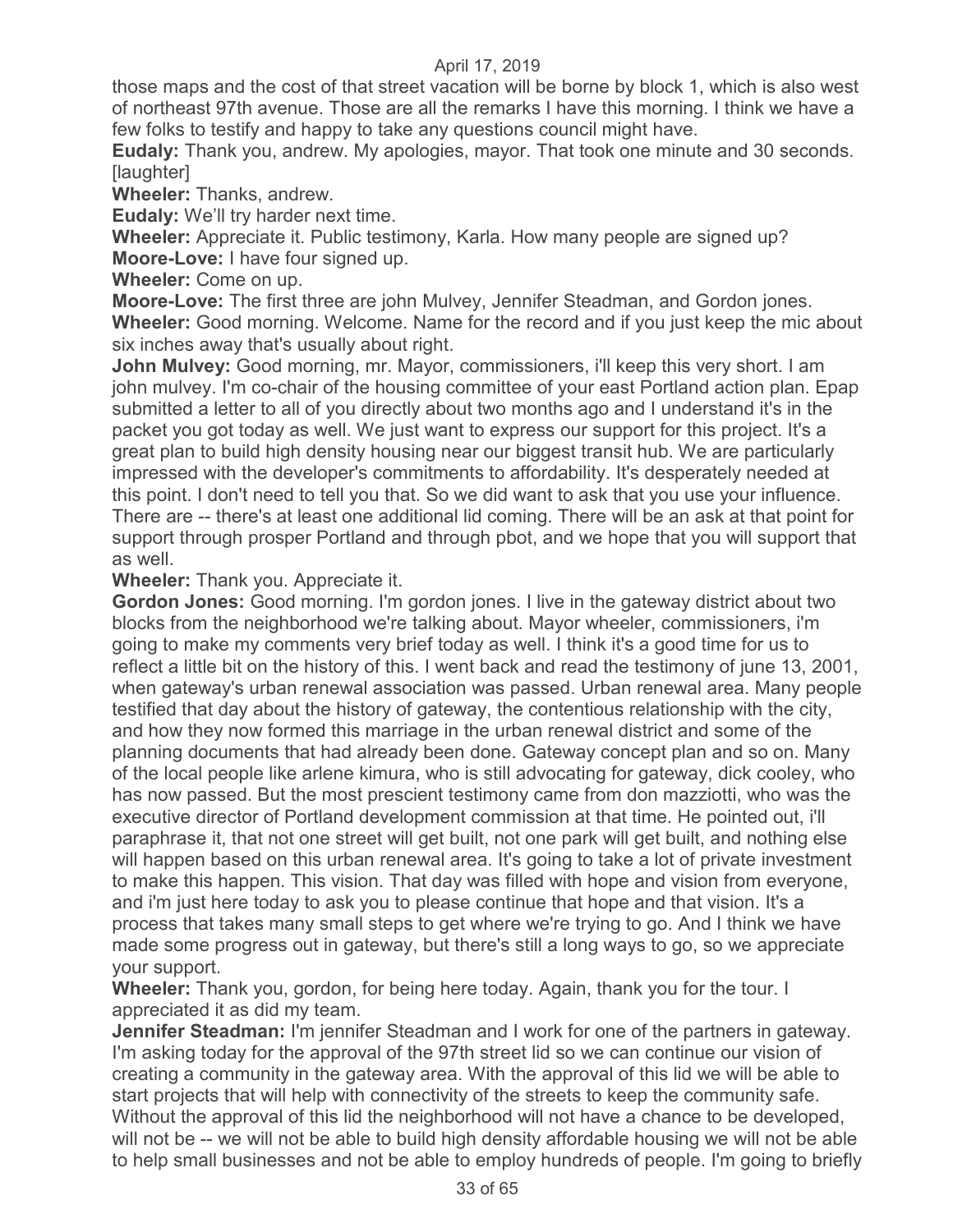touch on the discussion of displacement in the community. We have roughly 32 homes in that area that will be affected. My personal plan and I know all the partners plan is to create, which i'm working on currently, an anti-displacement policy for any of the gateway residents. We do not plan -- we're fully committed to not displacing them but instead giving them housing with the option of moving back into the community once our projects are complete. With approval of this lid and the next lid we will start -- be at a starting point for creating the much anticipated needs of this community. We're committed to help gateway become what everyone dreamed it would be.

**Fish:** Thank you all.

**Wheeler:** Thank you. Appreciate it, all three of you.

Moore-Love: The last person who signed up is nate mccoy.

**Wheeler:** Welcome, nate. Thanks for being here.

**Nate McCoy, Oregon Chapter NAMC:** Thank you. Mayor, commissioners, thanks for having me. For the record, my name is nate mccoy, executive director of the Oregon chapter of the national association of minority contractors. I come a little bit in a dual capacity today. As a current resident of the gateway neighborhood, I have lived there for over 25 years, went to park rose middle school, went to park rose high school and have seen the evolution of or evolution of other communities such northeast inner city where you have seen a lot of displacement, gentrification and major development happen. With the whole preference policy right to return we need to thinking about other options in which people in these communities live such as jo ann hardesty, our commissioner who I think resides still in this neighborhood and knows it just as well as most at the table. I actually managed through the Portland housing bureau the rose apartments that gordon did in this area and was struck by his appetite for diversity, equity and inclusion. We've heard that, these are buzzwords but what I really appreciate about this project is it's looking at an area that already has high concentration of diversity, equity and inclusion including david douglas, who is interested in starting an elementary school, just north of this site, because there's so much concentration of youth. We were talking to gordon about minority contracting. We heard job creations. We're also talking about businesses that could feel a lot like what you see on vancouver and williams today. I want to -- I won't be long but I want to leave you with a thought provoking question that I tend to ask myself all the time and i'm sure you do as well. How do you knit a building into a neighborhood as opposed to imposing a building in a neighborhood? I think the thoughtful work that gordon has done as well as this community around this project is how can we bring the community into it from the beginning? I heard you talk about amendments a minute ago. How can we bring this to you guys in its early creation to get leadership involved to make these commitments that honestly will last at least five years of building out a major portion of these sites? What I really honestly also like is that we're also talking about minority development, not just construction and outreach to minority communities but how do these seasoned developers work with minority development interest groups. We're talking about that off line on a public private partnership and i'm really kind of tapping my hat to you, mayor, as the leader of prosper Portland and the housing bureau as you approve this hopefully next week i'm asking that there be future commitments on helping build out the actual buildings because we're only talking about infrastructure now and I think there needs to be commitments to this neighborhood because this is the nexus that is the closest to a pearl district neighborhood that we have from a zoning. I just think with our commitment at namc and my leadership, that I think we can get this truly into the community's hands of benefiting as well as creating a new park which I know that nick would care about because this area needs more parks as well. They have the land and I think we just need commitment and leadership to advance this work. With that said, thank you for my time. I don't know if there's a question or two but i'm here.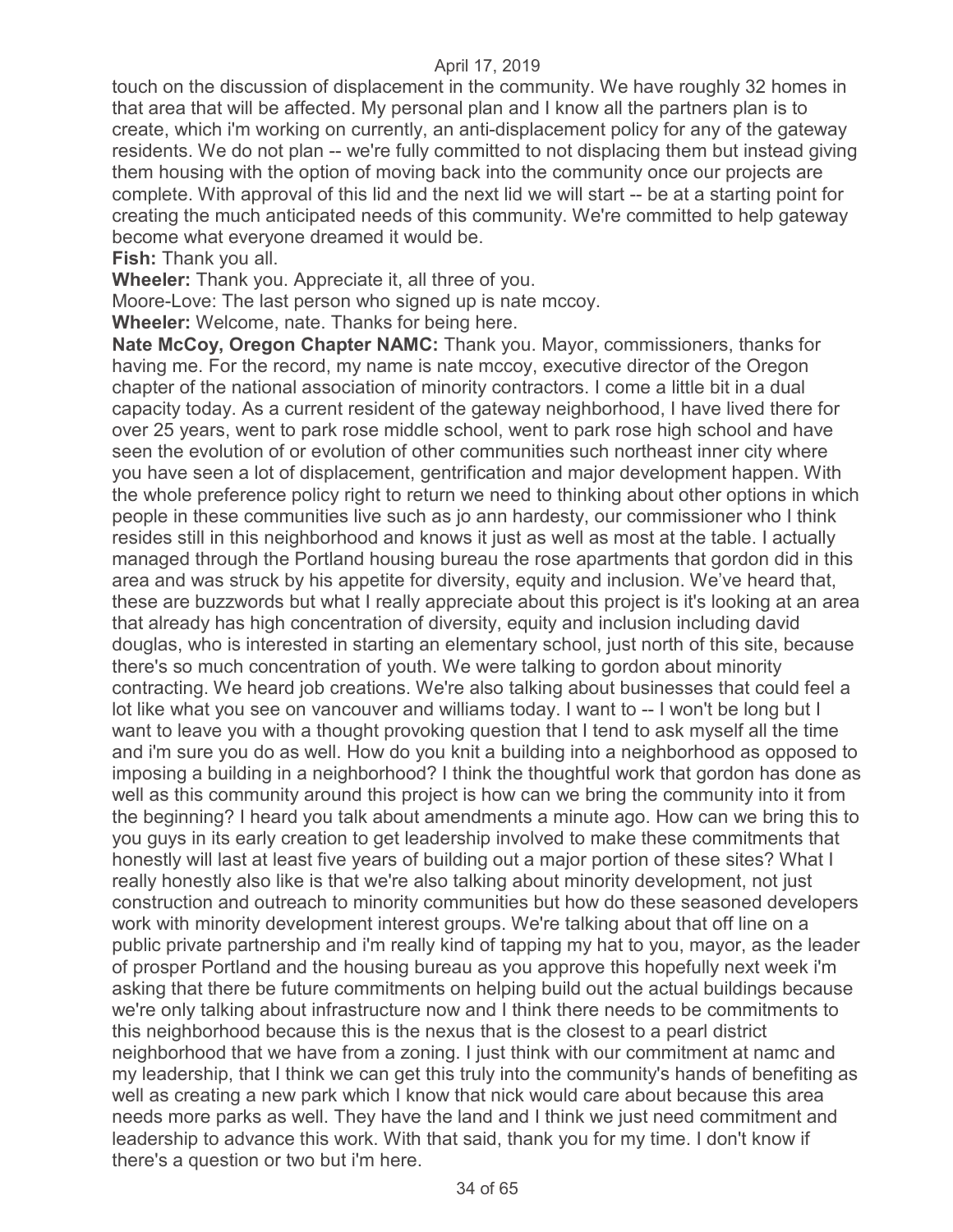**Wheeler:** Commissioner Hardesty.

**Hardesty:** Thank you, mayor. Thank you very much, nate. Really appreciate you being here today and you speaking to this. I think this is maybe one of the last opportunities for Portland to get it right. To ensure that people who are already living in east Portland and in gateway district actually will benefit from development that's coming. And I believe that we will depend on organizations like yours to be real leaders in helping us do this right first. I get so frustrated sitting up here and I hear about aspirations that are never met over and over and over again. Somehow the market just takes over and then people are displaced. So i'm going to be seeking your advice and your counsel and you outed me already. I was going to put on the record that I do live in gateway so clearly I will benefit from any improvements that come to gateway, but I will also be a critic making sure folks that are my neighbors and business partners today can continue to be my neighbors and business partners tomorrow. Thank you for being here. Really appreciate your early investment of time and energy into this. Thank you.

**McCoy:** Absolutely.

**Fish:** Mayor, if I could add a comment --

**Wheeler:** Commissioner Fish.

**Fish:** We're certainly open to a park, nate. You may have heard – we have a few, we have a little bit of a budget challenge. But we're open to that discussion, very proud of the gateway discovery park that commissioner Fritz brought online which actually we'll be talking about later in our agenda. The one difference between what we're doing today and taking up an lid and what we're forecasting for tomorrow, which is discussing a prosper Portland investment is that the standard for our action is different, so when we get to the point that we're talking about making a public investment and prosper Portland putting money on the table we'll be looking for your guidance as to what the side boards are for that investment because that's where we get to talk about -- we go from aspirations to actually some concrete proposals about what we expect in the development. That's a different standard obviously than we apply in a lid. We'll be looking for your suggestions on that phase 2 of this discussion.

**McCoy:** You've got my commitment for sure.

**Fish:** Thank you.

**Wheeler:** Nate, I appreciate your differentiation between infrastructure and construction in housing and commercial space and the like. My view having had the opportunity to look at this site a number of times and gordon and I had a chance to go there and you and I have had conversations, the infrastructure is an essential first step. Without the infrastructure there will not be development. We all recognize that.

**McCoy:** Absolutely.

**Wheeler:** So glad that we're taking this step today and continuing to move forward on that. The next step with regard to housing and with regard to commercial opportunity, the question for us really is can we support the level of subsidy required to make it all pencil out. Right? From private sector partners. That's an area where we're going to need your expertise and your skill set to help us be able to find where is that balancing act between subsidy and the private sector's ability to make those investments. Let me just say this. I agree with commissioner hardesty. This is like a fantastic opportunity. **McCoy:** I agree.

**Wheeler:** And after years and years and years and years of conversations about this we're actually in a position now where we're going to see real investments in this area and it will be catalytic. The flip side we also heard was about displacement. Because this is also part of our city that remains one of the most affordable, relatively close in locations. So as we go about this process of urban development we obviously want to take great care that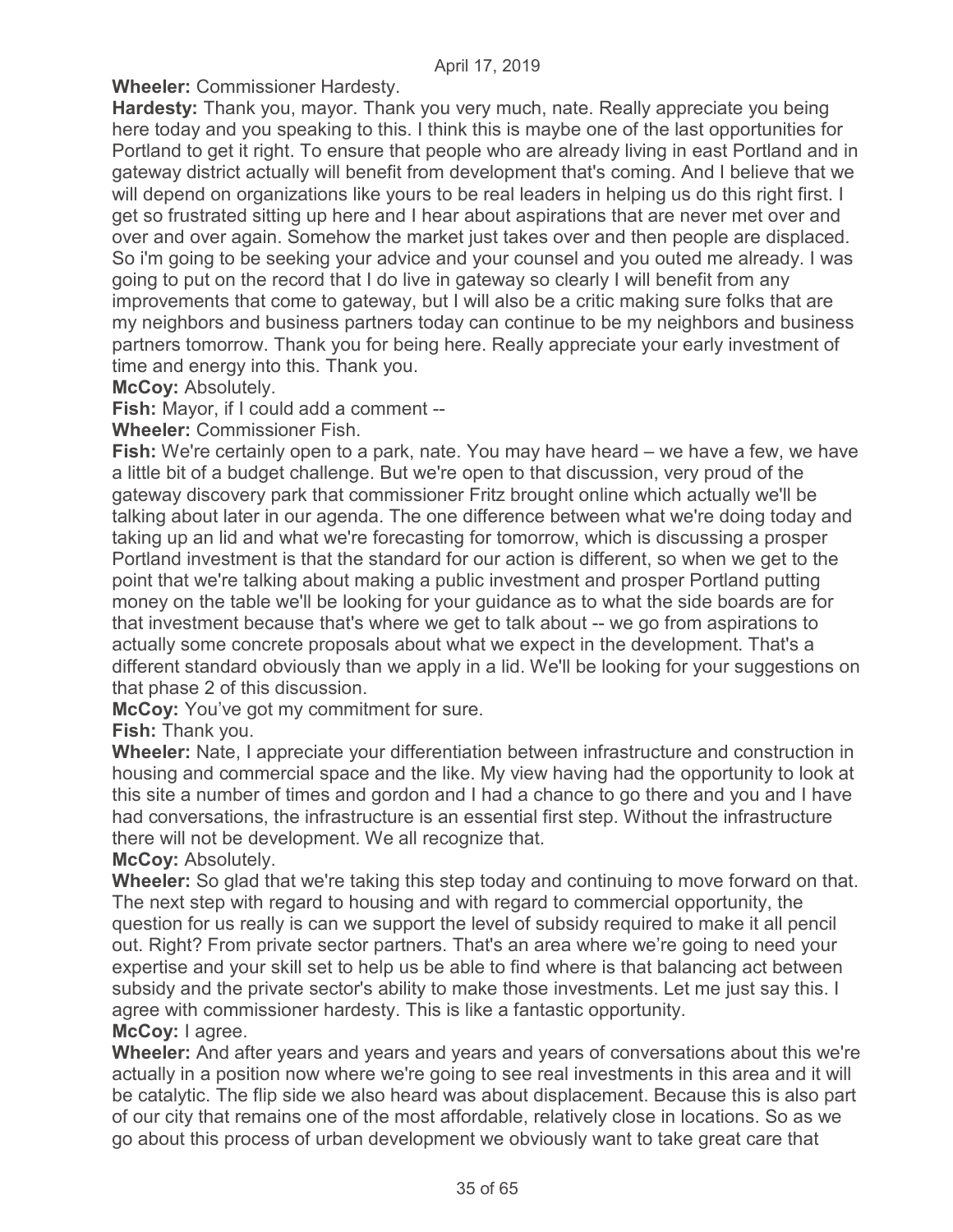we're not simply moving people farther east in the process. And you know that, right? I know you do. But thank you for your leadership for many years on this. **McCoy:** You too.

**Wheeler:** Very good. Any further discussion? Any further public testimony or was nate the last one.

**Moore-Love:** That's all.

**Wheeler:** Alright, great. We finished with nate. This is a first reading of a nonemergency ordinance. It moves to second reading. Thank you. Thank you, andrew. Next item up is 336.

## **Item 336**

**Wheeler:** Commissioner Fish.

**Fish:** Well, I'm very excited, mayor, today to bring this item forward and close observers of our agenda will notice all four members of council here today are co-sponsors. I thank my colleagues for supporting this important step. It was just about a year ago that city council accepted a set of recommendations about how we can play a greater role in helping artists afford to live and work in Portland. It led to this report. This report has not been collecting dust in some closet. We have been working to implement some of the better ideas. In fact the recommendations have served as a guide for our efforts to preserve and to create new affordable art space. We have been flexible and opportunistic when a different tool could except serve that effort. The most recent example of a success story is the musician loading zones that commissioner eudaly and I unveiled last month which will serve musicians at 11 music venues across the city. Today we're announcing another new tool which is really just an improvement on an old tool. The process was a collaborative effort between Portland fire and rescue, the bureau of development services, and all of our city hall staff and colleagues. With us this morning is tracy schreiber, who is our arts affordability fellow in my office, who will be making a brief presentation. She is joined by jamie dunphy, who is wearing a suit today I think, which is a first. [laughter] We're pleased that fire marshal nate takara has been able to carve out time to join us and terry whitehill with development services. We would not be here, gentleman, without your help and we're grateful for it. Let me with some pride turn to my office's arts affordability fellow tracy schreiber to kick us off this morning.

**Wheeler:** Nick, before you do that, could I ask, kids, where are you from? **[Children]:** Portland.

[laughter]

**Wheeler:** Which school?

**Eudaly:** Who's asking?

**[Children]:** Buckman.

**Wheeler:** Buckman! Are you having a good tour?

**[Children]:** Yes.

**Wheeler:** Alright, well thanks. Enjoy it.

**[Children]:** Bye!

**Hardesty:** Bye-bye!

**Wheeler:** Enjoy the rest of the tour. I'm sorry, commissioner.

**Fish:** And this –

**Hardesty:** They were too cute, we can't just –

**Fish:** We have the good fortune of having tracy in our office. She is another example of the collaboration that exists between Portland state university and city hall. She is an arts affordability fellow and this is her first time testifying before council.

**Wheeler:** Excellent.

**Fish:** So, Tracy, take it away.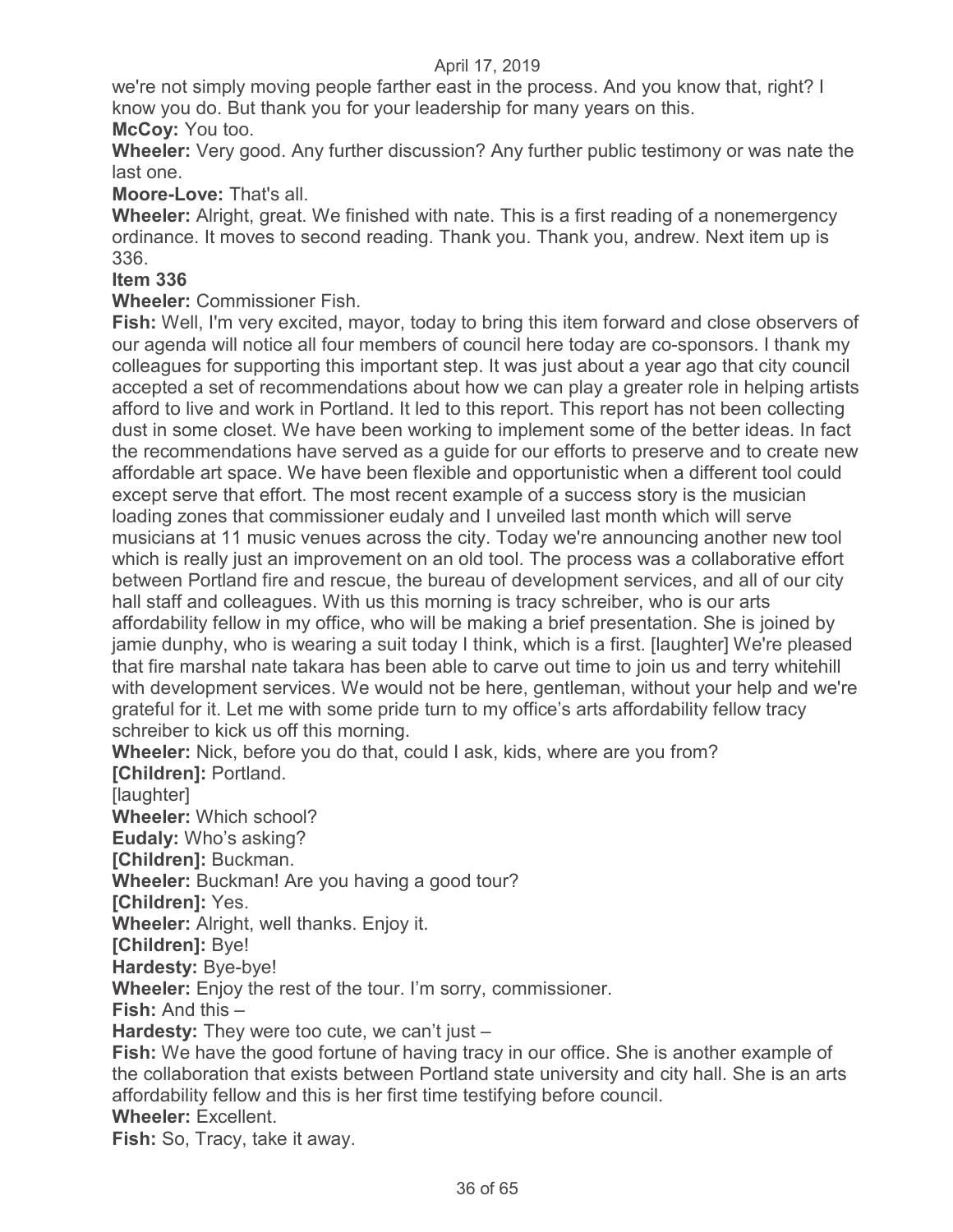**Tracy Schreiber, Office of Commissioner Fish: Great. Good morning. My name is tracy** Schreiber and as the commissioner --

**Fish:** Bring the mic just a little closer.

**Schreiber:** -- mentioned, I'm the arts affordability fellow for commissioner nick Fish, and with me is jamie Dunphy, senior policy advisor with commissioner Fish, nate takara, fire marshal, and terry whitehill with bds. We're here to propose a new kind of permit to codify a more flexible and reasonable code to meet the business flow of our small arts and culture organizations. We're calling this the annual permit for temporary arts and cultural events and it was drafted by Portland fire and rescue and bds. We're very proud of our collaboration. Often small arts organizations are generally permitted as businesses with occupancy limit of 49. As part of the business model and to advance their craft, many host special events like performances and exhibitions. That means they occasionally need to host more than 49 people. The annual permit for temporary arts and cultural events allows for 90 occurrences within a calendar year with up to 75 occupants. It continues to ensure the protection and safety of attendees and provides the necessary flexibility for small arts and cultural organizations to be compliant with life safety code. Prior to this permit when these small organizations needed temporary assembly they were faced with an incongruent timeline to planning and executing their events and extraneous and frequent costs. The annual permit for temporary arts and culture events simplifies these barriers. We're excited to bring you this proposal. We believe it represents council's commitment to supporting arts and cultural organizations, protects basic safety requirements and removes the barrier to this kind of importable community even that simplifies the process for everyone. We welcome your questions and thank you for your time.

**Wheeler:** Thank you.

**Hardesty:** Well done.

**Fish:** Nate, you want to jump in?

**Nate Takara:** Sure. Good morning. I'm nate takara and I'm the fire marshal for fire and rescue. Good morning, mayor, commissioners. I just want to first thank tracy. She did an amazing job of bringing terry and I together and trying to work through all the codes. As you folks know the codes can be very stringent at times and I think collaboratively we were able to look at it and create some flexibility yet without jeopardizing fire life safety issues. Yes, so I hope this would help out the arts community and make it much more flexible for their use. Thank you.

**Hardesty:** Thank you.

**Wheeler:** Thank you.

**Jamie Dunphy, Office of Commissioner Fish:** That's our presentation.

**Fish:** That's a model presentation.

**Wheeler:** That was a model presentation. Nicely done.

**Fish:** Kept it short and sweet and you hit all the high points. Congratulations.

**Wheeler:** Thank you. Public testimony on this item?

**Moore-Love:** Two people signed up. Edith Gillis and Maggie.

**Wheeler:** Very good. We're getting a little bit crammed on our schedule so I would ask you to keep it in two minutes, please.

**Edith Gillis:** Good afternoon. I'm edith gilliss and of course i'm thanking you so much for participating in this. I'm one more person saying please vote unanimously for this because it nurtures and strengthens community building, hope, courage, mutual understanding, empathy, moral risk taking, and teamwork democracy. It is healing and trauma therapeutic and supports preventive health. It gives people a voice and expression so they have alternatives to isolation and hate and violence. Art helps targeted victims of hate and injustice heal and those who don't have words don't have to revert to harm. It supports conversations and local problem solving. It advertises local spaces for diverse uses that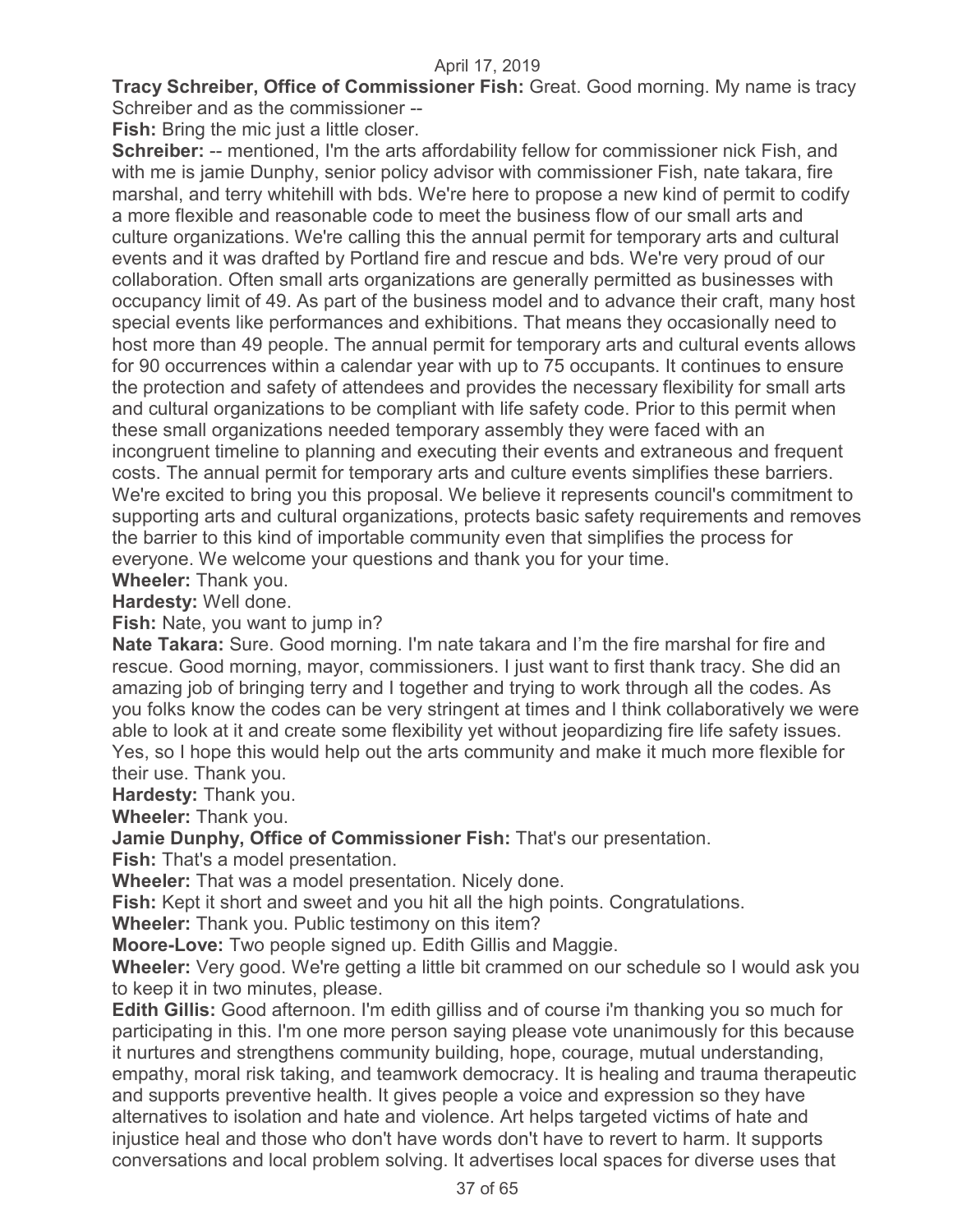benefit all. It supports arts and artists, newcomers to view and hear art and potential donors. It expands art education and multi-cultural understanding, mutual respect and mutual aid. It helps the economy and societal security and helps prepare for disaster resilience with mutual trust and creative problem solving with a can-do, am-doing, allloving attitude.

**Wheeler:** Thank you. Perfectly timed as well.

**Maggie:** I would like to see more established arts groups include homeless and low income and disabled people and minorities. And lgbtq people in their art showings and art exhibitions. And integrate, show great works alongside people who do great art but are in poverty. Then you could also just set aside some space for people in poverty to show their work as well. Thank you.

**Wheeler:** Thank you both. This is a resolution. Is there any further discussion? Please call the roll.

**Fish:** Well, I want to begin by thanking tracy schreiber, who has been working tirelessly on this and a number of other issues in our office. We greatly value the relationship we have with Portland state university that provides a pipeline for really talented people who get a chance to come to city hall and work for a defined period of time and this is an example where someone comes and really makes a difference. First tracy, thank you, and i'm glad you have family members here today to soak in this moment. I want to thank fire marshal nate takara and terry whitehill with development services. It's been my experience on this council that we do our best work in collaboration with other bureaus and colleagues. There's a lot of consternation about our form of government but nothing that a little collaboration can't cure in our form of government. I think we do our best work when we sit down with people that have skin in the game and we talk things through and we get to solutions like this. When I think about this proposal I think about collaboration, I think about flexibility. I think about the fact that it comes at no cost to fire and life safety, and I think about the fact that it's another demonstration of what I have come to really appreciate about service on this body, which is this is a solidly pro arts council that is constantly looking for ways to provide better services to the creative community whether it's concierge services at the bureau of development services, whether it's the regular events that polly coordinates in this building where we bring the arts community to our community and we share experiences. Whether it's the work we did on the musician loading zones, and by the way, sometimes small changes are the ones that have the biggest impact. We have meetings where we talk about hundreds of millions of dollars here and hundreds of millions of dollars there, and we hear from almost no one. We fix a chronic problem with musicians who can't stop and park and move their instruments into a club without getting a ticket, you fix that problem we get a lot of attention and we get a lot of people paying attention. That was a fantastic collaboration with pbot and commissioner eudaly. So proud to work and serve on a council that's pro arts. This is another part of our continuing commitment to our arts affordability plan. There's more to come. Grateful to my colleagues for co-sponsoring this resolution and today i'm proud to vote Aye.

**Hardesty:** Thank you. I think my colleague commissioner Fish covered all the bases. I think this is good policy, and I appreciate that nate was involved in the conversation early on. It's important that the fire marshal absolutely supports any kind of changes that we're making. I vote Aye.

**Eudaly:** Well, this is turning out to be an exciting month for arts at Portland city hall. Earlier this month we celebrated comics month. Of course april 15th was the deadline to pay your arts tax, so if you haven't done that I encourage you to do it. I'm sorry to say you will probably have a penalty. That is not my personal preference, but that is reality and is why I encourage people to pay it on time. So i'm very pleased -- last night I got to speak at the heart of Portland opening reception, which was an amazing event with pps students from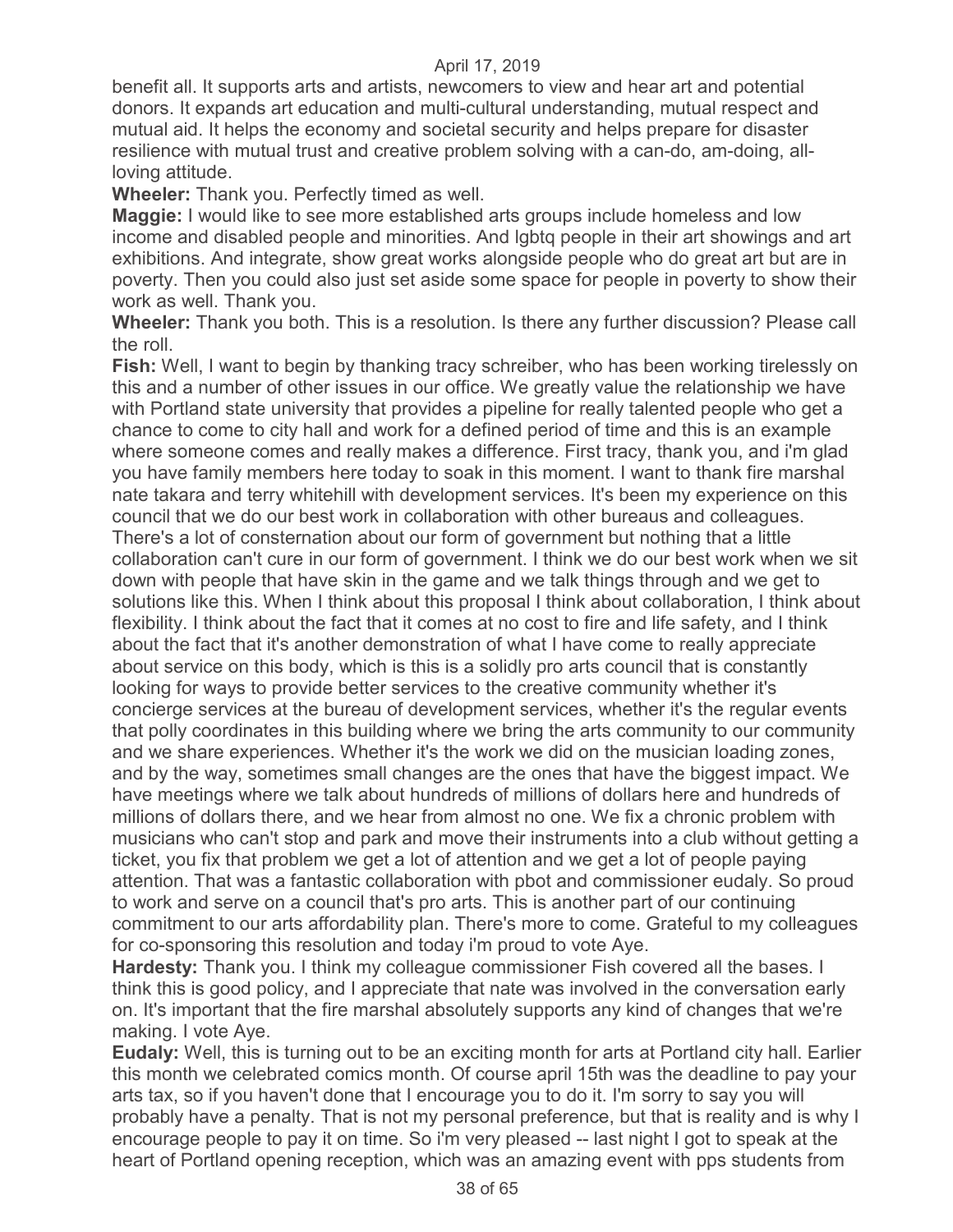all over the district, marching bands, choirs, visual artists, it was really a pleasure to be there and see our arts tax dollars at work. I'm very pleased to co-sponsor and support this resolution. It was our creative laureate, suba ganesan, who is founder of new expressive works art venue, which is a smallish arts venue facing challenges around permitting and obviously the current structure didn't align with the reality of how these performing arts venues function. It posed a programming challenge as well as created a financial burden for small and medium size performing arts venues. As we heard the resolution has been created working closely with the fire bureau and bureau of development services so while we are able to be better responsive to the needs of our arts venues, artists and performers we also know there's been no compromise on life and safety issues. This resolution is a simple but meaningful change and it aligns with our 2017 plan for preserving and expanding affordable art space. So thanks again go out to tracy schreiber and jamie dunphy from commissioner Fish's office as well as nate takara, the city's fire marshal and terry whitehill from bds. Thanks to suba Ganesan and pollyanne birge, who is my arts and culture policy director for collaborating with commissioner Fish's office on this effort. Aye. **Wheeler:** Well, shout out to commissioner Fish and commissioner Eudaly for shepherding this issue. I think we all agree we need art space and we need it to be affordable in order for the city of Portland to continue to be the thriving community that it is. I'm very happy to support this and have bds's, the bureau of development services' engagement in this. This aligns I think perfectly with our desire and our efforts to streamline our permitting process and encourage problem solving to ensure that we have both housing and places of employment. I think we all agree that this has to include our vibrant art spaces. I would argue that this is a common sense approach. I'm really pleased that the council represented here today works collaboratively on these issues. This is a great piece of legislation. I'm happy to support it. I vote Aye. The resolution is adopted. Thank you, everyone. Next item is 337.

#### **Item 337**

**Wheeler:** It's wednesday. It would not be a wednesday without larry pelatt. Here he is. **Fish:** Mayor, I have some opening remarks.

**Wheeler:** Commissioner Fish.

**Fish:** First some context. This past saturday Portland parks and rec cut the ribbon on the new children's playground in the north park blocks. I encourage my colleagues to go take a look at what a state-of-the-art refurbished children's playground looks like. It would not have been possible without the passage of the Portland parks bond and so we had a chance to not only thank voters but also commissioner Fritz for shepherding that bond forward. Director long and I were there, and our friends from PLACE, who actually did much of the design work, were there to take a bow. Most important, there were a lot of kids who were discovering this new playground and it was really terrific. Today's procurement report is for a construction project -- contract rather for the glen haven park in east Portland. This contract was bid through the city's prime contractor development program. The program creates contracting opportunities for state certified disadvantaged minority women and emerging small businesses within the city of Portland. As I mentioned earlier we were able to make these improvements thanks to funding from the parks replacement bond coupled with systems development charges. Today we'll have a brief presentation from larry pelatt, procurement services manager, and we're joined by robin Laughlin, parks bond manager and capital project manager gary datka. Welcome. Thank you all for being here.

**Larry Pelatt, Procurement Services:** Good morning. Thank you, commissioner Fish. Mayor. Commissioner hardesty. I am larry pelatt, procurement services and it does seem that i'm here pretty much every wednesday. You have before you the procurement report recommending a contract award to faison construction for the glen haven park area play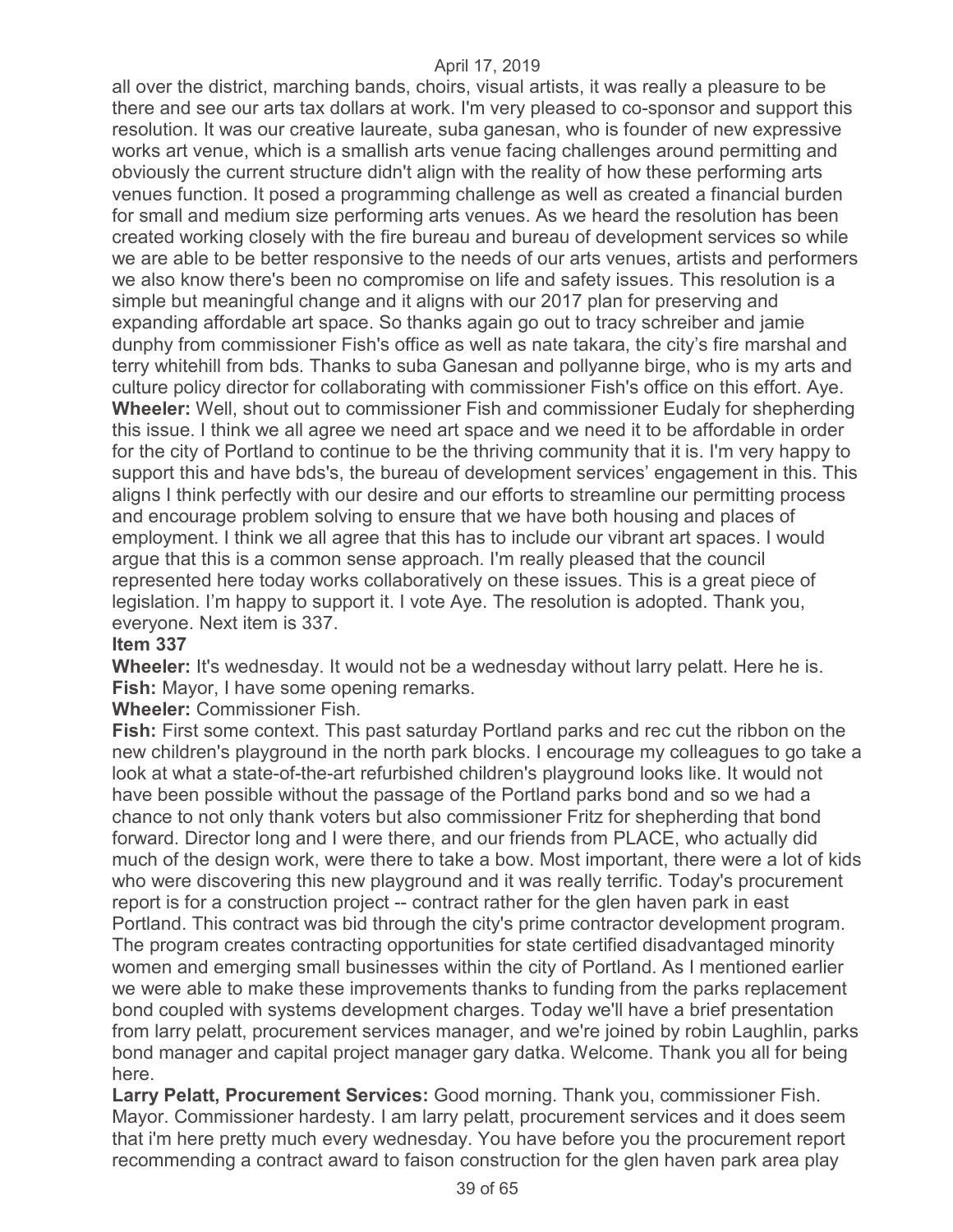improvements for \$1,179,000. Faison construction is a dbe, or disadvantaged business enterprise, as well as an mbe, minority owned business enterprise. Faison itself performing \$579,435 or 49.15% of the work. Faison is subcontracting \$145,229 or about 13% of the work to other state certified cobid firms. A portion as follows: \$85,901 to an esb or emerging small business, gr market construction, whose ownership is actually reported in the cobid site as caucasian female performing playground equipment and play service installation and \$59,328 to miller factors, a wbe or women owned business enterprise whose ownership is also reported as Caucasian female, performing irrigation, landscape planning, erosion control. There's a combined level of state cobid certified firm participation for this project of 61.46%. The engineer's estimate on the project was \$1 million. The bureau's confidence level was moderate. The project was advertised on our electronic procurement system, bids were opened january 17th, four were received, the lowest responsive and responsible bidder is faison construction at \$1,179,000, which is unfortunately \$179,000 or 17.9% over the engineer's estimate. Portland bureau of parks and recreation along with procurement services had identified as aspirational goal as we do through our standard subcontractor equity program of cobid certified firms at 20%. Unfortunately it's not met but the participation of the project is still excellent. Faison construction is located in Portland, Oregon. They are a state of Oregon certified disadvantaged as well as minority owned business enterprise. They do have a current city of Portland business tax registration account and they are in full compliance with the city's contracting requirements. If council has any questions about the solicitation I can certainly answer those or Portland parks two finest people are here for a presentation. **Fish:** Robin, I just had a quick question. Was Faison also the company that did the north blocks project?

## **Robin Laughlin, Park Bonds Program:** Yes.

**Fish:** So they've actually, now develop a capacity to handle a lot of our work, right. That's happened over the last few years, but now they are a prime contractor rather than getting work as a sub and they're actually doing some of our best work.

**Laughlin:** They are indeed.

**Fish:** Terrific.

**Wheeler:** Any further questions. If not, I'll entertain a motion.

**Hardesty:** So moved.

**Fish:** Second.

**Wheeler:** We have a motion from commissioner Hardesty and second from commissioner Fish.

**Moore-Love:** Is there a presentation?

**Wheeler:** Oh, I'm sorry, was there more? I apologize.

**Laughlin:** There's more.

**Gary Datka, Park Bonds Program:** Would you like to see it?

**Wheeler:** There is. Okay. We'll suspend the vote. [laughter] I apologize for that. Sorry. **Laughlin:** It's okay. Again, my name is robin laughlin, I'm the bond program manager for Portland park and with me is Gary datka our project manager for this project. As you mentioned faison construction is our successful bidder for this project and we do look forward to working with them again soon on this project. The glenhaven project is a part of the 2014 parks replacement bond and it was generously passed by voters who approved the \$68 million to make improvements just like this all across our city. This project falls within the theme of playgrounds within the parks bond program needs and in addition to the \$1.45 million from the bond project will be receiving funding from our system development charges in the amount of \$250,000.

**Datka:** Mayor wheeler, commissioners, thank you for having me today. My name is gary datka, I'm a capital project manager with Portland parks and rec. Glenhaven park located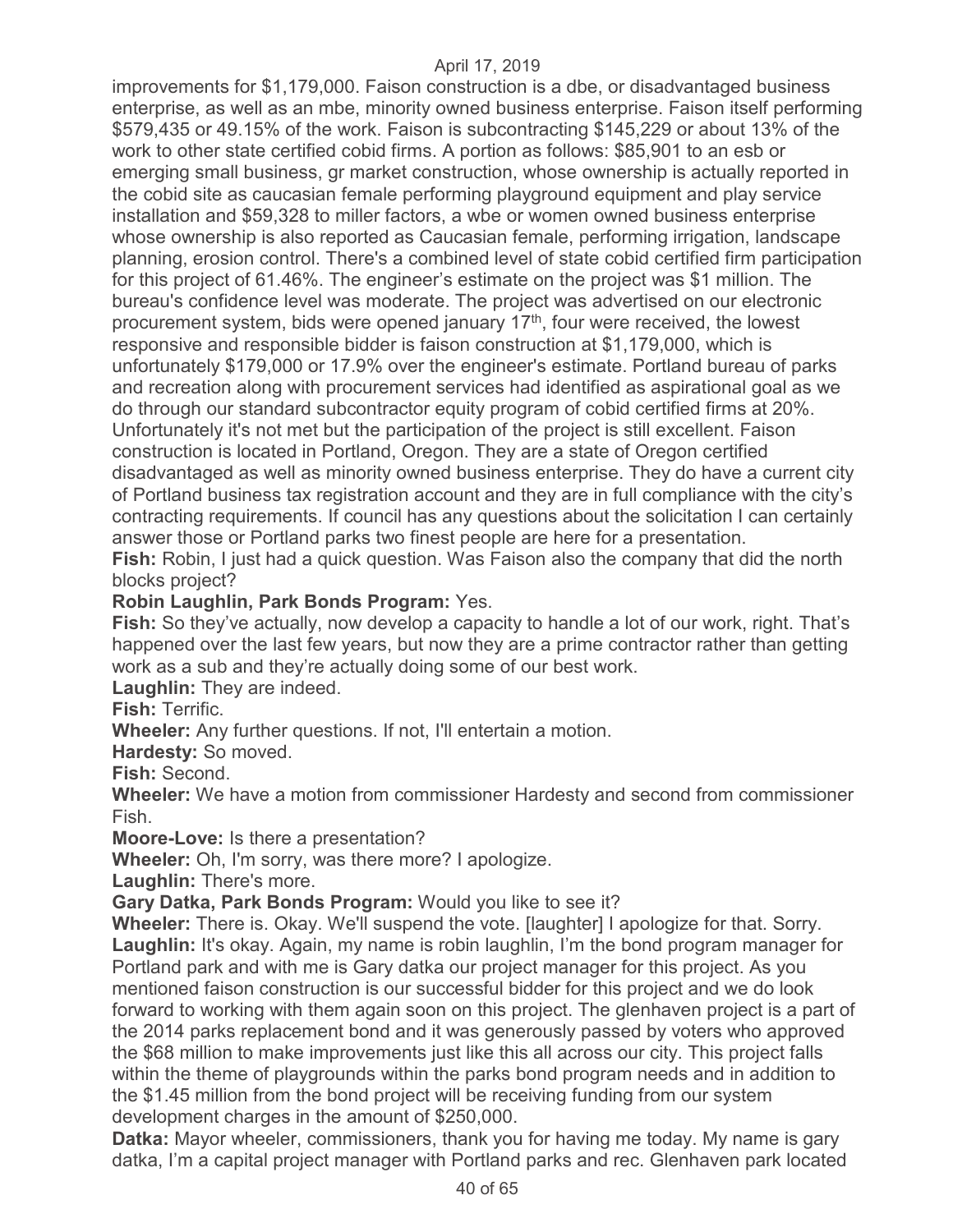in northeast Portland at the major intersection of northeast siskiyou and northeast 82nd avenue, is a community park in the roseway neighborhood and is adjacent to the Portland public schools madison high school campus and roseway heights middle school. This map shows the park location just west of i-205 and south of sandy boulevard. The park serves two census tracks split by 82nd avenue within its half mile radius or 15-minute walk boundary. It's a diverse community with combined census data indicating residents in all nonwhite racial and ethnic identity groups reporting above the city mean. With the most notable for asian and pacific islander groups, which is almost twice the city's average and a majority are these identifying as vietnamese. Acquired by Portland parks and rec in 1948 glenhaven park is a very active 15.5 acre park featuring sports fields, court sports, skate park, rest rooms, paved paths and a decommissioned concrete wading pool. The rest rooms and play area receive heavy daily use. The playground is near northeast 79th and northeast siskiyou on the north side of the park. The red box shown here is the project boundary and will make improvements to a little more than an acre of park. The new playground and picnic spaces will provide much needed improvements for this park. Currently the existing playground suffers from several non-accessible and disjointed play components spaced too far apart for kids to make a play circuit and for supervision. The existing post and platform play structure and wood fiber safety surfacing installed as part of Portland park and recreations gobi bond in the mid-1990s has served its useful life and now has many ada deficiencies and maintenance concerns. The park's swings were removed as part of the lead paint removal program in the summer of 2017 and have been a big missing link for this play area. The playground also has a decommissioned wading pool that will be removed as part of this project. Through a community focus group meeting and two public open houses, Portland parks and rec included public involvement with students and neighbors in order to understand their perspective regarding the current use of the park, what's missing from the playground and what activities neighborhood children want most in play. Connected with neighbors about the positive aspects of making improvements to the park and solicit feedback and gain support for design of the play area, like components in other community assets. The second open house was held during the southeast asian cultural and heritage new year's festival at glenhaven park with overwhelming support and interest from the broader community. At all of our meetings Portland parks and rec provided translation services in chinese and vietnamese, reaching out to a community often felt left out of projects planning. With community input and support Portland parks and recreation developed a design that will construct key park improvements focusing on play features and play opportunities for all users such as slides, climbers, swings, balance equipment and spinning elements. Durable accessible rubber safety surface that provide access to all play equipment, picnic tables and other accessible seating and gathering spaces, other amenities such as new accessible drinking fountain, trash receptacles and much needed bike racks. Ada accessibility improvements at the two park entries from northeast siskiyou and interior pathways around the play area into the restroom will be improved upon. Continued development of Portland's urban tree canopy with new deciduous and evergreen trees and lastly a creative art installation through the regional arts and culture council. We're here to ask council to accept the low bid from Faison construction for glenhaven park play improvements project for \$1,179,000 with the acceptance of this bid by council, we will proceed with construction of the project set to begin early this summer. We have an anticipated completion date by the end of this year, 2019. I'm happy to answer any questions you may have at this time. **Wheeler:** So we have a motion and second. Any further questions based on the presentation?

**Fish:** Excellent power point.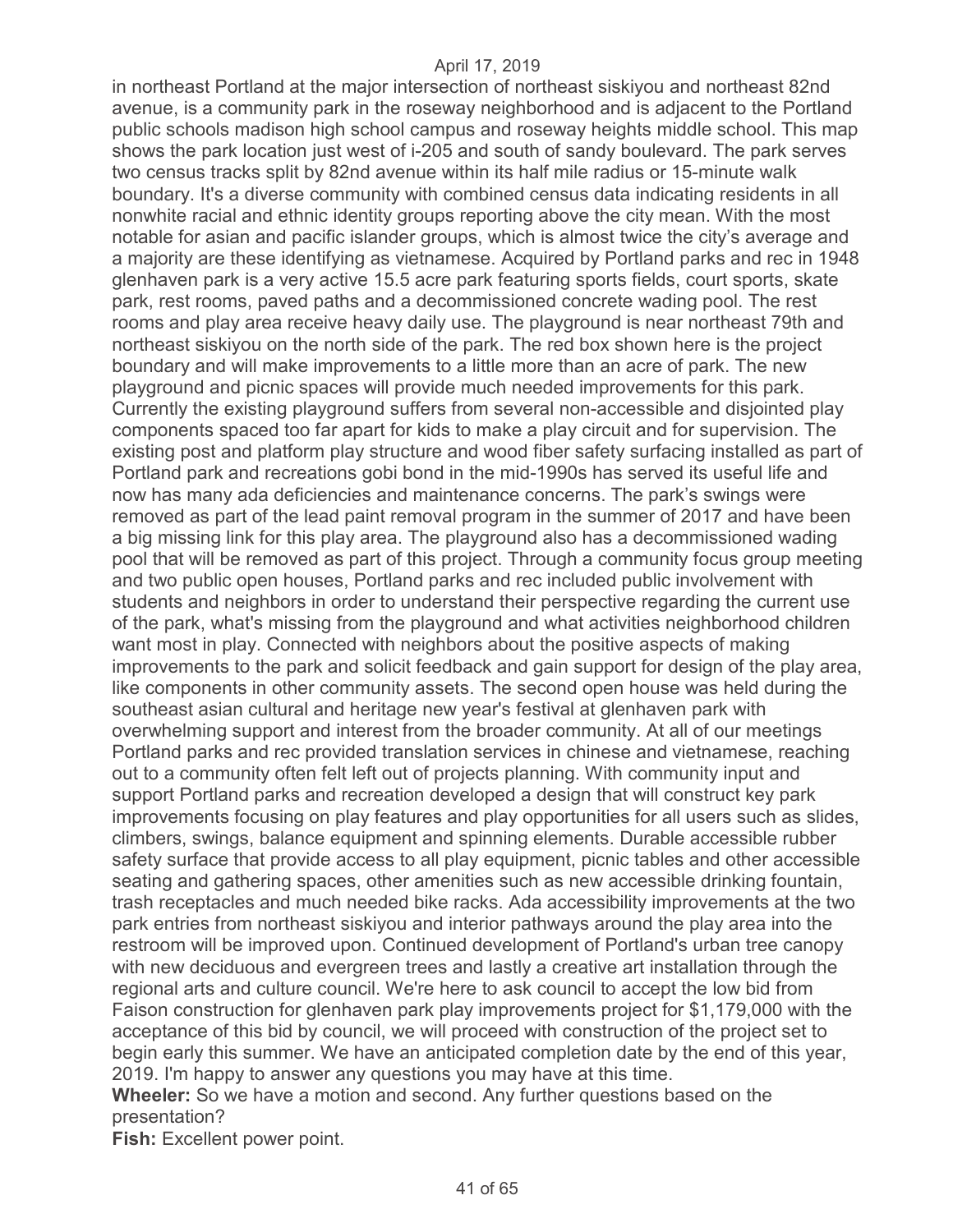**Wheeler:** It's cemented. My position which i'm going to hold a secret until I cast my vote. Please call the roll.

**Fish:** Thank you for an excellent presentation. Aye.

**Hardesty:** Aye.

**Wheeler:** This looks great. I think it will be very well received by the community. Thanks for your excellent work. I vote Aye. Resolution is adopted. Next item, 338, please. **Item 338** 

**Wheeler:** Colleagues, through this interfund loan the city will assist the Portland clean energy community benefits fund and begin operations as soon as possible by utilizing internal resources of the city's, the interim funding source, the program implementation will be completed more cost effectively by avoiding any external transaction costs. This legislation will ultimately help the clean energy fund program quickly deliver a robust, transparent and community centered design and development process. Welcome. Thank you for explaining it to us.

**Brigid O'Callaghan, Bureau of Revenue and Financial Services:** Thank you. Good morning, mayor. Can you hear me?

**Wheeler:** Yep.

**O'Callaghan:** Good morning, Mayor, and commissioners my name for the record is brigid o'callahan, and I am the city's treasurer. Also joining me today is matt gierach. Matt is the city's debt manager and will be available to answer questions related to any debt questions that you may have. I'm here to present an ordinance that would provide temporary funding to the clean energy community benefits fund. I know that you're all familiar with the fund. But for the record those in november of 2016 voters in Portland approved a ballot measure 26201 -- i'm sorry. 2018. Thank you. Ballot measure 26201, the Portland clean energy community benefits initiative. The measure imposes a 1% surcharge on retail sales within Portland of certain large retailers. The revenue generated by the surcharge will be used to fund clean energy projects and job training through the Portland clean energy community benefits fund which was established by the city council in february of 2019. Initial tax receipts related to the 1% large retailer surcharge will be collected by the city's revenue division and distributed to the clean energy fund in may of 2020. Rather than waiting until may of 2020 to begin the clean energy funds operations, this legislation's interfund loan will allow the city of Portland to accelerate staffing and program implementation into the current fiscal year 2018-2019. The interfund loan will be made from the bureau of planning and sustainability solid waste fund to the Portland clean energy community benefits fund in an amount not to exceed \$2.6 million. The interfund loan will accrue interest at the city's investment fund earnings rate payable to bps solid waste at the maturity which is expected to be june 30, 2020.

**Fish:** What is that rate?

**O'Callaghan:** The rate presently is 2.31%. That's going to be a floating rate depending upon the investment balances.

**Fish:** Thank you.

**O'Callaghan:** And the total interest is estimated to be approximately \$150,000 for that period of time. The clean energy fund will provide community benefits through grants to nonprofit organizations that will carry out clean energy projects and clean energy job training with a focus on benefiting historically disadvantaged and disproportionately climate impacted groups including low income communities and communities of color. Thank you. I would be happy to answer any questions that you may have.

**Wheeler:** Commissioner Hardesty.

**Hardesty:** Thank you so much for that presentation. Thank you, mayor. My question has to do with the \$2.6 million. I know that we're hiring three staff and those will be staff that are specifically focused on putting the infrastructure in place, engaging the community and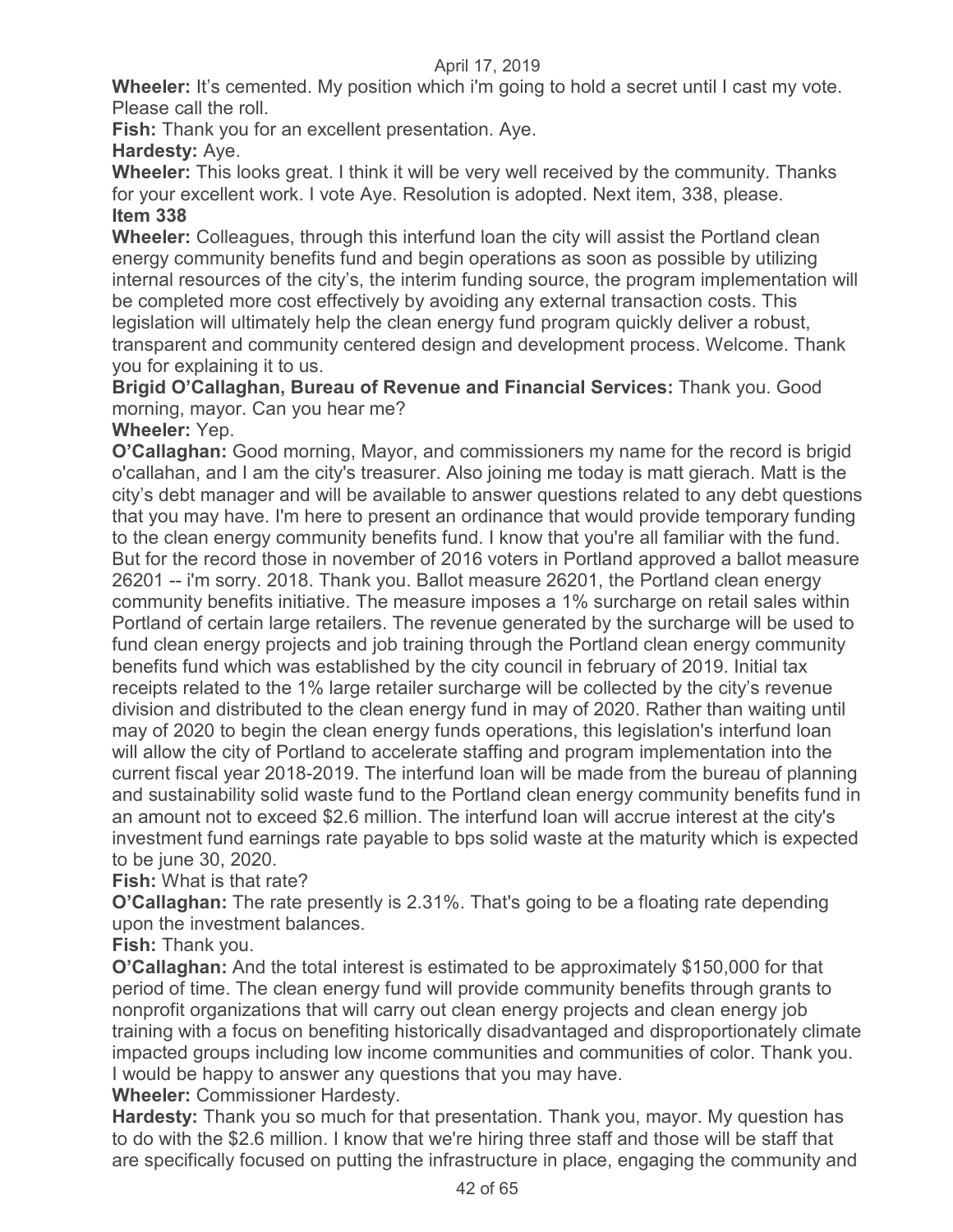I forget what the third one was, probably evaluation and auditing of the processes that are put in place. Are there other positions that we anticipate hired with this loan?

**O'Callaghan:** I would defer to michele crim who was managing the project. Michele was not able to join us today. She's from the bureau of planning and sustainability. Michele has shared with me that they are expecting to hire four positions with these funds. **Hardesty:** Which one did I miss?

**O'Callaghan:** It was the project manager, so someone to manage the project, and outreach capacity building, which you mentioned. Community oversight committee getting the committee together, then communications and evaluation of the program.

**Hardesty:** Excellent. Thank you. And so it's staffing, of the infrastructure improvement is there anything else that the \$2.6 million will be spent on that we should know about? **O'Callaghan:** There's a more detailed budget that we can certainly provide to you. I believe michele crim distributed to the commissioners' offices late last week. But it's generally just the planning, development, you know, getting the infrastructure prepared for the program to be operational.

**Hardesty:** Thank you. And no, I did not get a detailed budget which I need and would like to have. Thank you.

**O'Callaghan:** We'll certainly get that to you. Thank you.

**Wheeler:** Very good. Any further questions? Karla, public testimony on this item? **Moore-Love:** Yes, we have two people signed up. Maggie and jim whittenburg. **Wheeler:** Very good. Come on up. Two minutes each. Name for the record, please. Why don't you start, maggie.

**Maggie:** Okay. Well, i'm going to be honest. I was back there snacking and not listening very hard. So i'm just going to say that was a good presentation. She did a great job. **Wheeler:** Thank you. Jim, welcome.

**Jim Whittenburg:** This I hope will be my final appearance here. I've got reservations for missoula, montana, next week. I've got to hear the train. I don't plan to be back in Portland. It's my brother's [inaudible] a professor and vice president at the university of montana. So i'm going with him. It's good to see you, joanne and nick again and Ted. Now that the lobbyists have gone, and it's down to the nitty-gritty, I just have a couple of comments. One of my cards in the top of my thing is a guy named michael crebs. I thought he was a police officer too. I didn't realize he ran the bureau. I have been calling every month for about two years trying to get some traffic enforcement on mlk. I finally got hold of a woman there and she told me there were 12 officers down. No wonder they can't enforce traffic in this town. No wonder I have to be fearful every time I go across the road, for fear I will get run down in my walker. It's open season out there on people who are old and I just wanted to tell you I turned 80 years old last week in the hospital. I thought I was having my fifth heart attack and it was only gi acid reflux so. The last couple of things -- i'm sorry about my appearance. I have been sick a lot since january and I don't -- I have had a haircut every month on my thing here since january. And I haven't got to it yet. Just the last thing I want to say is i'm really concerned about drug abuse in this town. I see in the paper yesterday there were -- there's another thing by county by county researchers link opioid deaths to drug makers marketing. The last item on kafoury's state of the county, very last item was dentists being regulated by the county. I still think that doctors should be on that list too. Washington state has it. California has it but we haven't yet.

**Wheeler:** Thanks, jim. Appreciate it. Thanks for coming in.

**Maggie:** Can I just say that right around here, those construction guys using the big white trucks, they're not signaling, they're going around really, really fast – **Whittenburg:** It's true.

**Maggie:** And I can understand why you can have a heart attack.

**Wheeler:** Thank you. And happy birthday, jim.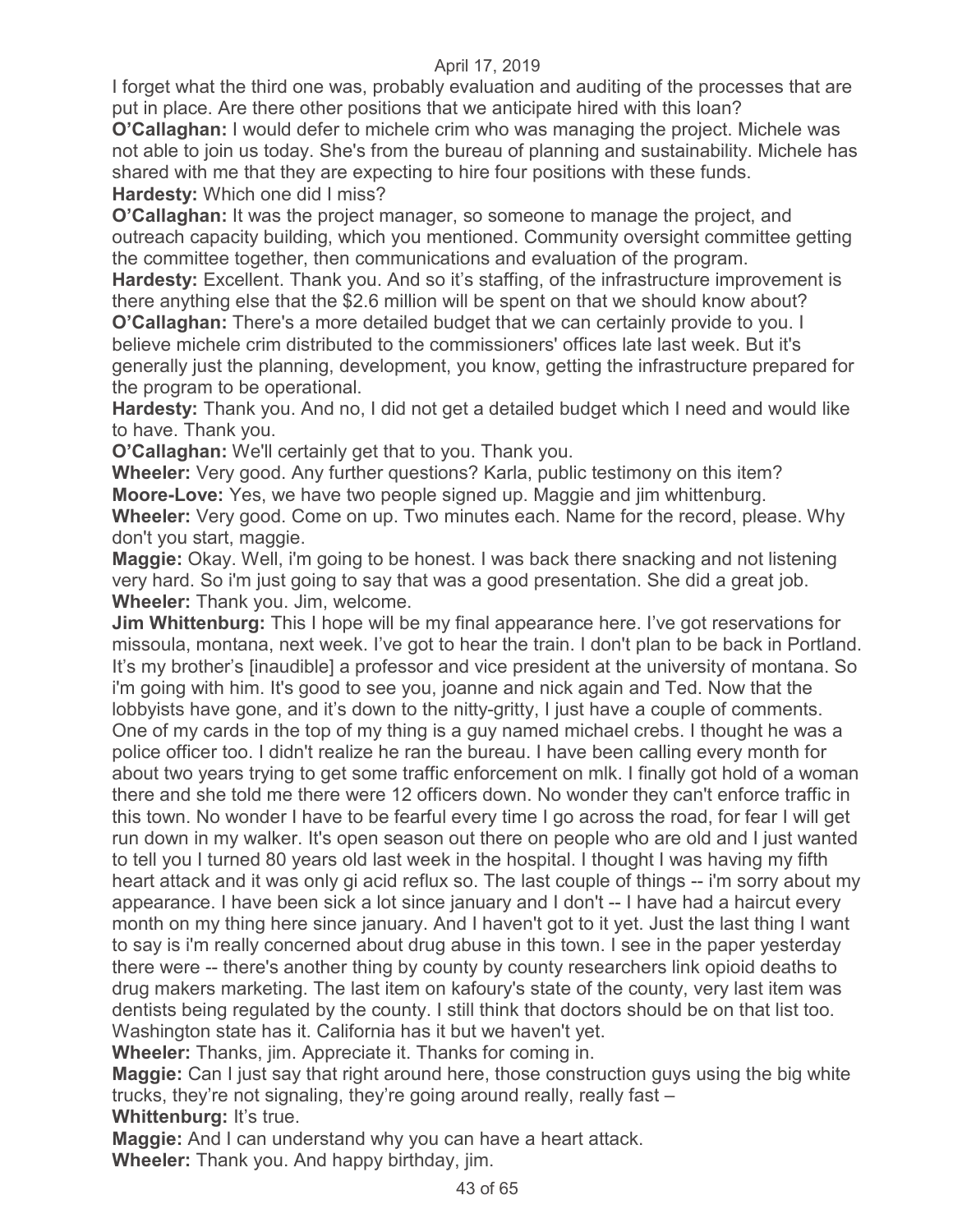**Whittenburg:** Okay, thank you so much. See you in another life. Bye-bye.

**Wheeler:** Very good. This is a first reading of a nonemergency ordinance. It moves to second reading. Next, 339, please.

## **Item 339**

**Wheeler:** Colleagues, the housing bureau has heard from community partners that there's a need to increase down payment assistance for low income buyers. The current Portland housing bureau down payment assistance funded with tax increment financing requires a minimum of 20% of the award to be used for home improvements post purchase. Reducing the minimum 20% requirement to 10% will allow additional funds to go towards the down payment without increasing the amount of total subsidy awarded to the household. When program guidelines are changed they must be presented to the city council for approval.

**Ira Bailey, Portland Housing Bureau:** Good afternoon, mayor, commissioners. The housing bureau is presenting this resolution --

**Wheeler:** Your name for the record, please.

**Bailey:** My name is ira bailey, I'm a housing program coordinator with the Portland housing bureau. Working on these guidelines and working with the homeownership community homeownership partners we have heard that there is a need, especially in the interstate corridor urban renewal area to increase down payment assistance, and with the partners, or some of our partners starting to initiate new construction, there is not necessarily as much need to have 20% of the assistance go to home improvement such as new appliances or new paint. However, because of the increasing prices there is a need for increased down payment assistance either to make the home buyers more competitive in a cash-buying market or to allow a larger down payment to make the principal first mortgage more affordable. So the way that we found that we could do this is by decreasing the 20% minimum to 10% allowing anywhere from 8,000 to \$10,000 more in down payment assistance but not necessarily increasing the amount of total subsidy any one household could receive. Again, I would like to clarify that that is a minimum. If there are households that need to use more, then that 10% can be increased but it does result in a smaller down payment assistance.

**Wheeler:** Very good. Any questions? Commissioner hardesty.

**Hardesty:** Thank you very much. I'm just curious. Is this homeownership opportunity for people of a certain income?

**Bailey:** It is. So this requirement that or total, all of our programs have an income or most programs have an income requirement of about max 100% mfi or below. The way the tax increment financing dollars work is that the household's income max is 80% unless they are purchasing a three-bedroom then it go up to 100% for the household.

**Hardesty:** So that's \$72,500, about, median family income in the Portland metro area. So this will increase the opportunity for down payment to almost \$100,000?

**Bailey:** Correct. Currently in the interstate corridor our total subsidy for a household is \$100,000 so the down payment would increase from about \$77 or \$80,000 to \$90,000. In the lents urban renewal area that subsidy for down payment is currently \$61,000. That would increase to about \$69,000.

**Hardesty:** My last question, has to do with do we anticipate that we're actually going to be able to house more people in homeownership opportunities because of this change? **Bailey:** Yes. I can say that with certainty. We are -- that is our hope, that is our intention. We understand the challenge that has happened with home prices increasing faster than incomes, so we're hoping that this will allow for that.

**Hardesty:** And have we, I told an untruth. I guess I do have one more question. Are we - what have we learned about what low income people need to be ready for homeownership that making this change will assist us in actually implementing?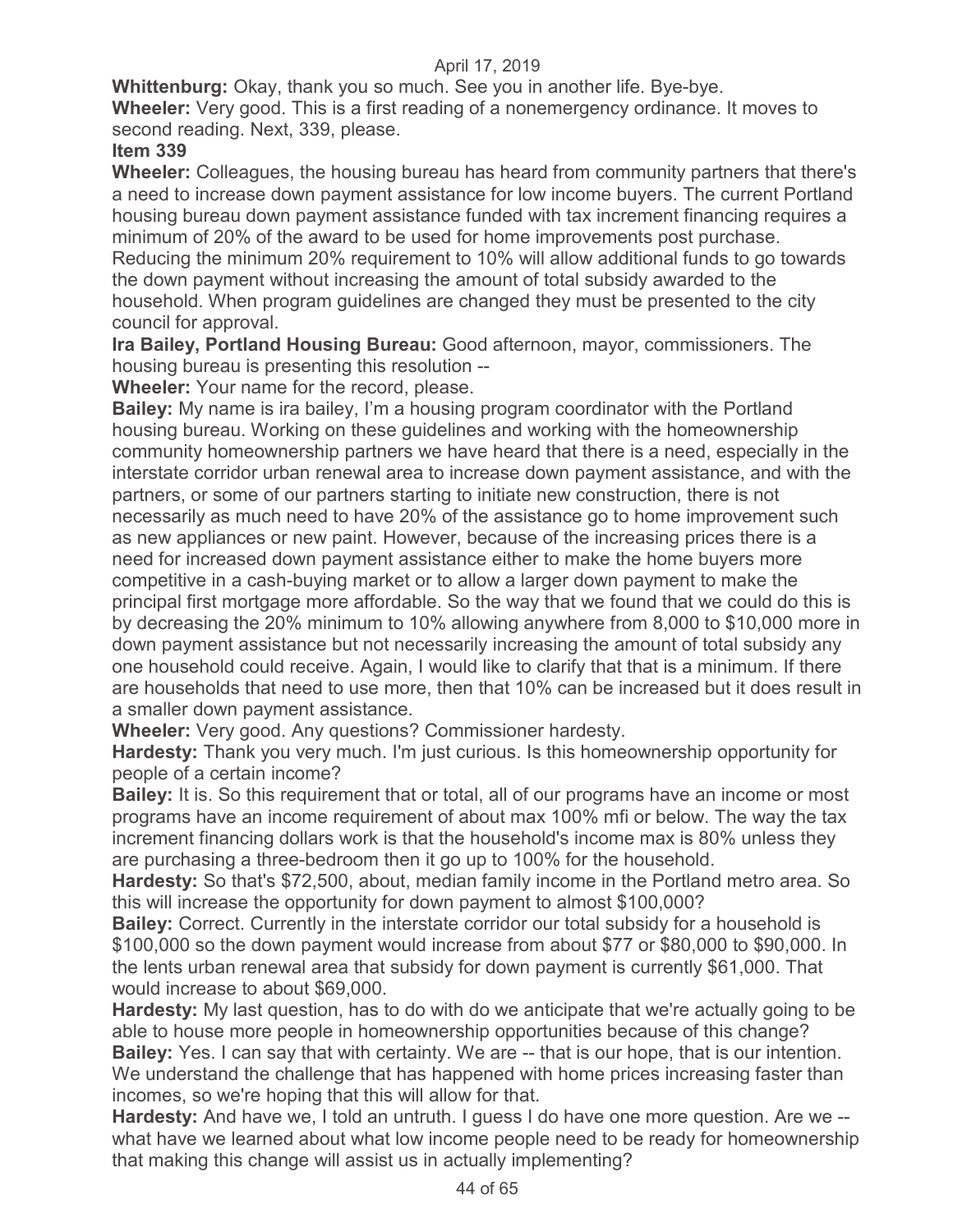**Bailey:** One of the challenges that we have learned is really kind of a market challenge over all. Down payment is the biggest obstacle for people to purchase a home. Low income families specifically are challenged with not just trying to save even though there are down payment savings programs such as an individual development account, but they are competing with increased rents as well. This would allow them more cash to potentially go in sooner. It would allow them the freedom to pay off more debt, reducing their debt to income ratios, which could allow them a larger mortgage. Or just the ability to save. They don't have to spend all of their cash if they have been able to save some.

**Hardesty:** Thank you so much. Appreciate it.

**Bailey:** You're welcome.

**Wheeler:** Thanks. Public testimony.

**Moore-Love:** One person. Maggie.

**Wheeler:** Maggie, two minutes. Name for the record again, please. Welcome.

**Maggie:** Okay, in Oregon it's legal to form a homeowners association among two unrelated people and they could split a house. You could do that with people that were employed. You could do that with disabled people who are on ssi, ssdi, and social security. A three bedroom two and a half bath house if someone is paying \$1050, that would be \$350 a person per bedroom. Then if they are all going in on the utilities and the yard maintenance, say somebody comes by once a month and does the yard and washes the outside windows, they of course can do the inside themselves unless they hire someone to come in, but of course disability will also send people who are mobility impaired to do the cleaning and the -- you know, to help them with home care if they are disabled. I just want to say that there's a resource and an opportunity there that perhaps is not being utilized that could be utilized to help low income people get out of shelters, and homeless people get out of shelters. Okay.

**Wheeler:** Very good. Thank you. This is a resolution. Any further questions? **Hardesty:** I'll motion.

**Fish:** No, it's a resolution

**Wheeler:** It's a resolution. We'll just call the roll.

**Fish:** Aye. **Hardesty:** Aye. **Eudaly:** Aye.

**Wheeler:** Aye. The resolution is adopted. Thank you for your presentation. Two second readings then, colleagues, I have to go. I'll turn this over to commissioner eudaly to preside after these. Item 340, a second reading.

**Item 340** 

**Wheeler:** Any further discussion? Please call the roll.

**Fish:** Aye. **Hardesty:** Aye. **Eudaly:** Aye.

**Wheeler:** Aye. The ordinance is adopted. Item 342, also a second reading.

**Item 342** 

**Wheeler:** Any further discussion? Please call the roll.

**Fish:** Aye. **Hardesty:** Aye. **Eudaly:** Aye.

**Wheeler:** Aye. The ordinance is adopted. I won't be here to vote --

**Fish:** Mayor –

**Wheeler:** Commissioner Fish.

**Fish:** On the next item, I had an amendment to slap an emergency clause on it because there's some emergency.

Wheeler: Why don't we go ahead and read it please.

Fish: If you leave i'll lose the chance to do that.

**Wheeler:** I won't allow that to happen. Please read the ordinance. **Item 341**. They are in weird order today.

**Fish:** The last item.

**Moore-Love:** The last item. We just did 341.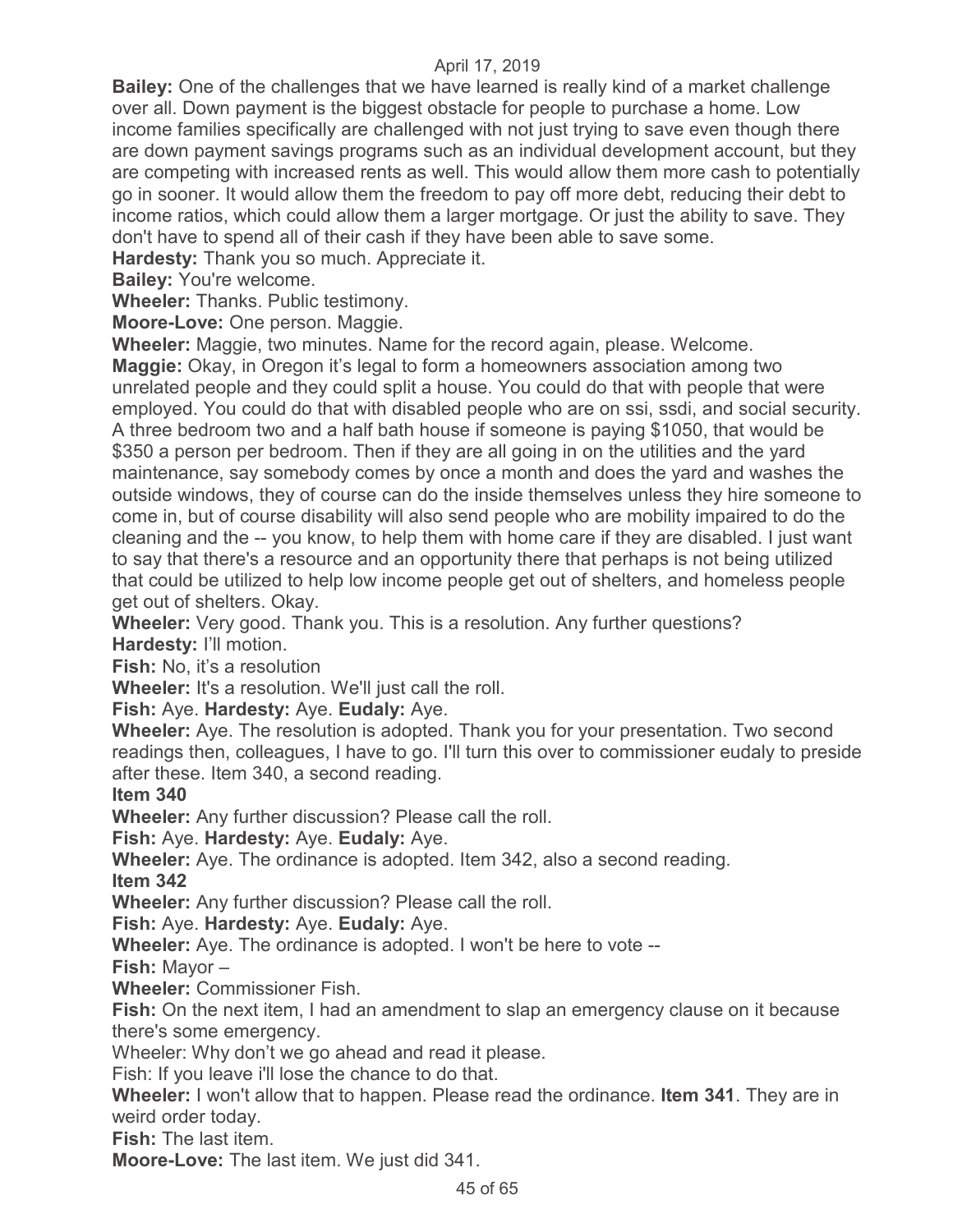**Eudaly:** 342.

**Wheeler:** Mine shows, so the order that was weird under the bureau of environmental services it went 340 and then it went 342, and now it goes back to 341. So the one we're actually reading on the agenda is labeled as 341. Declare tenants in common real property.

**Moore-Love:** That's the one you want. That is the correct number is 342. **Wheeler:** Oh, okay so that's the --

**Moore-Love:** The numbering was wrong on some of the agendas. Sorry about that. **Wheeler:** That's why we have the clerk.

## **Item 342**

**Wheeler:** Commissioner Fish.

**Fish:** In 2009, mayor, prosper Portland and Portland parks and recreation purchased about four acres in the gateway district to be used for a park and a mixed use development and plan to divide the property at a later date. The property has been jointly owned but now parties would like to exchange their respective interests so prosper Portland will solely own the property to be developed and parks will solely own the park gateway discovery park. Here for a very brief presentation is Zalane Nunn Petersen and then I have an amendment to slap an emergency clause.

**Wheeler:** Commissioner Fish, could I ask for consideration. I absolutely have to go. Could you put the amendment out first?

**Fish:** If we adopt the emergency clause, can we adopt the underlying ordinance with three votes?

**Linly Rees, Chief Deputy City Attorney:** No. You need four to vote on the emergency ordinance.

**Hardesty:** I think that we all know enough about this issue. If we --

**Fish:** There's been briefings on this issue, mayor, if we --

**Wheeler:** I strongly support it. I don't want to be rude and truncate your presentation. **Hardesty:** And so I move --

**Fish:** So let's just see if there's any testimony?

**Hardesty:** I will move the amendment.

**Fish:** Second.

**Hardesty:** So there's an amendment that has been moved and seconded.

**Wheeler:** We have to hear the amendment.

**Fish:** The amendment is the council declares an emergency exists because prosper Portland needs to proceed with their mixed use and affordable housing project therefore this ordinance shall be in full force and effect from and after date of passage.

**Wheeler:** We have a motion and second. Call the roll.

**Fish:** Aye. **Hardesty:** Aye. **Eudaly:** Aye.

**Wheeler:** Aye. The amendment is on the table. To the main motion.

**Fish:** Any public testimony, Karla?

**Moore-Love:** Maggie had signed up.

**Fish:** She's not here.

**Wheeler:** [inaudible] Got any further discussion? Please call the roll on the main motion as amended.

**Fish:** I know Zalane had a terrific presentation [laughter] and she was so good in terms of making sure each council office had what they needed to be able to make this judgment. So I appreciate your good work. Pleased to vote Aye.

**Zalane Nunn Petersen, Property/Contracts/Acquisition:** Thank you.

**Hardesty:** I just want to put on the record that I live in gateway and I also serve on the board of human solutions, so just for the effort of public transparency, I vote Aye. **Eudaly:** Aye.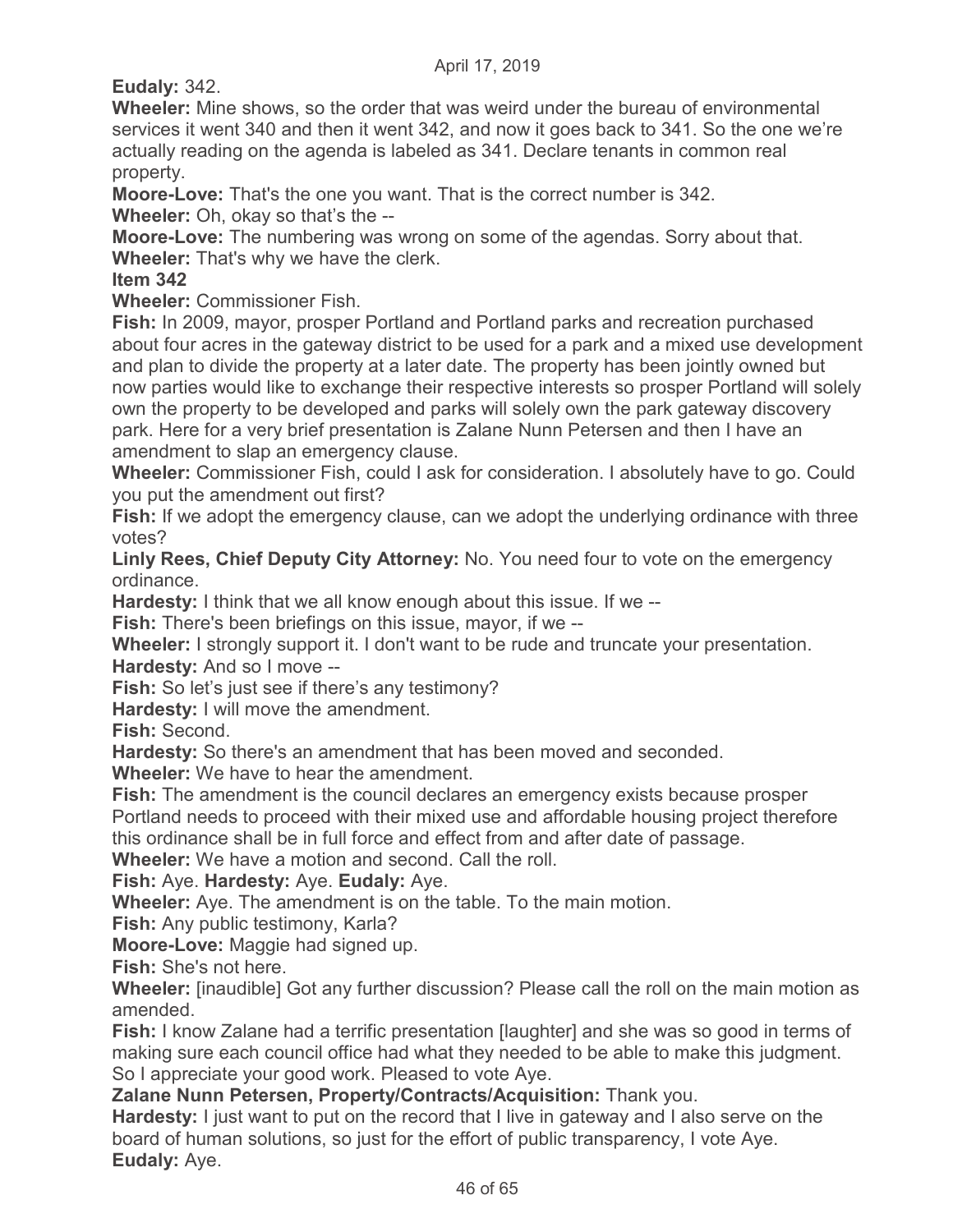**Wheeler:** Aye. The ordinance is adopted. Thank you and I'll let commissioner eudaly preside over what I believe is the last item.

**Eudaly:** Okay.

**Wheeler:** Thank you.

**Eudaly:** Can I get the bottom part of the gavel?

**Wheeler:** Oh yeah.

**Eudaly:** So I don't have to hit the –

Hardesty: While we're doing the movement, if I can ask legal counsel, is it okay for people to talk when there's only two of us here? I have had to leave and found out that everything stopped.

**Rees:** When there is not a quorum present, it isn't a city council meeting anymore, so we have had occasion where people have talked, but it isn't part of the record, it is not part of the  $-$ 

**Hardesty:** So if I could ask the presiding -- the president, if we could have a two-minute break?

**Eudaly:** Sure.

**Hardesty:** Thank you.

## **At 12:31 p.m., council recessed.**

**At 12:33 p.m., council reconvened.**

## **Item 343**

**Eudaly:** Yes, we're back. Please read the next item. Thank you. Colleagues, i'm pleased to introduce the first annual report from the advisory bodies program in the office of community and civic life. The work to bring the city's money advisory bodies into compliance with state law and to begin institutionalizing best practices has been a collaborative endeavor across bureaus and council offices, so thank you for your contributions, and I want to thank everyone else who has helped us get to today's presentation, which, I understand, we are going to keep to 15 minutes or less in light of the late hour.

**Ashley Tjaden, Office of Community and Civic Life:** Yes, thank you.

**Eudaly:** And with that i'll turn it over to ashley tjaden from the office of community and civic life, tony garcia dechamps, city attorney's office, monique Harrison from the bureau of human resources, and danielle brooks, office of equity and human rights. Welcome. **Tjaden:** Thank you for the introduction. We had a fantastic 45-minute scheduled presentation. We're cutting it down significantly. If you'd like to hear my full 13-minute speech, [laughter] it is fabulous, but i'm going to pick a few bullet points. So i'm pleased to present our first annual report. Advisory bodies provide guidance on a wide array of city functions, emergency response, utilities, availability of safe, affordable housing, just to name a few. Volunteers have a special role within city government. On advisory bodies they engage on a dedicated level and they advise on our services. Staff support them unpacking complex documents to gain an insider's understanding of city operations. Before council created this resolution, boards were fragmented. As fragmented as this speech is about to be. Volunteer experiences were different in every bureau, there were no standard trainings, and our advisers were unaware of responsibilities they were signing up for. The city needed a citywide program to take on management. Not all communities are applying for our advisory bodies. For both community and staff, we heard the need for more people from underrepresented groups and greater distribution of age. The new standard application opens eligibility to those who live, work, play, worship, or do business in the city of Portland. This is now more inclusive to community members who have been priced out of their homes, but commute to Portland every week to worship, or whose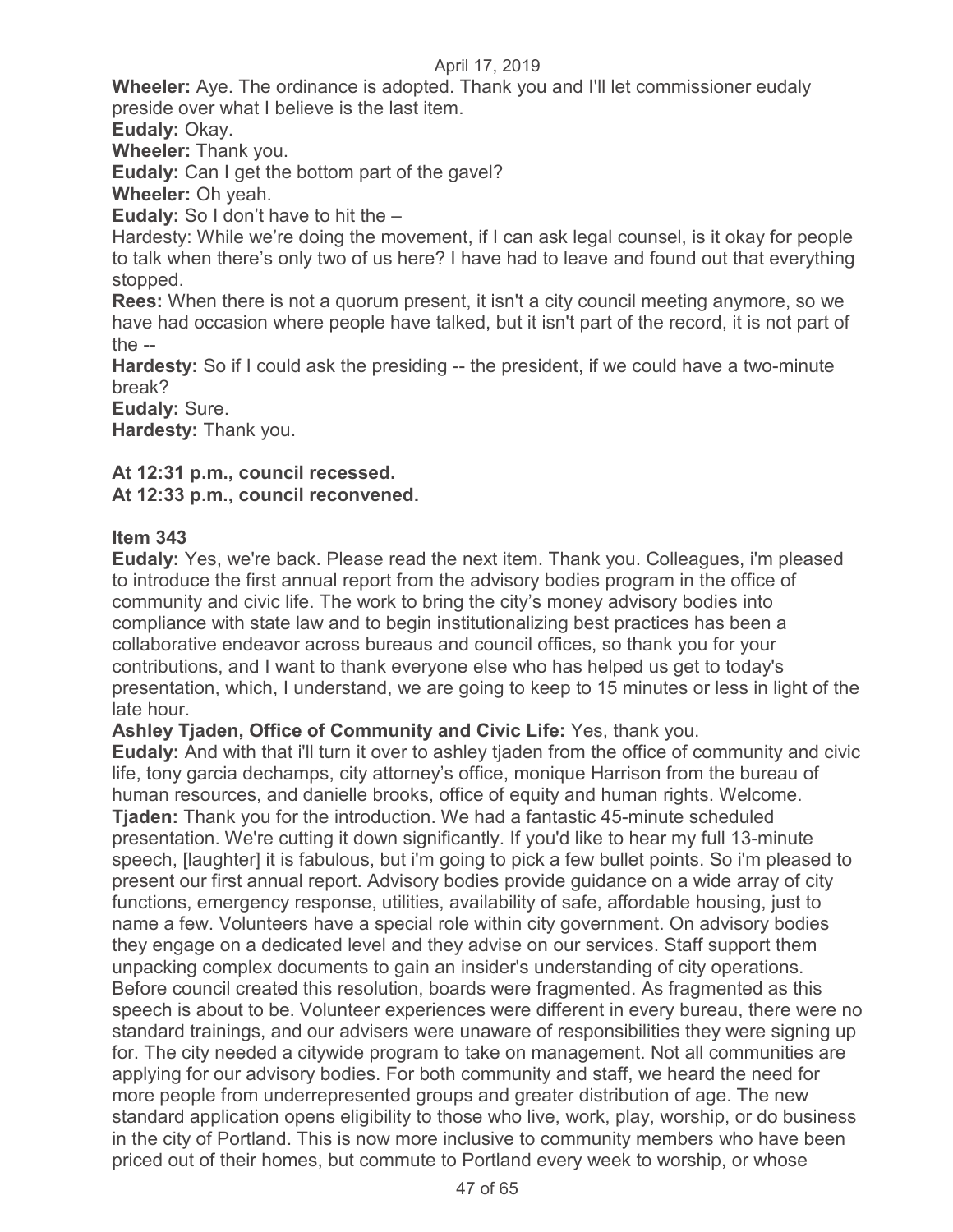children three times a week participate in our community centers or afterschool programs. We encourage, but do not require, groups list fewer qualities for membership. Studies show that historically marginalized groups, and especially women, are less likely to apply if they don't meet all the listed attributes. We work with staff liaisons to update advisory bodies' old language that may unintentionally exclude our communities. Examples of this are when a code requires an advisory body member live in the city of Portland or require an address, which could bar our community members experiencing periods of houselessness, or those who want to participate in the planning of a community project, but were not sure their address or personal information on public record due to fear of antiimmigration sentiments. Quick snapshot of what we've done. We have conducted five mandatory open houses, five mandatory deep dive trainings, and we advertise those trainings through bureau of human resources [inaudible], and I continue to track down as many advisory bodies as I find out about. We've done hundreds of hours, with over 17 bureaus and offices, and we've brought this council edict to life through something fantastic. Let's reflect for a moment. Before this program, what did it take to apply to an advisory body? A person would need to know that a recruitment is happening. That person would need to know where to apply. Let's assume they had all the organizational knowledge to know that specific program or website for further information, even if this model resident was the savviest of applicants, if they wanted to apply to more than one advisory body, they would have to use a completely different application from group to group. What did this lead to, what do these assumptions lead us to? An applicant that either knew a member of the advisory body already, or had industry knowledge to know what the committee was doing. Our reach is already mounting. Since april of 2018, more than 20,000 potential advisory body members visited civic life's recruitment website. Since december of 2018, advisory body program staff has processed 20 advisory body recruitments and more than 400 applications. At peak periods, we hosted nine active recruitments simultaneously. This year has been focused on getting a framework for program operation in place, and we're very excited for data to be coming in so we can find trends and identify areas of opportunity. There's a short list of opportunities in the report that deserve their own focus and evaluation. I'm now going to turn it over to our bureau partners, who have so graciously come to speak with me today. Tony garcia dechamps will speak to you about the legal aspects. Monique harrison will speak about our partnership with bureau of human resources, and danielle brooks will speak about demographics portion.

**Hardesty:** Let me say I really, really, really want to have your full participation. I bet it was pretty fabulous, indeed. Thank you.

**Tjaden:** Thank you.

**Tony Garcia Dechamps:** So I'll get started. My name again is tony garcia dechamps, and i'm with the office of the city attorney. I'm just going to talk about three things that I want to highlight for you. One is that my office put out a public officials training. That's a training that talked about public meetings, public records, and ethics. This is a uniform training that we now have on video that we can reach out and send to all 100-plus boards, so that we have consistency within the boards. I also want to specifically thank Rebecca esau, alex cousins, lisa chin, and stephanie yao long. They were four individuals who helped the city attorney's office put this together, because they had a communications department and a lot more equipment than my office has, so if you look at the video, you'll see that there are multiple angles, that there's captions, and we're working on getting it translated into spanish, and it's a pretty high-quality product. Next I want to just preview two items for you that i'm going to be working on with civic life. One is the template document that we have, and those are the template bylaws that we use, and sometimes boards need a change to one of the provisions in there, and sometimes we have boards that are in existence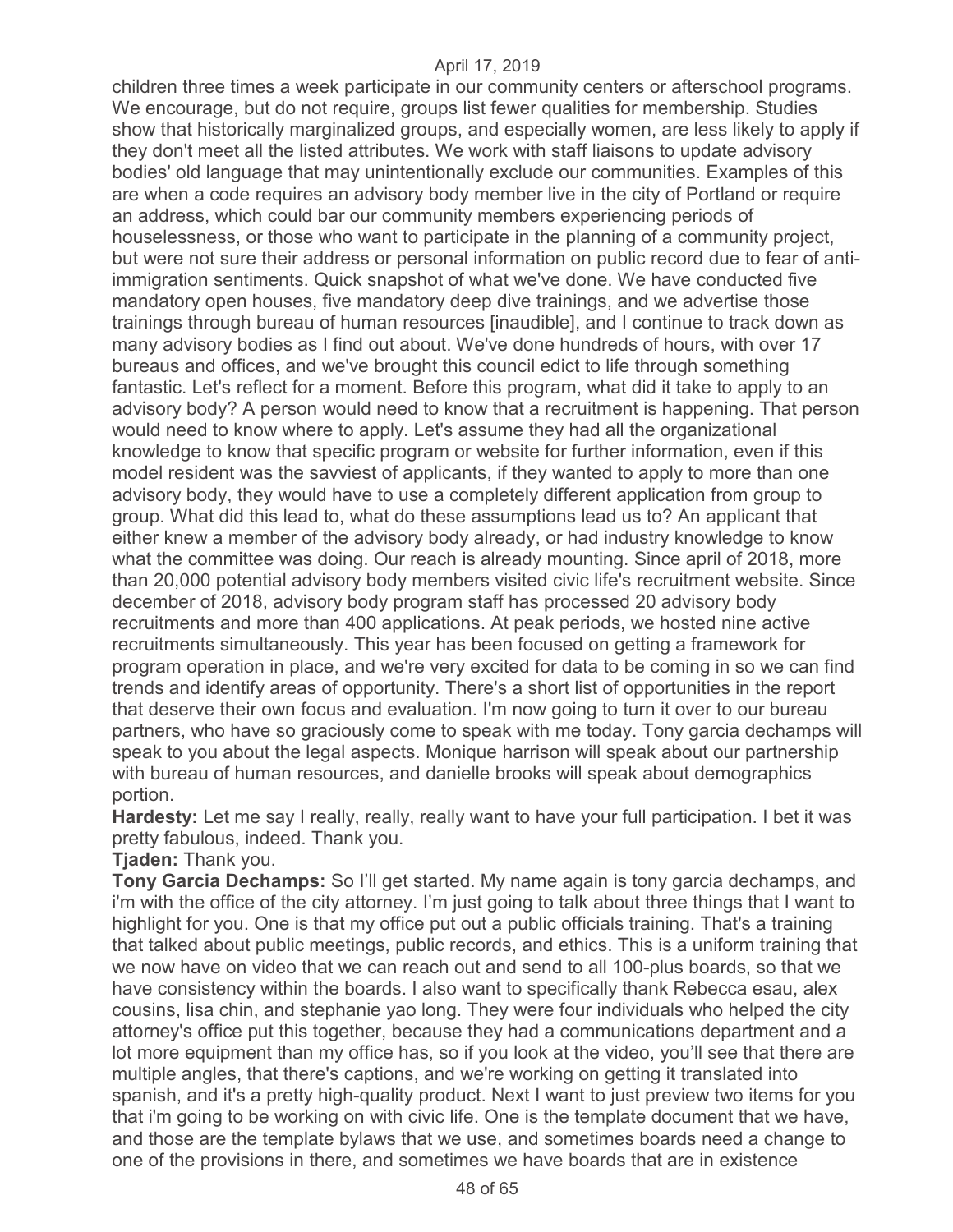because of city code, and because of that, they may not have adopted the new bylaws template, and I just point that out, because people can sometimes become confused when there's not consistency between boards and the rules that they are operating by. I'll be working with ashley to identify how bureaus can change this at the bureau level and approve modifications to the template that was brought before you back in November 2017, and the last item I want to talk about is our classification system and just preview for you that our type 1, type 2, and type 3 model that we've previously put forward isn't a great way of categorizing it, now that we've learned more about what the boards do, and we'll look at revamping that and bring in other proposals as to how to organize and track these committees for you. And i'll turn it over to monique.

**Monique Harrison, Bureau of Human Resources:** Thank you. My name is monique harrison, I'm workforce recruitment and training supervisor at the bureau of human resources. First of all, I want to thank you for the opportunity to be here today. I'm sitting in for my boss, ashlie grundy, who has had an awesome opportunity to present at a nationwide conference this week. So a recent opportunity for collaboration came up when the team from the office of civic life identified a need to provide a consistent and equitable volunteer-focused training experience that included a variety of options to match varying learning styles and schedules of our volunteers. One of the required trainings critical to aligning volunteers' expectations and creating a respectful work environment is our workforce harassment, discrimination, and retaliation prevention training. This is our HR administrative rule 2.02. One convenient option for volunteers is a facilitator led training that's offered both in the morning and in the afternoon, and on both on the east and the west sides of the river. This option is ideal, as it provides the opportunity for engagement amongst the volunteers, group discussions, and q&a. Another available option is our recently developed hr 2.02 e-learning for all citywide volunteers who are either runable to attend a facilitator led session, or who would just like to do the training in the convenience of their home environment. Judy baker johnson, one of our talented members of our training team did some outstanding work creating this refreshed version, and we're very proud of it. To bridge the gap and ensure volunteers are aware of the expectations prior to attending the training, a two-page overview of the rule is also provided. So with that, i'd like to introduce danielle.

**Danielle Brooks, Office of Equity and Human Rights:** Good afternoon, commissioners. Thank you for your time today. I'm danielle brooks, I'm the city's civil rights title six [inaudible] manager with the office of equity and human rights. I appreciate the invitation and opportunity to provide an update on the collaborative work that's been done to enhance the standardized demographic data collected for advisory boards and commissions. We're really fortunate that given our work we get to collaborate and partner with the office of community and civic life quite a bit, and I think the work around demographics is an example of institutional efficiencies and mutual benefit of sustained cross-bureau collaboration. Staff at the office of community and civil life or where the oehr was working on developing robust standards for demographic data collection for race and ethnicity, language, disability and tribal affiliation. Rather than reinventing the wheel or having to make significant changes later, civic life worked with us to integrate that early and helps facility the process for standardization of data across the city. We know that collecting disaggregated data helps us identify disparities, measures performance and progress, and develop targeted strategies to course correct and hold ourselves accountable to equity work. It's also significant in title vi, demonstrating title vi compliance activity. This information is often requested from external compliance reviews by our federal partners, so it's a key piece of information, and the more robust data, the better information we get and the more compliant we are. The work around the demographic data was twofold, both identifying the needed demographics and appropriately crafting the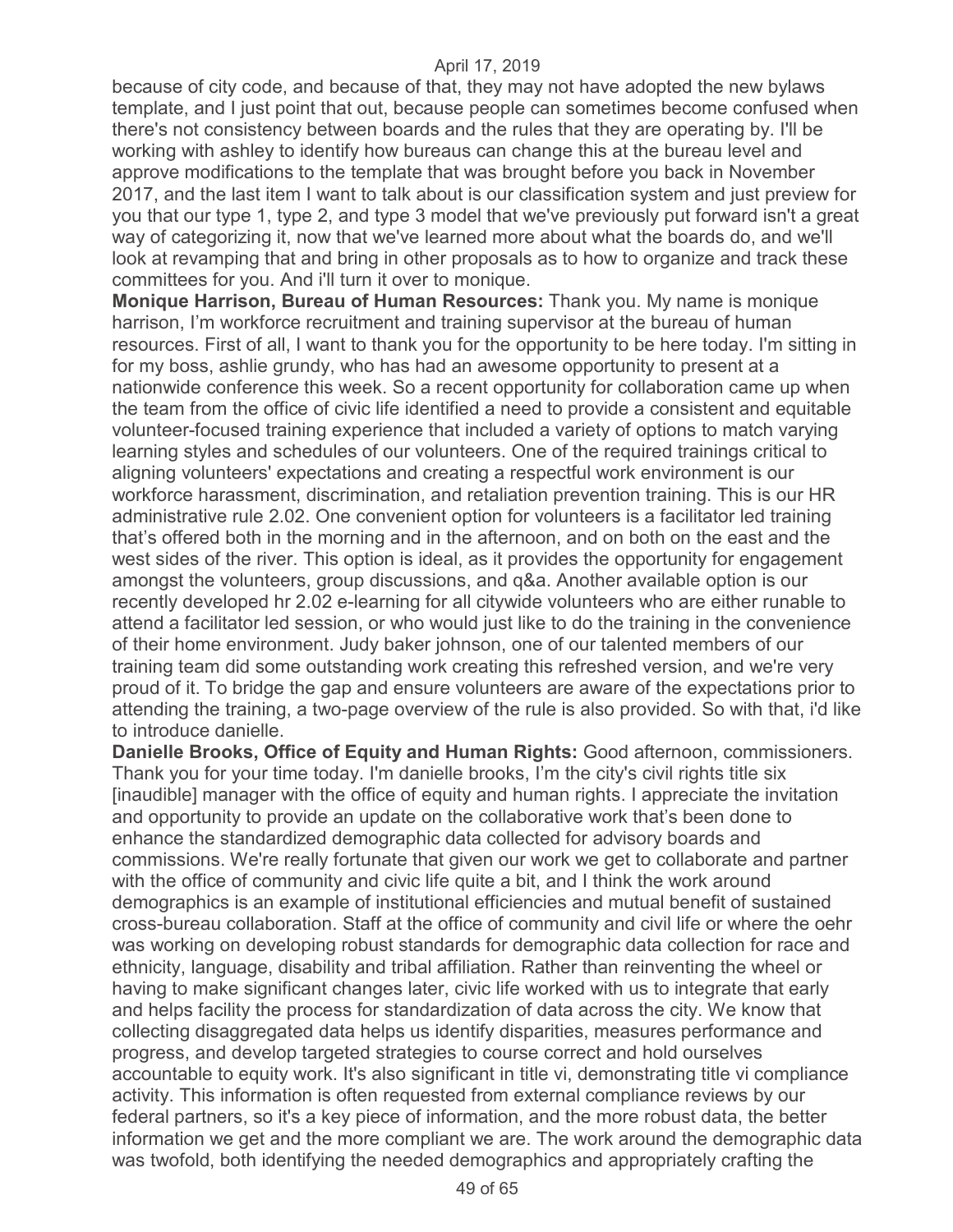standards, as well as doing the back-end process of developing methodology for collections, security, privacy, and reporting efforts. We need robust information, but have to balance, because we're dealing with sensitive, confidential data of small identifiable populations, so there was some balance to that. The most important takeaway is that these standards are based on best practice, community research, and advocacy, and existing legislation or other jurisdictional standards both nationally and locally. This applies both to the categories that affect the Office of Equity and Human Rights project, as well as the other demographic categories included. In particular, i'd like to specifically call out the gender identity and sexual orientation language, came from our Multnomah county partners. That language has already been established through a robust community engagement process and research into best practices. Scotty scott, in particular, as well as some internal partners that the city helped craft and identify the best language for that. With regards to the race, ethnicity, language, disability and tribal affiliation data, there will be more to come on that. We're hoping to bring something before you around spring for review or excuse me, late summer for review, but I did want to particularly call out that this data is much more robust and enhanced than what we've seen in the past. Particularly, again, in the race and ethnicity section, we are combining race and ethnicity, adding in middle eastern and north African categories, separating asian and pacific islander and native hawaiian, and allowing for multiple selection for multi-racial identities. Language allows us to really drive language access strategies and better prepare, and disability data in particular has been historically really limited, so we really wanted to make sure that the data that we're asking for reflects both identity, as well as needs and diversity within that community. Tribal affiliation, I really would like to call out the work of laura john in the office of government relations, because she really helped identify both the need for this data and helped craft the language. So I think that, again, we'll have more to come, but this is a really good step in institutionalizing standardizing this data, which will really help our equity efforts overall.

**Eudaly:** Thank you. Colleagues, any questions for the panel?

**Fish:** I have one question. The report notes an inconsistency between the resolution and some city code. Is it your intention at some point to come forward with proposed changes to city code so that our resolution and the expectations that the council has set forth is consistently embedded in city code?

**Tjaden:** It came forward in resolution, yes. We want to spend a little more time doing a deeper evaluation of how we can roll out consistency between what's already written and what this was brought forward in.

**Fish:** Good. Okay, well, we welcome that, and -- Sir?

**Garcia Dechamps:** If I can just chime in here, commissioner Fish, is sometimes that's because some of our boards might be impacted by state laws and state rules, and so we can't just simply adopt new code that would conflict with the state codes, and so that's why, I believe, this was adopted as a resolution previously.

**Fish:** Okay, but in terms of any future changes in our code, you would be the body that would be making recommendations and coming to us? I'm thinking that, you know, we did a political consultant ordinance a while ago, and i'm going to be bringing forth some changes, because we've now learned from experience what things are working, what aren't. Is that -- is that part of your task to bring updates to the code, if necessary? **Tjaden:** We'd love the opportunity to bring something forward to council.

**Fish:** Okay, thank you.

**Eudaly:** Thank you for the presentation, and you can take your seats. Now i'm going to invite tim crail, commissioner Fritz's chief of staff. Commissioner Fritz couldn't be here today, and she had a statement she wanted read into the record. And he's here to read it.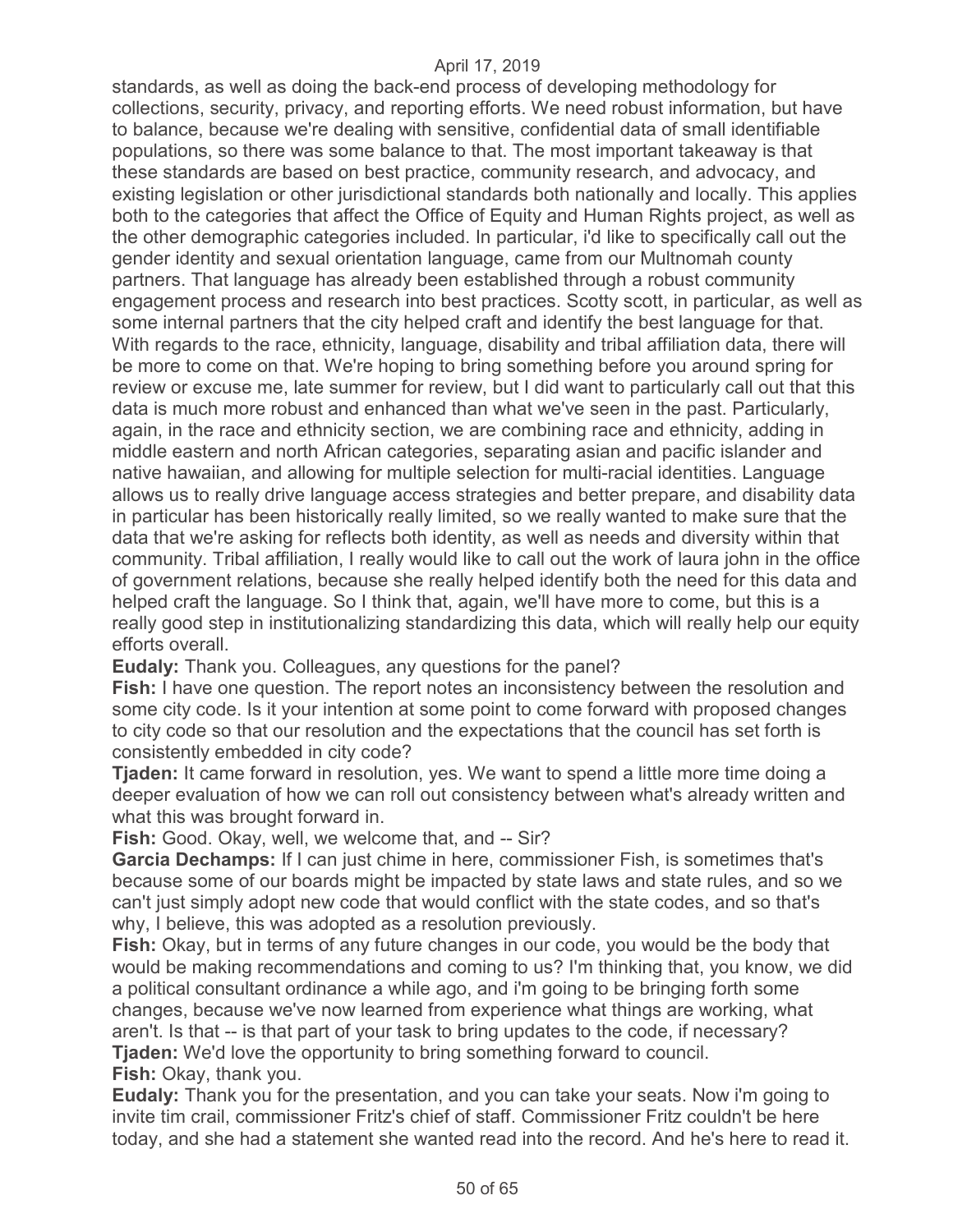**Tim Crail, Office of Commissioner Fritz:** Good afternoon. This is a statement from commissioner Fritz that she would be presenting if she was here, but she is out of state representing council at the government alliance on race and equity conference in new mexico. She writes, "I appreciate my comments being read into the record in my absence. Much good work has been done, and I especially join the authors in recognizing the significant contributions of judy prosper, former city civil rights attorney. The report calls for more standardization of processes and for advisory body staff and civic life to have greater oversight authority. It suggests creating a process for advisory body creation and mandating a standard process and timeline and for compliance. I disagree with this recommendation. My staff and I were deeply involved with developing the standardized application form. I take ownership of the fact that it is not working out the way we all hoped. Based on the experience of creating the open and accountable elections commission and recruiting for the Portland utility board, I believe the standardized form can be a barrier to providing opportunities for a broader range of Portlanders to serve on city advisory bodies. The standard application form's questions result in wildly different information being submitted by applicants for the open and accountable elections commission, as the questions were difficult to connect with the purpose of the commission. The questions did not elicit the information needed to make the decisions, and because the responses were so different, it was difficult to compare skill sets between applicants and to assemble a broad range of experience. City staff had to expend considerable time and effort finding out more about every applicant in order to seat a commission with the desired range of interests, lived experience, and demographics. Similarly, for the Portland utility board, the council's goal is a board that reflects a broad range of interest. The open seats should be filled by people whose experience complements ongoing board members, rather than duplicating perspectives already represented. The standard form does not contain the questions needed to find out which applications will fill the needs in a specific recruitment. I believe more flexibility, rather than more standardization, is needed to allow questions that match the purpose and subject matter of the advisory body. Based on my experiences since resolution 37328 was passed, it seems to me almost every recruitment will need an additional supplemental application form with questions tailored to the subject matter of the board or commission and its specific needs when openings arise. This was specifically discussed when setting up the standardized form. Attempting to standardize the supplemental questions and/or the process seems unlikely to provide decision makers with information needed to fill vacancies. It will not be possible or desirable to standardize supplemental application forms. I also don't support a standard process for advisory board creation. Each situation is different. The rapid process for setting up the open and accountable elections commission is very different from the lengthy one we are engaged in to set a new course for the commission on disability. Let's agree on principles and values and require that all processes honor them, rather than attempting to set up another prescriptive standardized process that may or may not serve all needs of all Portlanders. Thanks."

**Eudaly:** So, colleagues, if you have questions as a result of the --

**Fish:** I'll have a comment.

**Eudaly:** Of the statement just read.

**Fish:** I have a comment.

**Eudaly:** Okay, I do have staff that can speak to it. Okay, I'll just, I do want to clarify one item, which I just want to make sure there's not confusion about. We are not seeking to standardize supplemental questions. We're seeking to standardize the process in which council office of civic life and cao find out about a newly created or changes made to an existing advisory bodies and the standard process would be used to make sure all parties who would have an interest would be aware.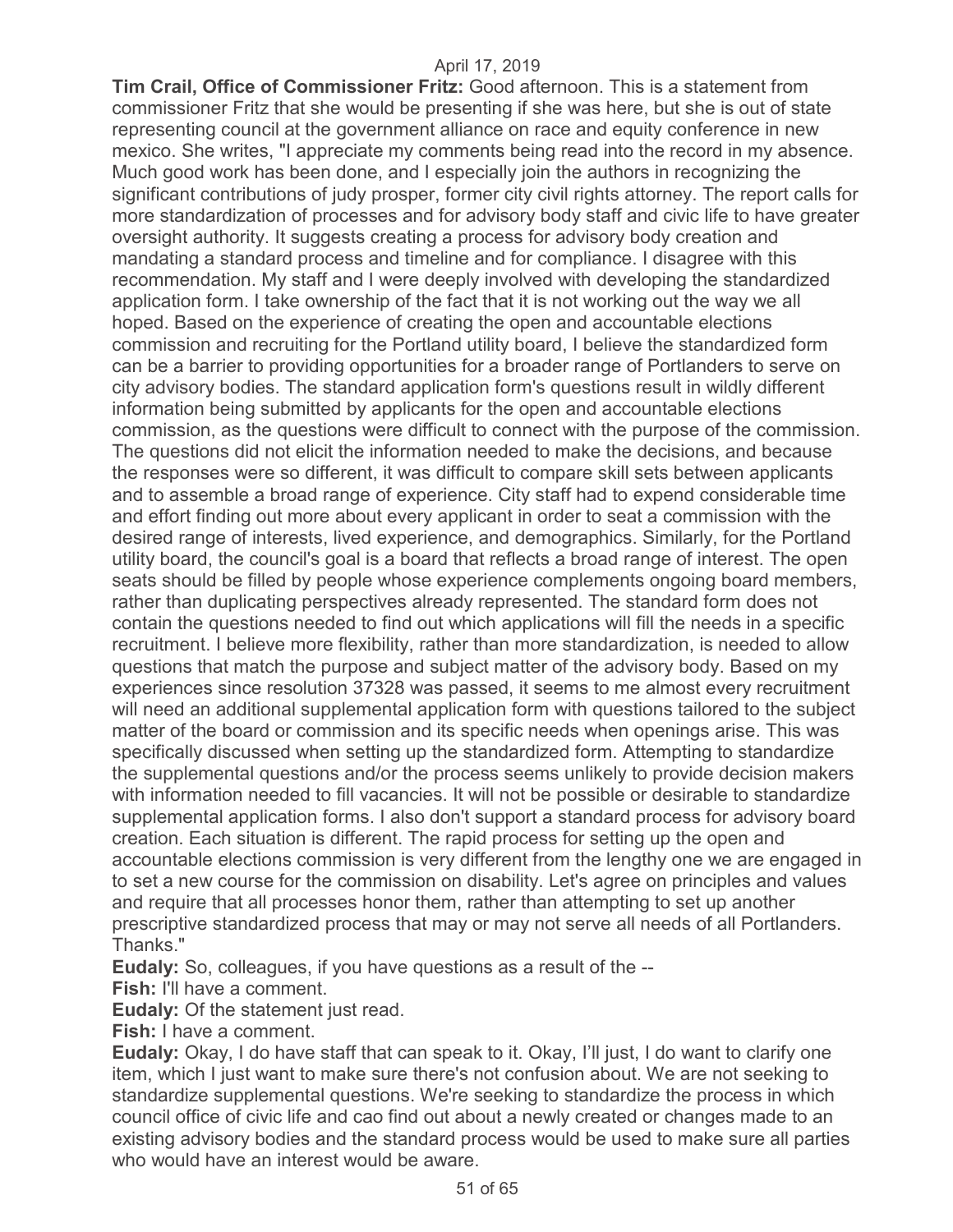**Fish:** I move the report. **Hardesty:** I second.

**Eudaly:** Great. Karla, please call the roll.

**Fish:** Well, thank you for an excellent, if abbreviated presentation, and we do have your report, and I am, as someone who is deeply committed to reforming the way we do boards and commissions, i'm very heartened by the data in the it report about the amount of outreach you've done, the amount of training, the materials you've provided and the like. There was a time in the not too distant future where we had, literally, over 100 boards and commissions, where if we had sat down with that body and said what rules apply to you, are you or are you not a public official, do public records laws apply, are you maintaining records? The answer that we would have gotten back is, "I don't know because no one actually explained that to me". The goal here was to make sure that people that we recruit for important positions, where they advise the city and provide other services, understand at the outset what they are getting into and what the ground rules are. Now, I don't want to wade too deeply into the standardized application debate, but I will say, it's been my view that our primary concern was setting the floor, not the ceiling. And I have no problem tailoring any application to make it more effective for the particular recruitment, but, frankly, colleagues, it wasn't that long ago where we didn't even have a floor, and we didn't even have sort of basic standardized information. So we cannot retreat from this work, because the people that are counting on us the most are the folks that we're asking to volunteer their time and provide service, and we have had a bad habit of putting people in harm's way without explaining to them really what their role was and what the law was and other things. We're making great progress. I appreciate this report. You'll have my full support going forward, and i'm pleased to accept the report. Aye.

**Hardesty:** Thank you. When I used to be on that side of this table, I continue to be frustrated, because we had many boards and commissions where we put the same old person over and over and over again, because, apparently, they only know one africanamerican or one latino person, and that's the one they use nonstop. I also am very aware that we have some boards and commissions that were put up not really to engage the public, but really put up as a barrier to real public participation. I'm -- I hope that as you're doing your work, there is an opportunity for us to really evaluate the necessity of many of the boards and commissions that currently exist. I mean, I can think of about three or four of them that are associated with the police bureau that were always handpicked by the police chief, and they still exist today, and they don't report to anybody. We have a big problem with how we engage people. I hope you're also looking at how we remove barriers for regular people to be able to fully participate, and that means providing transportation and food and childcare and all the other barriers that community members face when we ask them to volunteer tens of hours a month to do the city's business. We have been -- we have failed woefully in actually supporting our volunteers in a way that actually respects their expertise, and I hope that -- I don't want to put more work on you, and I appreciate that we're at the beginning of a process, but I just want to be very clear for me, my value is that when we ask people to volunteer, that we actually remove barriers to allow them to be able to do that. And so I vote Aye, and I look forward to the next step. Thank you. **Eudaly:** Well, thank you, commissioner hardesty and commissioner Fritz. I certainly agree with all of your comments. As someone who was often called on as a stakeholder in the disability community, that word really came to be a dirty word for me. To me it meant we're going to have the appearance of doing our due diligence and outreach and engagement, and then we're either going to ignore or so skew your input that the results will not be anything like you were hoping for. So I want to assure you that I share those concerns and priorities. I'm going to keep -- i'm going to cut my remarks way down now. We are so lucky to have so many engaged and dedicated Portland residents, who are willing to volunteer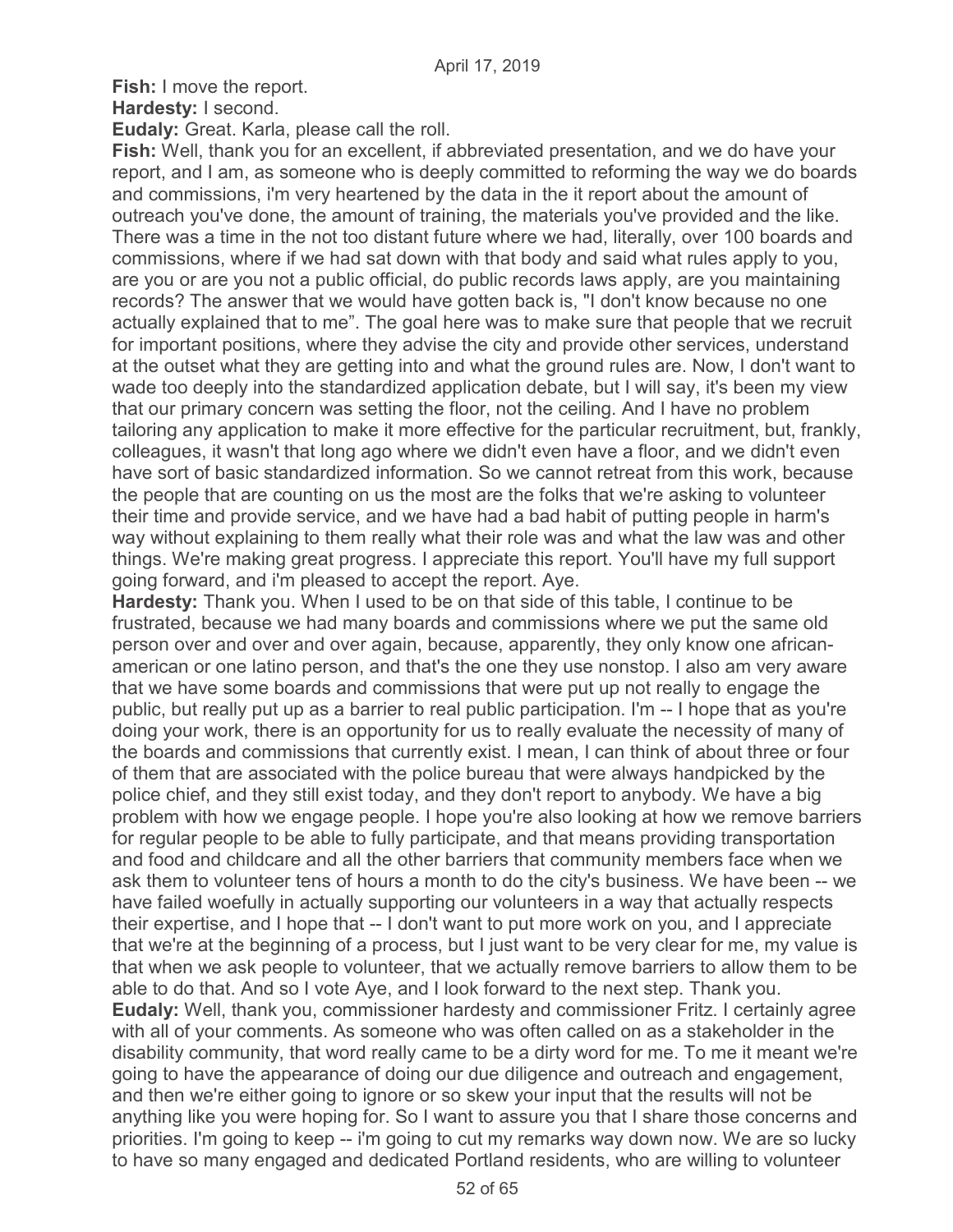their time and work in partnership with the city to improve our community, and it is our responsibility to ensure that there is equal access to those bodies for everyone, that there are clear rules and instructions for participation, that the -- that the groups are representative of our actual community, and that they allow Portlanders to work productively with each other and with their government. Civic life spent the first year creating an inventory of advisory bodies and providing the trainings and resources to bring them into compliance with state law. This was no simple matter, and the next step will be equally important and will require input from my colleagues, which I absolutely welcome. Council will need to articulate a shared vision about the role of advisory bodies in the city. If we agree, well, i'm going to skip that part. This is a conversation for us to continue beyond today's presentation. Hopefully, we will come to an agreement. I'm very encouraged by the improvements we've seen so far. I want to give special thanks to commissioner Fish and commissioner Fritz, the city attorney's office, human resources, and oehr. Finally, special thanks to my team at civic life for their wonderful work. Thank you, Ashley tjaden, michelle rodriguez, georgia west, director rhee, and i'm sorry if I failed to thank anyone else by name, but I vote Aye. The item is passed, and we are adjourned.

### **At 1:00 p.m., Council recessed.**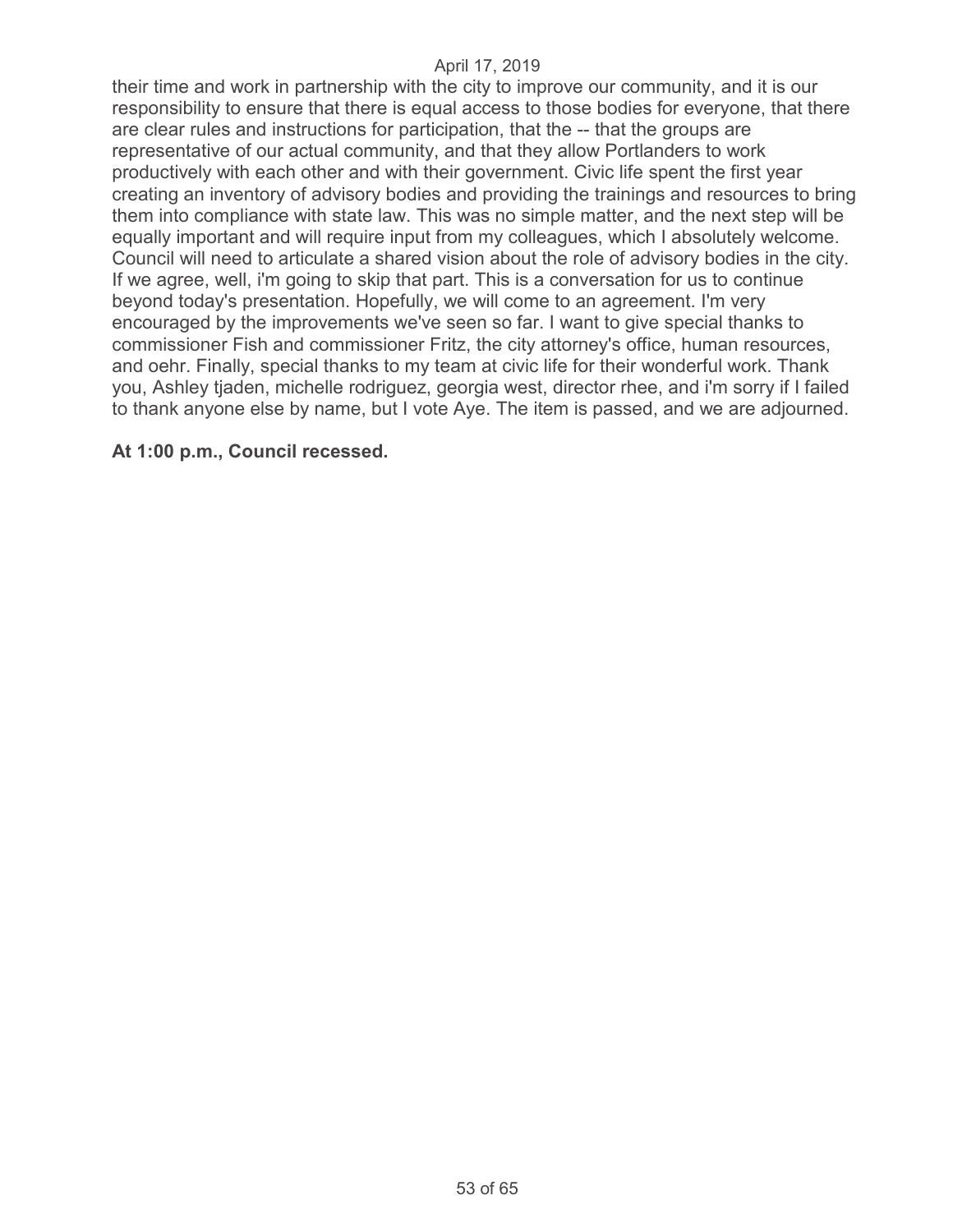## April 17, 2019 **Closed Caption File of Portland City Council Meeting**

This file was produced through the closed captioning process for the televised City Council broadcast and should not be considered a verbatim transcript. Key: **\*\*\*\*\*** means unidentified speaker.

## **APRIL 17, 2019 2:00 PM**

**Wheeler:** Good afternoon. Karla, could you please call the roll. [roll call taken] **Wheeler:** Now we will hear from legal counsel on the rules of order and decorum. Good afternoon.

**Matt Farley, Senior Deputy City Attorney:** Good afternoon. Welcome to the Portland city council. The city council represents all Portlanders and meets to do the city's business. The presiding officer preserves order and decorum during city council meetings so everyone can feel welcome, comfortable, respected and safe. To participate in council meetings you may sign up in advance with the council clerk's office for communications. To briefly speak about any subject. You may also sign up for public testimony on resolutions or the first readings of ordinances. Your testimony should address the matter being considered at the time. If it does not, you may be ruled out of order. When testifying, please state your name for the record. Your address is not necessary. Please disclose if you are a lobbyist. If you're representing an organization, please identify it. The presiding officer determines the length of testimony. Individuals generally have three minutes to testify unless otherwise stated. When you have 30 seconds left, a yellow light goes on. When your time is done a red light goes on. If you're in the audience and would like to show your support for something that is said please feel free to do so with a thumbs up. If you want to express that you do not support something, please feel free to do a thumbs down. Please remain seated in council chambers unless entering or exiting. If you're filming the proceedings, please do not use bright lights or disrupt the meeting. Disruptive conduct such as shouting or interrupting testimony or Council deliberations will not be allowed. If there are disruptions a warning will be given that further disruption may result in the person being ejected for the remainder of the meeting. After being ejected a person who fails to leave the meeting is subject to arrest for trespass. Thank you for helping your fellow Portlanders feel welcome, comfortable, respected and safe.

**Wheeler:** Thank you very much. It was read with feeling and aplomb. Thank you. Karla, could you read our one item for this afternoon, which is a proclamation.

**Item 344** 

**Wheeler:** Colleagues, Portland like many other cities around the nation has a history of racial discrimination in housing. While some of these discriminatory practices have taken place in private transactions between individual landlords and renters others have had the support of government and public institutions in the form of FHA [Federal Housing Act] racial restrictions, redlining and racially restrictive covenants. During the first half of the 20th century as cities shifted increasingly towards more single-family housing, Portland made changes to the city code that rezoned many predominantly multifamily neighborhoods exclusively for single family housing. This rezoning that gave rise to Portland's iconic housing style was in fact an exclusionary policy that benefited single family homeowners who were almost exclusively white, at the expense of all other racial groups. Combined with the deliberate exclusion of African Americans in particular, the enduring legacy of that rezoning is racial and economic segregation that persists in our neighborhoods even to this day. And racial disparities across all measures of opportunity and well-being including but not limited to housing. While the Fair Housing Act established the responsibility of government to protect people from housing discrimination, simply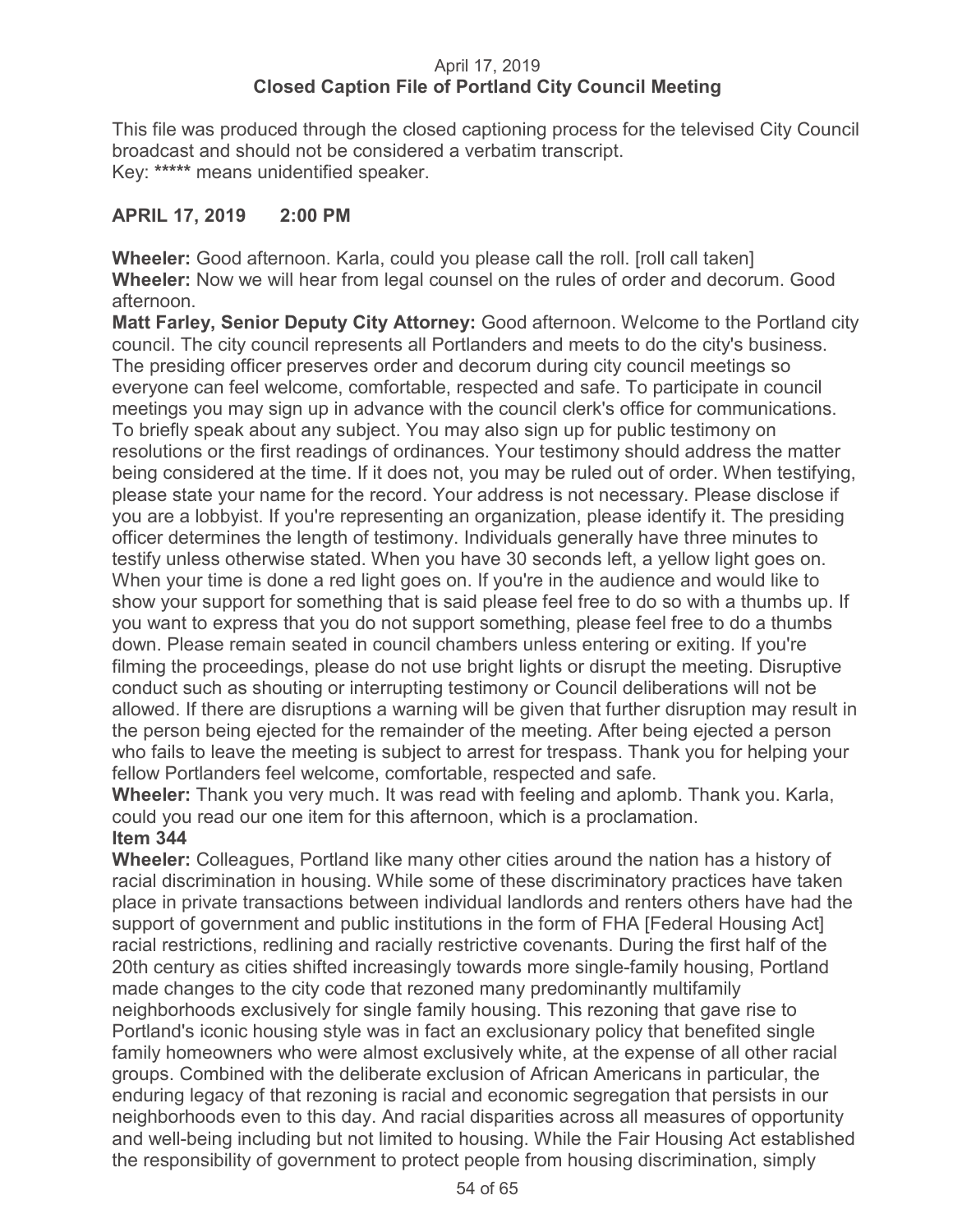responding to discrimination is not enough to overcome these real disparities. What these lessons from the past also teach us is that – is the fundamental roll, that we all play in reshaping our communities. The housing bureau works to further fair housing in our community through annual fair housing testing, legal services, renter protection policies and affirmative fair housing marketing. But barriers to housing in neighborhood choice include a broad spectrum of social attitudes and policies that are not limited to housing alone. These are barriers such as a lack of access to public transportation, a lack of access to living wage jobs or historic zoning that has caused lack of affordable housing choices. Other bureaus are now exploring their roles in addressing these issues as well. The bureau of development services, for example, is updating the city's landlord training to include new tenant protections and healthy housing. And the bureau of planning and sustainability has put racial equity at the forefront of housing planning efforts in the southwest corridor and zoning of multifamily housing throughout the city. And we can continue to do more to ensure that we are shaping inclusive, equitable communities all throughout Portland. I ask all bureaus to consider how their policies and practices may be contributing to the barriers of housing choice. With every decision we must ask ourselves and our staff, whose impacted? How are they impacted? How are the benefits getting distributed? How will we engage those who are impacted, and what are the steps that we are taking to mitigate those impacts today? What we can learn from the past is that even seemingly neutral policies and decisions can cause as much lasting damage as those intended to cause harm. If we don't actively approach our work with the intention to prevent an undue harm discrimination and injustice will persist. Discrimination in housing regardless of intent has no place in our city. And it begins with each of us. I would like to take this opportunity to offer my colleagues -- to offer opening statements as well. Commissioner Eudaly?

**Eudaly:** Thank you, Mayor. Welcome, everyone. It's lovely to be here with you again today. It feels like we were just celebrating the 50th anniversary of the Fair Housing Act. I can't say this often enough, housing is a basic need and it is a human right. I ran my campaign for this seat on a platform of tenant protections and affordable housing. Stabilizing tenants and increasing access to housing is one of the most vital contributions I can make from where I now sit. I have dedicated considerable staffing resources to addressing our housing crisis over the last two years and most recently this work has resulted in our fair access in rental proposal or fair, which was presented to council two weeks ago. I'm incredibly proud of the work my office has done on behalf of the nearly 50% of Portlanders who are renters. But today I want to take a moment to recognize the ways in which the community has rallied their own resources and how moving it is, it has been to work with some of the most passionate, brilliant advocates Portland has to offer. We often take for granted the work that organizations like urban league, community alliance of tenants, southeast works, central city concern and so many more do every day to find creative solutions that get Portlanders into stable housing. Overcoming the stigmas of low wages, involvement in the justice system and houselessness are often exacerbated by other forms of discrimination based on race, citizenship status, and economic class. These organizations work tirelessly to assert the best interests of our community. Thank you to these organizations and many more who I did not mention today. Obviously, thank you also to Oregon fair housing for shouldering the burden that our unregulated housing market has created. I commit to continuing to step up and share that burden for as long as I am here, and chances are well beyond that. I'm incredibly grateful for the Fair Housing Act. It's provided us a solid foundation on which to build our fight against ongoing barriers and promotes the use of real data to dispel mythologies about who deserves to live in a stable home. I'm honored to celebrate the Fair Housing Act today and every day of the year. Thank you and happy Fair Housing Month.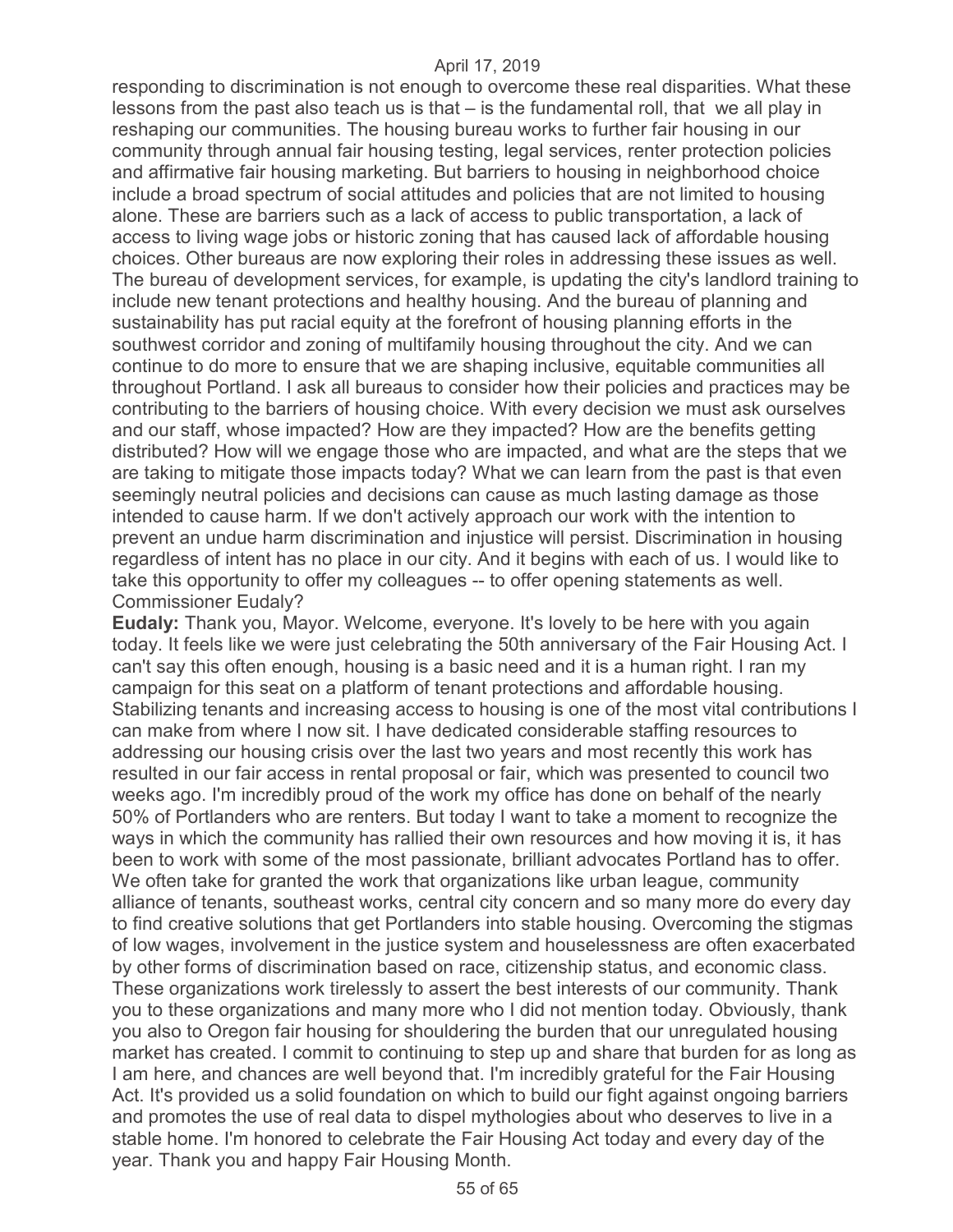**Wheeler:** Commissioner Fish.

**Fish:** So, I want to begin by saying that one of the highest callings of someone sitting on this side of the dais is to have the opportunity to work every day to remove barriers in our community. And we have lots of barriers. Some are visible. Some are less visible. In fact, testing that we do has become harder because some of the barriers that people face are more subtle. Less obvious than they were a generation ago. I always like to preface my remarks about fair housing by just acknowledging the person that in my life had the greatest impact on my passion for civil rights and that was my dad, who was the principal sponsor of the Fair Housing Act amendments of 1988 which for the first time put teeth into the act and also enforcement and brought families and children under the umbrella of protection. But that was done by brokering a deal with all the various groups that were concerned including realtors and civil rights community and the advocacy community. It was difficult work and it took a long time, but the Fair Housing Act amendments of 1988 have stood the test of time. So, I just want to acknowledge that personal connection. I also want to say when I was housing commissioner, we heard loud and clear from the community that we needed to do more on fair housing, testing and enforcement. And the truth is the city had not done much. It had not been part of our regular systems, and we did some audit testing. History will record that it was a bumpy rollout and we learned a lot, and we had our fair share of critics and some of the loudest critics were people that for years had not been advocating for us to do anything around fair housing so it was something that was surprising to some of us, that some of our biggest critics were people that had contributed the least in the past. But nonetheless, we persevered and now over time we have more confidence in our testing and as the fair housing council reminds us testing is just a snapshot. It's not a scientific in the sense that you can't extrapolate too far but it tells us and continues to tell us that we have work to do. That there are barriers that are set up to prevent people from being able to freely access housing of their choice. Why does that matter? We can sling acronyms and we can cite the civil rights statutes and we can go through the history, but at the end of the day, why it matters is because we believe that families in our community should have the right to choose where they live. And by choosing where you live you have the opportunity to access strong schools, parks, infrastructure, business districts, all the amenities that so many of us take for granted, come with being able to choose where to raise your family. And if the deck is stacked and prevents people from exercising that choice, then we are in a sense disenfranchising people from fully participating in some of the investments that we made to make this a very livable community. That's against our values. That's why this matters, that's why this work continues to matter. And I'm grateful that both the housing bureau and this Mayor have continued to be dedicated to working on these hard issues of fair housing. Thank you, Mayor.

**Wheeler:** Thank you, commissioner. All right, with that I have a formal proclamation I would like to read. The proclamation represents the values of the entire Portland city council on this important day. Whereas the Fair Housing Act enacted on April 11, 1968, was adopted to prohibit discriminatory housing practices undue racial segregation patterns and provide equal access to housing opportunity for all. And whereas in Portland the combined federal, state and local civil rights laws protect the people from housing discrimination based on race, color, national origin, religion, gender, family status, disability, marital at status, sexual orientation, source of income, military status, gender identity, ethnicity or history of domestic violence, stalking or sexual assault. And whereas despite these legal protections, Portland has not yet succeeded in eliminating discriminatory housing practices, removing patterns of racial segregation, and providing equitable access to opportunity as is evidenced by a racial homeownership gap. And whereas Portland will only be successful in providing equal housing opportunity with the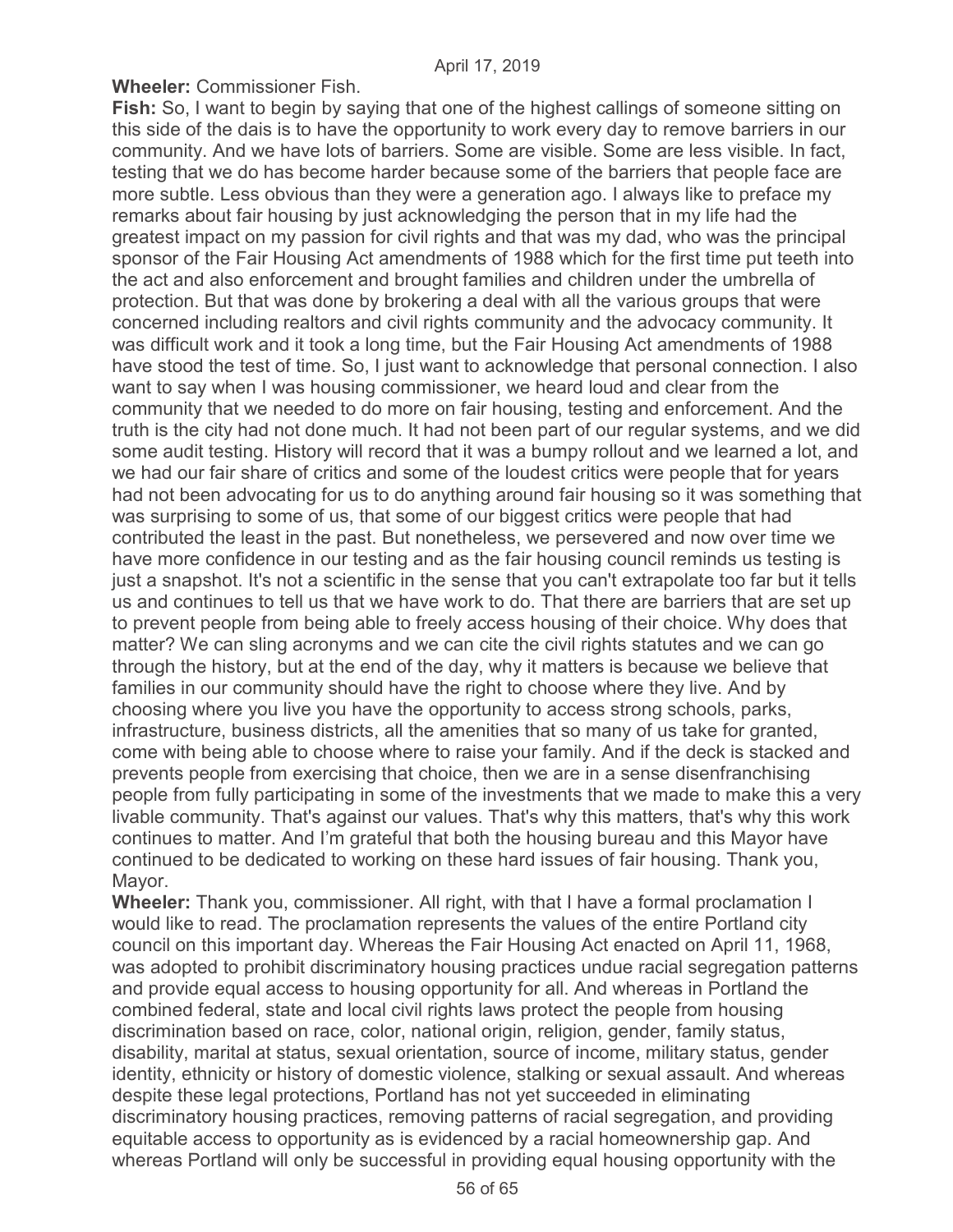commitment, involvement and support of all city bureaus, agencies, elected officials and residents. And whereas housing is essential to the quality of life and the success of all residents and is the foundation of health, household stability, access to education, and the ability to seek and retain employment. And whereas, Portland has a diverse population with a variety of housing needs. Our city must provide the range of housing types related to size, location, tenure, and cost to support the diverse housing needs of our residents. And whereas we celebrate the passage of the Fair Housing Act, let us recommit ourselves to eliminating discrimination in housing by better understanding the barriers to housing choice, dedicated resources to meaningfully address disparities, adopting policies that support our community's most vulnerable residents, measuring the impacts of our efforts and creating more housing that welcomes and celebrates people of all abilities, races, cultures, and incomes. Now therefore I, Ted Wheeler, Mayor of the City of Portland, Oregon, the city of roses, do hereby proclaim April 2019 to be Fair Housing Month in Portland, and encourage all residents to observe this month. [applause] And now we have the honor of hearing from a number of people from our community. First up will be Kim McCarty, senior rental services program coordinator, and I don't know if Shannon is here today. Did she make it?

**Kim McCarty:** She might be coming later. She's not here.

**Wheeler:** Okay, very good, you're going to make brief remarks and then you are going to introduce some of our guests starting with Allan Lazo. Great, thank you. Welcome and thank you for being here.

**Kim McCarty, Senior Rental Services Program Coordinator, Portland Housing Bureau:** Thank you. I'm Kim McCarty, senior rental services program coordinator at the Portland Housing Bureau for the rental services office. Good afternoon, Mayor, Commissioners. As we celebrate the Fair Housing Act we also want to celebrate communities, that use the power of the Fair Housing Act to demand housing opportunity for everyone. Community includes collaboration with Urban league, El Programa Hispanica and Fair Council of Oregon. As an example, their project funded by the Portland Housing Bureau is called the Housing Catalyst Collaboration. They have designed a culturally sensitive fair housing enforcement and education program to address housing discrimination experienced by renters of color. We look forward to sharing their impact next year. And today we'll be hearing from community members working to shape inclusive, equitable communities through their participation and projects such as the southwest corridor inclusion communities project, the southwest housing equity plan, the east Portland action plan, and the north northeast housing strategy. We'll end the program by honoring our young artists that made the fair housing posters based on the theme Everyone is Welcome in my Neighborhood, and then invite you to take some pictures with the artists. Our first set of speakers include Allan Lazo, Director of the Fair Housing Council of Oregon; Cristina Palacios, Housing Director at Unite Oregon, and Eric Engstrom, Principal Analyst at the bureau of planning and sustainability. **Allan Lazo, Executive Director of Fair Housing Council of Oregon:** Thank you. Thanks Kim. Good afternoon, Mayor, Commissioners. Actually, before I wish you a Happy

Fair Housing Month, I feel compelled to note that April apparently is also game time and so I'll give you a Go Blazers shout out also so apparently important in April. So, thank you for having us here this afternoon. Happy Fair Housing Month. I'm Allan Lazo, the Executive Director of the Fair Housing Council of Oregon. We're private nonprofit civil rights organization whose mission is to end housing discrimination and in short equal access to housing in Oregon. Commissioner Eudaly, if you know, we just celebrated yesterday the 50th anniversary of the Fair Housing Act. And one thing I have been struck by over the last year since we celebrated that milestone in fair housing is the many ways that the work of fair housing impacts the community around us. Among those specifically is the depth and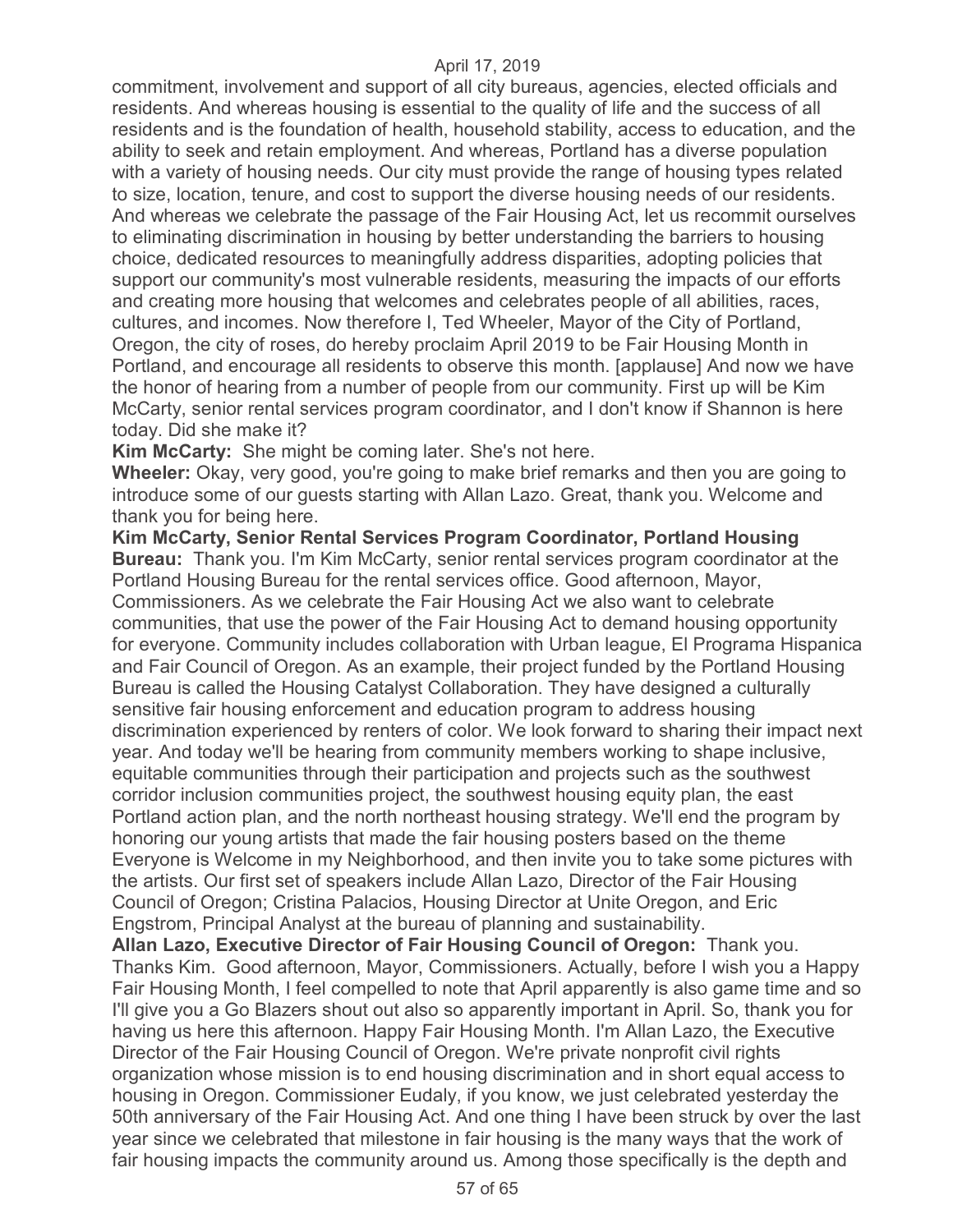breadth of the impact of housing discrimination and segregation that the Fair Housing Act had intended to address more than 50 years ago now. In 1970, Trafficante v Metropolitan Life Insurance became the first Fair Housing Act case before the supreme court. In that case, the owners of an apartment complex in San Francisco had discriminated against nonwhite rental applicants. But the case was brought by both a black applicant – a black plaintiff, an applicant in the apartment complex, as well as a white plaintiff living in the apartment complex, Paul Trafficante. Trafficante alleged that he too had suffered harm because he, number one, had lost the social benefits of living in an integrated community. Two, that he had missed business and professional advantages which would have accrued if they had lived with members of minority groups. And three, that he had suffered embarrassment and economic damage in social, business and professional activities from being stigmatized as a resident of a segregated community. The decision then by the supreme court in agreeing with Trafficante affirmed congress' intent under the Fair Housing Act that even those not, quote, direct victims have standing to enforce the Fair Housing Act for they too have suffered from segregation. All of this was consistent with the supreme court found with the understanding again of the act's congressional drafters who knew that the harms of housing discrimination were many. Again, that depth and breadth of the impact of housing discrimination. The act's proponents at the time as the supreme court noted, quote, emphasized that those who were not direct objects of discrimination had an interest in ensuring fair housing as they too suffered. The court went on to say that while it was the landlord who had been the one to perpetrate discrimination the plaintiff was not the only victim of discriminatory housing practices. It is, as Senator Javits said in supporting the bill, the whole community who suffers its impacts. So, while the Trafficante decision set important legal standard about who is harmed by discrimination and subsequently has set the legal standard for standing in fair housing cases it also, for me, confirms that not only are those who suffer the direct impact of discrimination harmed but also the whole community is harmed. I would offer this notion also, then, [inaudible] us the responsibility that an entire community has to end discrimination and create open and inclusive communities. Because we can see that when one individual suffers discrimination then we all do. Conversely, we then can hold that not only one benefits from ending housing discrimination and ending segregation but an entire community benefits from ending discrimination and ending segregation. In the end this legal concept about who is harmed by discrimination and segregation confers upon all of us the moral obligation and the moral imperative, the depth and breathed of by which we must accept the possibility to remedy impacts of historical housing discrimination, segregation and displacement. The call is made not only to our partners at the government, institutional and systems wide levels it's mailed to all member of the community in every neighborhood in our city and we'll hear next from some of the groups who have answered this call to open, inclusive communities in the processes in which they are involved today in our communities. The depth and breadth of the promise of fair housing ultimately calls for all of us to dream and then make real the world the young artists that we will meet later have so adeptly illustrated in the fair housing poster contest. Those long ago acts of discrimination, those deeply segregated neighborhoods that gave rise to the original housing movement of the Reverend Dr. Martin Luther king, Jr., more than 50 years ago and ultimately the Fair Housing Act, 51 years ago that we celebrate today call upon us all to work toward a world as our young artists again here today will endear us with, where, quote, everyone is welcome in my neighborhood. Thank you very much.

**Wheeler:** Thank you, Mr. Lazo. **McCarty:** Our next speaker is Cristina.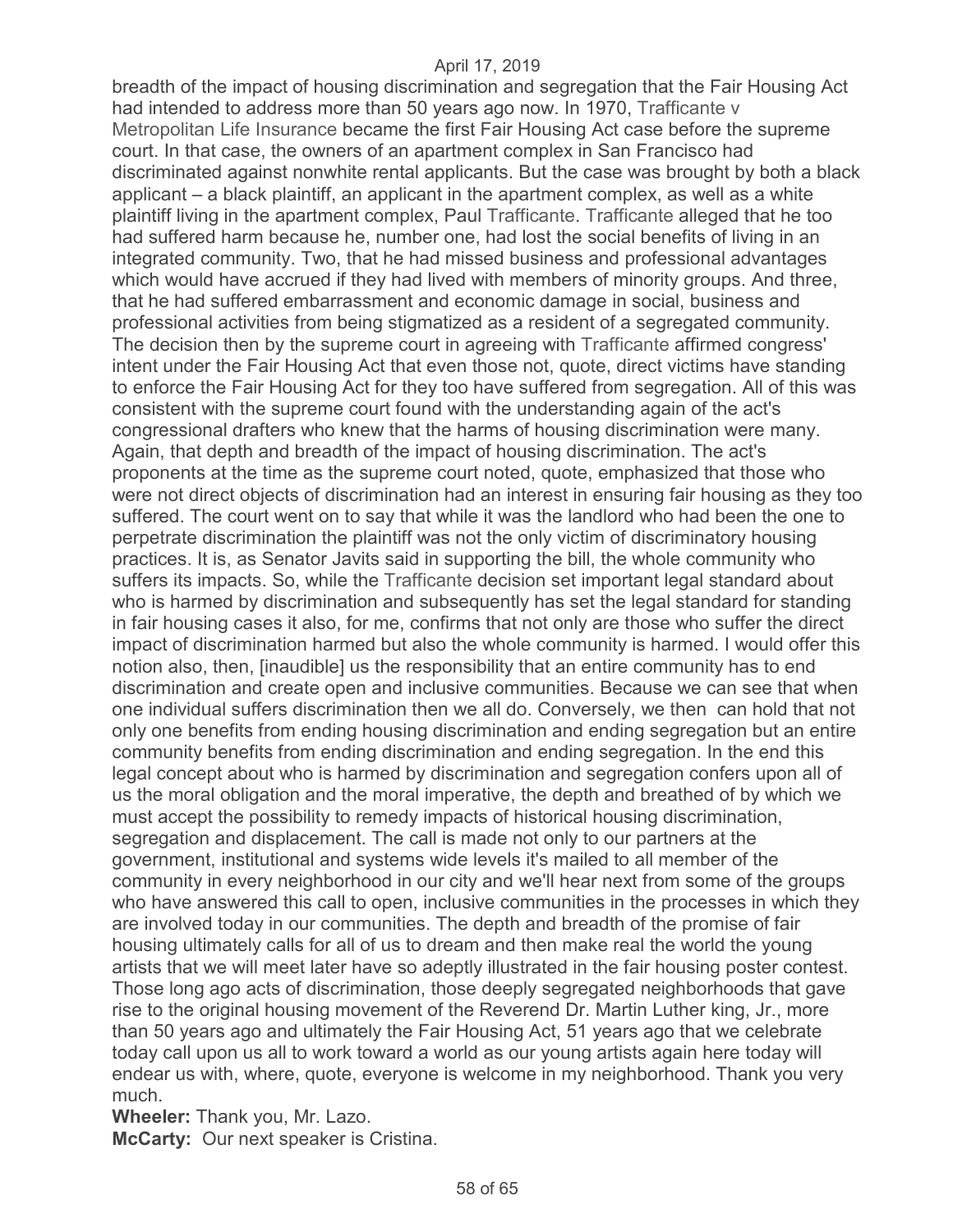**Cristina Palacios, Housing Director, Unite Oregon:** Good afternoon, Mayor, members of the city council. Thank you for having me today. My name is Cristina Palacios. I work for Unite Oregon as State Housing Director and I'm here to talk about our work in the Southwest Corridor, the Tigard area, and starting to work in Southwest Portland. We have been working with Metro cities in affordable housing providers to make sure there is that equitable, fair outcome if or when the max line happens. Unite Oregon has been involved in the Southwest Corridor since 2017 and we started working in partnership with Community Alliance of Tenants (CAT), Organizing People/Activating Leaders Environmental Justice Oregon (OPAL), Momentum alliance, Community Partners for Affordable Housing (CPAH) and our collective vision is to make sure that when there's new developments that everyone that is going to be impacted by the projects has a chance to raise their voice and is listened to. We specifically want to lift up the voices of community members that tends not to participate for the many reasons as many of you know. People of color, people with disabilities, immigrants, refugees, renters, [inaudible] youth, rural communities, et cetera. Since 2017 Unite Oregon organized many successful community meetings and we had an attendance of 40 to 60 people at every meeting. They were all happening in the Tigard area and we're going to be doing the same in the southwest corridor. We plan to do that in Clackamas. We want to do that everywhere. We want to make sure the voices that I mentioned before, that are not heard are heard loud and clear. After several meetings our number has been increasing. We went from 60 to now 80 to a 100 people at every meeting and we're beginning to get extra participants in [inaudible] Southwest Corridor cohort, subcommittees and committees, people just show up and say they want to be part of it. That information that we present at each encounter with the community has been in Spanish, English, Somali and Arabic. When we see the extra participants at our events what comes to our minds is one thing. All communities want to say and want to be a part of what is happening in their communities. So, thanks to the multilingual multi-cultural spaces that we create we were able to come up with a letter of request that I am going to be passing. This letter of request has many things that the community said they needed to stay in place. Some of those requests include fair housing, rides, renters' protections, community needs, walk size and many things. They voted and they all approved this letter. On their own, they were able to collect 100 signatures to support the request. I hope you take the time to read those requests and take it very seriously. People, immigrants, refugees need to be heard and I'm asking you today to hear them. So, three of the letters, three of the requests they had in this letter I'm going to mention today for public record so you can see that when the community speaks they are listened to. When we started working there was a proposal for the max line to go through ash avenue in Tigard. There was an apartment complex that housed 70 families. What the community said was simple. Don't destroy anything. Construction before destruction. If you don't have a place to put us, do not destroy any of our housing. The response from the city of Tigard was they made a commitment not to destroy anything. So that was good. The community felt that they were listened to. Then on the letter they wrote that their tickets were too high. They were taking two hours -- they still do. They take about two hours to come from Hillsboro, Beaverton, Tigard, Tualatin to work in the City of Portland or enjoy the amenities we have, and they don't have. Such things are sometimes community spaces where they can [inaudible] play and they don't have them over there, so they come here but it takes too long, and they didn't have enough money to keep paying those high fares. With OPAL was already working on lowering the fares so this letter approached elected officials to make it happen and now they are taking advantage of low fares. In the last one that they demanded on this letter it was to provide renters protections. They were telling us they were getting evicted and the rent was going up way too much and they were afraid that if a new max line came through their area, they would get displaced so we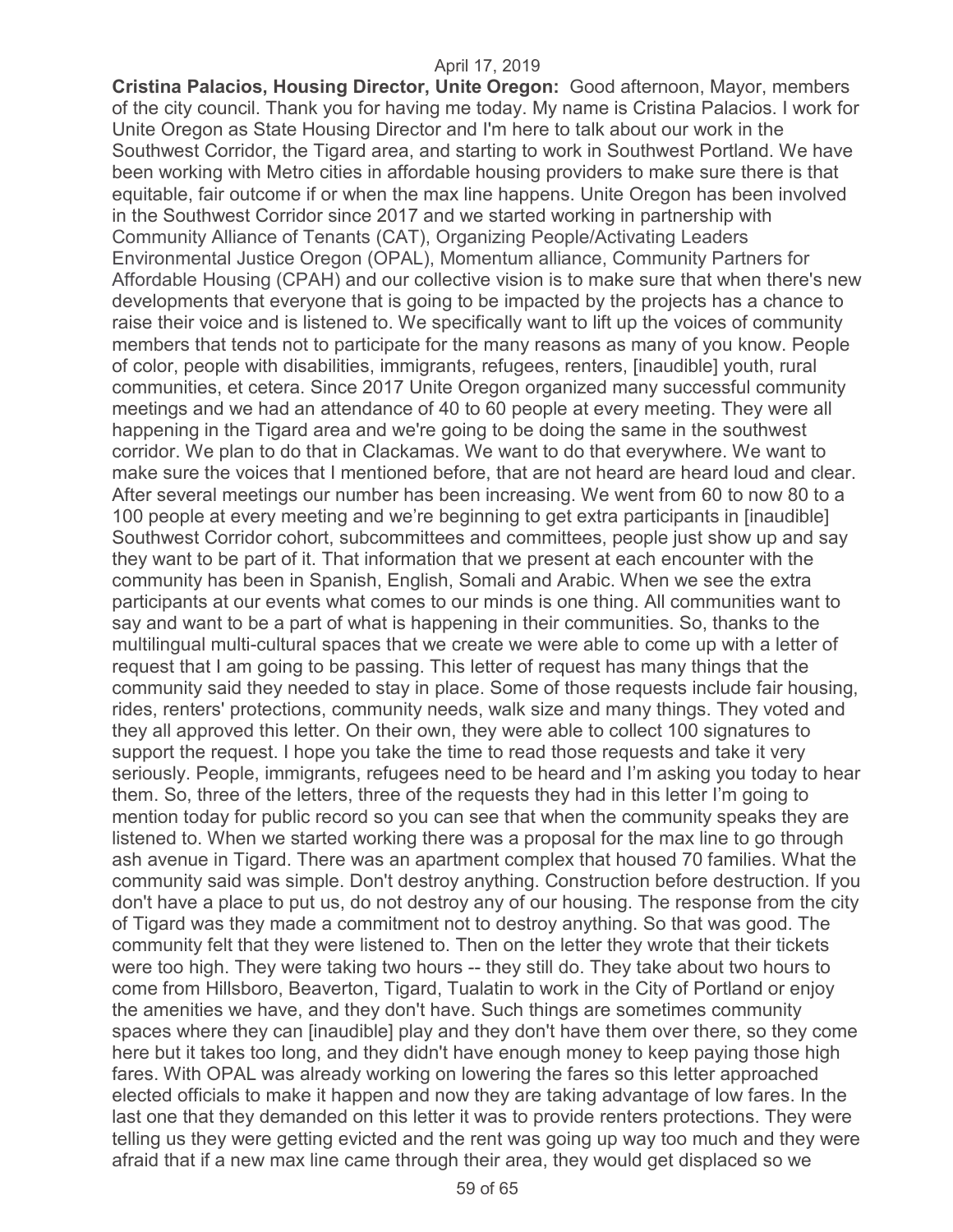encourage them to not only write this letter but to call their elected official and show up to Salem and ask for renters protections. We now have the most progressive renters' protections in the nation. I'm here today to ask you to keep supporting fair, affordable housing protections for all in every aspect. And to fund Unite Oregon and our partners, so we can obtain fair housing for all. Thank you.

**Wheeler:** Thank you.

#### **McCarty:** I can do the slides for you.

**Eric Engstrom, Principal Planner, Bureau of Planning and Sustainability:** Thank you. The bureau of planning and sustainability understands that historically zoning has been used as a tool of exclusion. As the agency with custodianship over the zoning map and zoning code we know we have an obligation to look critically at our legacy zoning patterns and break down barriers to housing choice as we do our planning work. We have a policy tool box that is in fairly good shape on this point as you know the Portland plan in 2012 put forward the idea of an equity framework that drives everything we do as a central focus with emphasis on race and disability. In 2015 our climate action plan was updated to have a more explicit focus on equity actions. More recently the comprehensive plan was overhauled and is one of the key implementation tools for this work because of how we manage growth and change. So, for bps fair housing means reconsidering our practices and forming new community partners. We have policies but we need to move towards more partnerships in changing our day-to-day practices. Next slide. As we consider new plans, we need to ask ourselves if the changes we're making are expanding housing choice or will they serve as a barrier. The Mayor asked some of those questions in your introduction. When we are considering single family zoning what is that impact? Is that still appropriate when we are up zoning an area? Will the subsequent development cause displacement such as the question in the southwest corridor? Are we treating different areas of the city as we do our work? The new plan provides policies for doing this kind of analysis and asking these kind of questions and of course that work is not confined to bps, prosper Portland, PBOT, housing bureau are critical partners in that work. This slide is just a picture of where the earliest city-wide zoning maps with the highlighting the areas that at the time were the first single family zones that existed in the city. The map is actually a little bit of the reverse of today's zoning map which has a lot more of the single-family zoning than it did then. Next slide. We know that community plans have different impacts on different communities. The slide shows the southwest community plan from 2001 and the 1993 Albina community plan. Since 2000 there have been -- we're starting to approach five-digit figure on the number of housing units built in the Albina community plan area. Approaching 10,000 since 2000 in that area. In southwest Portland it's probably almost less than half of that number of housing units have been built and most of those units have been built in the immediate close-in south Portland neighborhood, not so much further afield in southwest. So arguably the zoning pattern is having an effect on housing choice in southwest Portland, which is an area with great schools and access to high quality jobs. We have new opportunity to look at that and are doing so with the southwest corridor equitable housing strategy that you all adopted in the fall as a first step. One of the actions in it called for us to do further station area of planning using a fair housing lens and that's what we're doing as we kick off the west Portland town center plan this year and that's getting under way now. As we started to do our work in the southwest corridor, we looked at the history of redlining and use of racial covenants in the corridor with help from the fair housing council. Thank you. And we provided staff and our advisory group with an orientation to understand that history. The last slide I have -- not quite the last slide. Next slide. The last slide I have just shows material from some of the historical documents that we dug up for south Portland. We hope that we're making more equitable decisions today, but as we do this, we need to remember that our zoning map looks the way it does today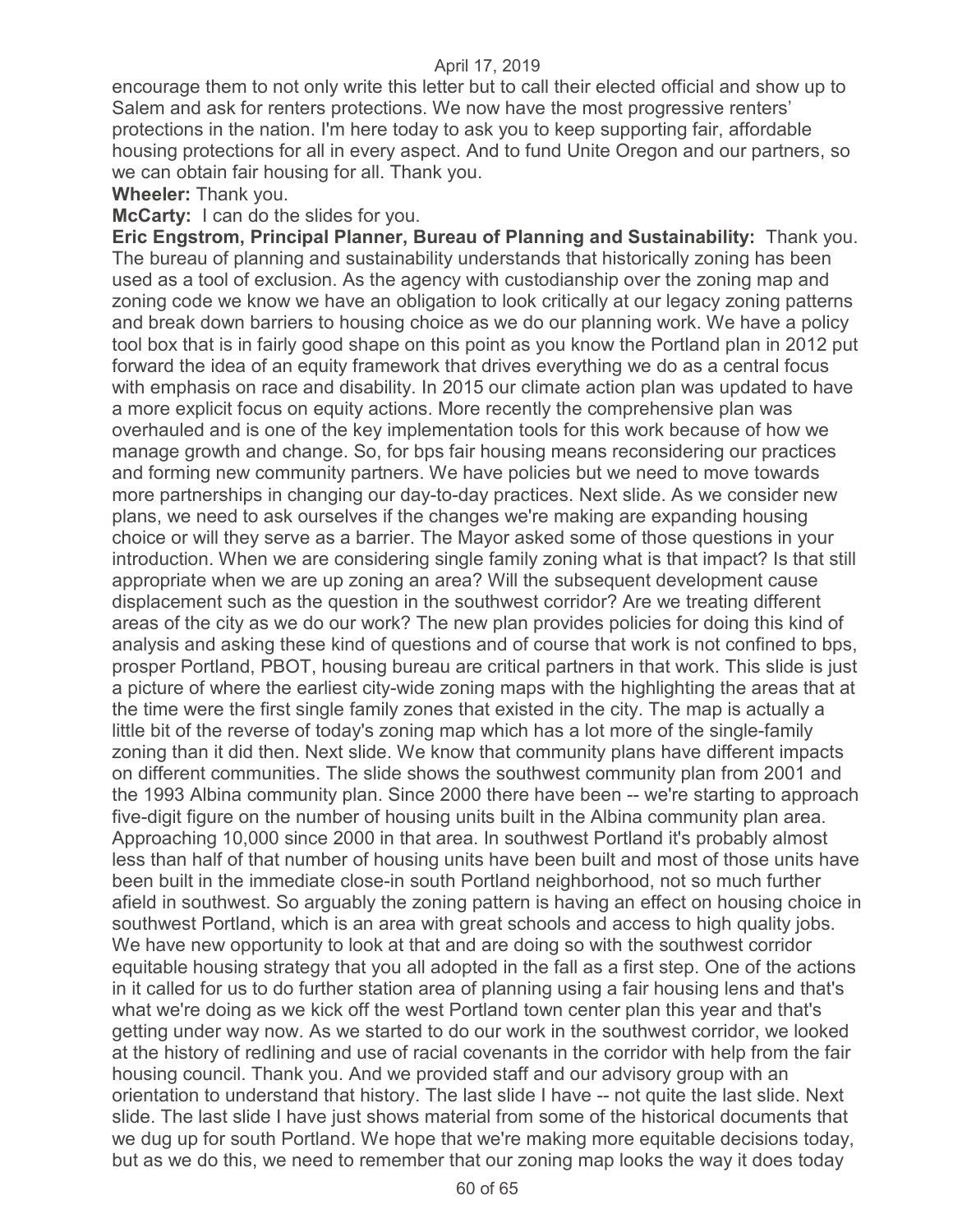because of that very explicit racial bias that occurred at the time it was drawn up. So, it's in that spirit that we move forward and try to make a difference now.

**McCarty:** Thank you, everyone. Did you have any questions? We'll move to our next set of speakers.

**Wheeler:** I think we're good to go. Thank you.

**McCarty:** Thank you. So, I would like to invite our next set of speakers including Frieda Christopher, John Mulvey, Dr. Steven Holt and Jillian sausage Felton.

**Wheeler:** Thank you for being here. Welcome.

**McCarty:** Thank you. Just a brief introduction, they will tell us about their work in east Portland action plan, the north-northeast housing strategy, Frieda Christopher is co-chair of the east Portland action plan housing committee and a David Douglas school board member. John Mulvey is co-chair of the east Portland action plan housing committee. Jillian Saurage is also serving on the north-northeast housing strategy committee. Welcome. We could start with John.

**John Mulvey, Co-Chair East Portland Action Plan Housing Committee:** Good afternoon, Mr. Mayor, members of the council. I'm John Mulvey and I'm a co-chair of the EPAP's housing subcommittee. And I appreciate the opportunity to share with you some thoughts today on the Fair Housing Act, at 51. In 1947 Langston Hughes wrote the moon belongs to everybody but not this American earth of ours. He lived and wrote in a time not that long ago when housing discrimination was legal in America. It would take until 1968 before our country would act to ensure that all Americans could buy or rent the home of their choosing in the place of their choosing. That law, the Fair Housing Act, was forged in the blood of Martin Luther King. On the day that Dr. King was murdered, the fair housing bill had been bottled up for months in the house rules committee. The place where controversial bills were sent to die. The bill also faced a filibuster in the senate. In the days after his murder, riots erupted in more than 100 American cities. 75,000 US Soldiers and guardsmen patrolled America's streets. Here in Oregon, more than 700 people marched in Lake Oswego. 5,000 in Eugene. A silent vigil at Portland city hall lasted three days and nights. Students walked out of classes at Jefferson high school where school didn't resume for six days. The editors of the Portland journal wrote about the unrest but also said, quote, helpful now would be a convincing showing that Dr. King was right, and that the majority of white Americans are sincere if lethargic advocates of racial justice. When president Lyndon Johnson's aides recalled that Johnson had cornered him to keep working on the hopeless bill. The president, poking him in the shoulder with his finger to emphasize each word said that he wanted the bill because until people live together, they will never know that they have the same fears and ambitions and the same hopes for their children. As 150,000 mourners filed past Dr. King's body in the Ebenezer Baptist church in Atlanta, the house rules committee voted the fair housing bill to the house floor. It would pass both chambers the next day and be signed by the president six days after the murder. Every member of Oregon's congressional delegation, three democrats and three republicans, voted in favor of the bill. But senator Mark Hatfield presciently warned that legislation does not change hearts and minds and a statute on the books does not end discrimination. So, we're here today to honor the Fair Housing Act enacted into law 51 years ago. But it's a bittersweet celebration when we know that as senator Hatfield warned, housing discrimination continues in our nation and here in our city. And it's a sad memorial when today our housing crisis appears so intractable. What would Langston Hughes say about Portland today? Or Mark Hatfield? Or Martin Luther King? They brought urgency, compassion, and a love of justice to the problems of their day. That's the legacy of the Fair Housing Act that I hope this council will celebrate and make real, not with proclamations but with action. The problems of the past seemed intractable too and their times were as challenging as any could be. Despite the obstacles they took bold risks for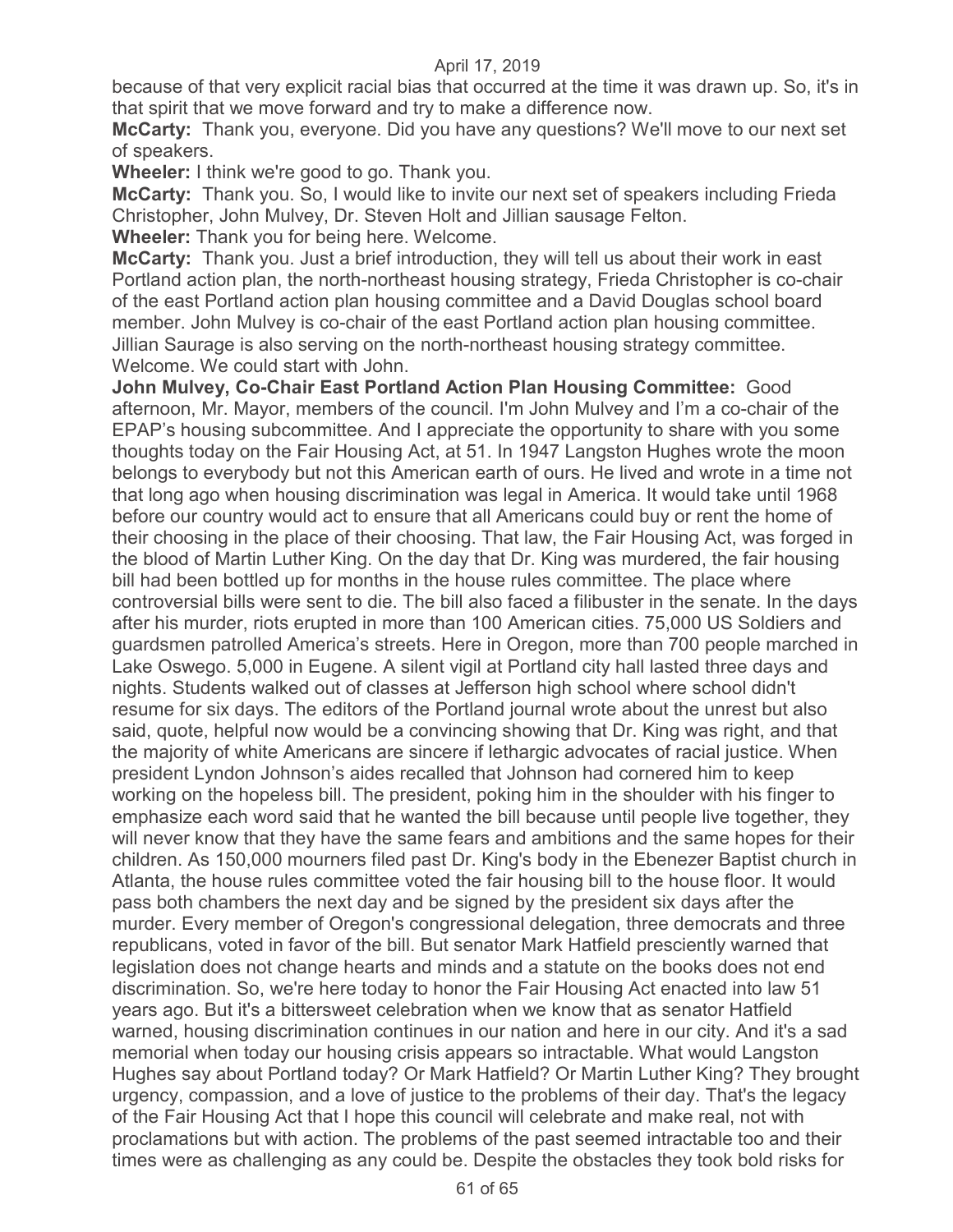what was right. I ask today's leadership to embrace that legacy and show the same courage to act boldly to ensure that every Portlander now and, in the future, has a decent and safe home.

#### **Wheeler:** Thank you.

**Frieda Christopher, Co-Chair East Portland Action Plan Housing Committee:** Good afternoon, Mayor, Commissioners. My name is Frieda Christopher, I'm co-chair of east Portland action plan housing committee and chair of the David Douglas school board. I want to thank you for recognizing and proclaiming it Fair Housing Month. East Portland is home to many of our underrepresented and underserved communities who often are the recipients of housing discrimination. Though Portland has taken steps to reduce this discrimination, it has not been eliminated. Many of the projects receive public funding are careful to fulfill those requirements in the Fair Housing Act but the private sector has far from doing so. Thus, discrimination continues. I think we have some opportunities here with the implementation of the Portland rental registration program and the new screening criteria that there is some potential out there to reduce housing discrimination that still occurs. I know with east Portland action plan our housing subcommittee are looking at how can we help in our neighborhood. Unlike many neighborhoods who want to exclude people, we want to be all inclusive. We want to keep people in east Portland and not have them displaced. Unfortunately, displacement is now occurring. Our east Portland schools are losing students, but most important, when you look at the data, it's what those that are on free lunch or they speak another language at home, or they are in our ESL program or they are homeless. So as a committee, we are working with -- we try to work collaboratively with the housing bureau. We are also working as a committee on looking at something using a tool that's been used in the past preference policies as an antidisplacement tool. We're doing our research now on that and hope at some point to be talking with the housing bureau on bringing it to city council. But the last step I have been working a lot on this research have met with many of the providers of affordable housing. We want something that is reasonable, easy to implement, and doesn't have unintended consequences. So, the last step in our research is to meet with our community members who are those renters, those ones we are concerned about that are being displaced. Because it's important that their voices are heard not just from the agencies or nonprofits that represent them, but the actual people who are living in those rental units so that we can truly understand how they will be impacted by any policy that is made. I think that is what is missing often is that their voice, their true voice, is missed when a policy is implemented and then some unintended consequence occurs. But I'm pleased to be here today and share what we're doing in east Portland. We believe in being collaborative with the city rather than adversarial. So, we hope to continue to be so. Thank you again for allowing me to speak today.

**Wheeler:** Thank you, Frieda. We appreciate it.

**Jillian Saurage Felton, Director of Housing Development at Community Partners for affordable Housing:** Mayor Wheeler, council members, thank you for inviting me as a member of and representing the north-northeast housing strategy oversight committee to the Fair Housing Month proclamation. I first want to invite all of you to join us on the second Thursday of the odd numbered months for the north-northeast housing oversight committee. And come see what the work is that we're doing there, we welcome all of you. My name is Jillian Saurage Felton, I am the director of housing development at Community Partners for affordable Housing and I'm honored to serve on the oversight committee. Community participation does not happen by chance. Most people will voluntarily participate if they can derive a benefit to themselves and their community. Communities and their beneficiaries must be actively involved in all of the stages of development for a policy or project to be successful. Very often, however, those who have been in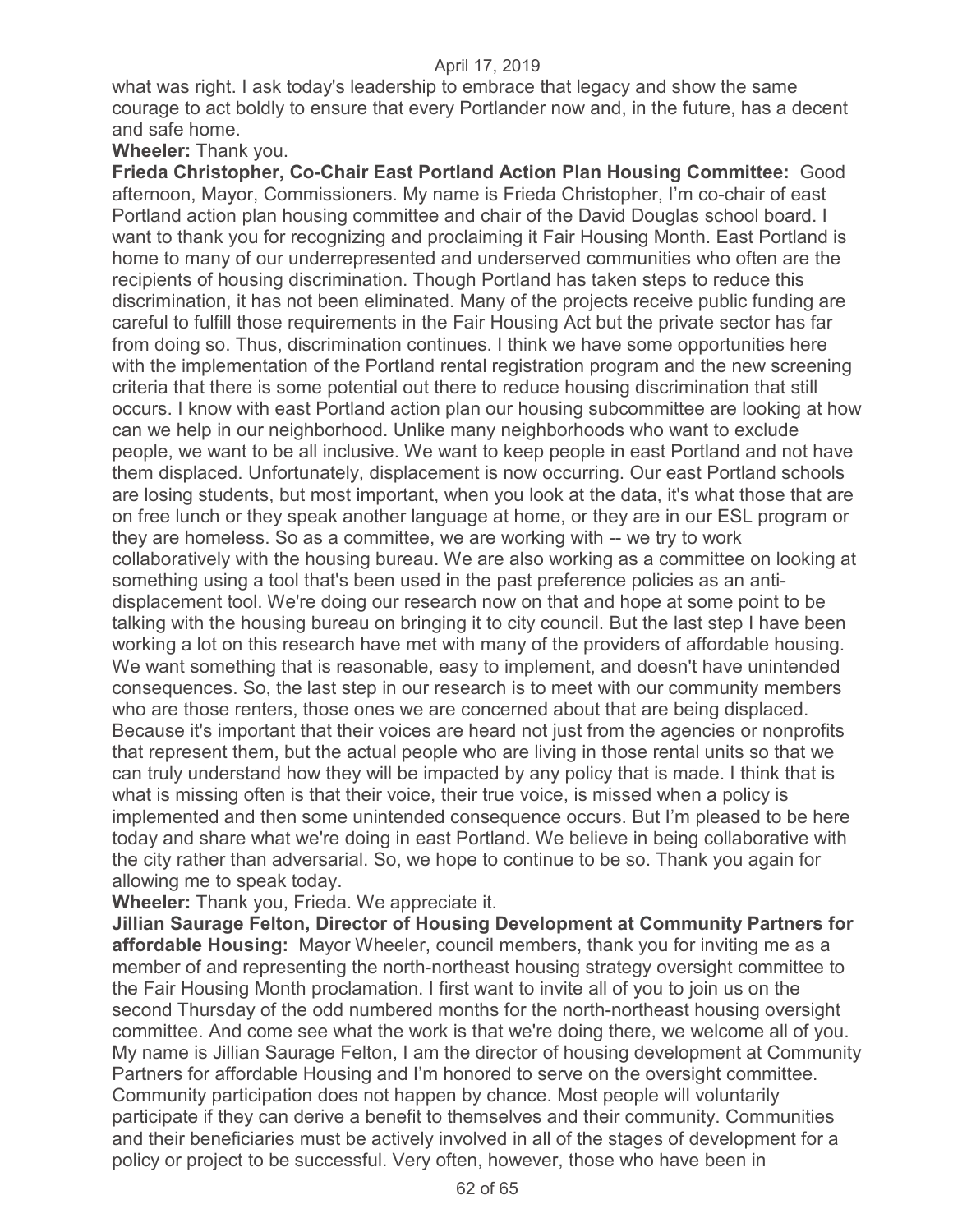government have designed policies and projects without the input from the communities they are meant to help. By acting without input from the communities from those that we wish to help we have perpetuated white supremacy by assuming we know what communities of color need without making substantial efforts to engage with those communities and to work through the distrust that has been developed over decades. For the most part people know what they need. We only have to ask with thoughtfulness and intentionality and then be quiet and listen to the answer. We have often tried to right the wrong of housing discrimination without acknowledging the long history of intentional and targeted actions towards communities of color. This makes engagement with disenfranchised communities specifically communities of color difficult for the city and other jurisdictions due to lack of trust, yet all the more critical that cities and jurisdictions do so in order to rebuild that trust. I am very honored to be a small part of a community process that has intentionally engaged with those who have been displaced from the north-northeast Portland due to gentrification and work with the city to develop a policy, the first of its kinds in the nation, to prioritize the return of displaced persons. North northeast Portland was red lined for decades and then when our city needed room to grow was targeted for improvement in the name of economic development, and the neighborhoods of people of color, specifically black Portlanders, were intentionally and systematically displaced. We are not the only city to know this kind of targeted displacement, but we are the first to develop a way to bring people back. The benefits of the north-northeast housing strategy are but a drop in the bucket compared to the harm that decades and decades of discriminatory policies and gentrification have caused but the City of Portland is the only city to have such a policy in place which for me is a source of great pride. We commend Mayor wheeler and the city council on its continued commitment to fair housing, to reaching out to those whose voice versus long been either silenced or ignored. Thank you, Mayor wheeler, and city council, for continuing to work with community members to develop policies which remove barriers to obtaining housing and prioritizing housing for those most impacted by our harm of past policies. Thank you.

**Wheeler:** Thank you and thank you for the good work you and your colleagues are doing on the north-northeast housing oversight council. You're doing great work. Thank you. **McCarty:** I would like to invite back Allan Lazo and I'll be bringing some chairs up here for the artists as well.

**Wheeler:** Thank you, so, this is the most important part, where we hear the contest winners. Excellent. Thanks for being here.

Lazo: It's all right, my young friends. That's how I looked and felt first time I came here. [laughter] that was only four or five years ago. You're way ahead of the game. **Hardesty:** And he was shorter then. [laughter]

Lazo: And lighter frankly, it's been a while. [laughter] if you heard me speak about this day before you know I always say it's my favorite day to come here and I come here a lot. I come here a lot and some days I'm talking about hate and harassment and discrimination. This is one of my favorite days because today we get to talk about love and inclusion and youthful optimism, frankly. So, these are the award-winning artists from our poster contest this year from the Portland area. So, I am going to -- we'll put up on the screen the artwork they have and also, I'm going to read a real quick description of each of them and just for a little bit of drama we'll go from the bottom of the sheet I have up. So, we may have to figure out whose poster is whose. The first is Zella Ramirez who is a -- she received third place in our grades 6 through 8 contest. She worked on this poster with her classmate Ursula deCastro. So, Zella is a sixth grader at the Ivy School here in Portland, she does acrobatics and enjoys photography. She owns ducks, chickens and dogs and this summer Zella hopes to volunteer with the humane society and also will be doing baby-sitting. So, if you have needs…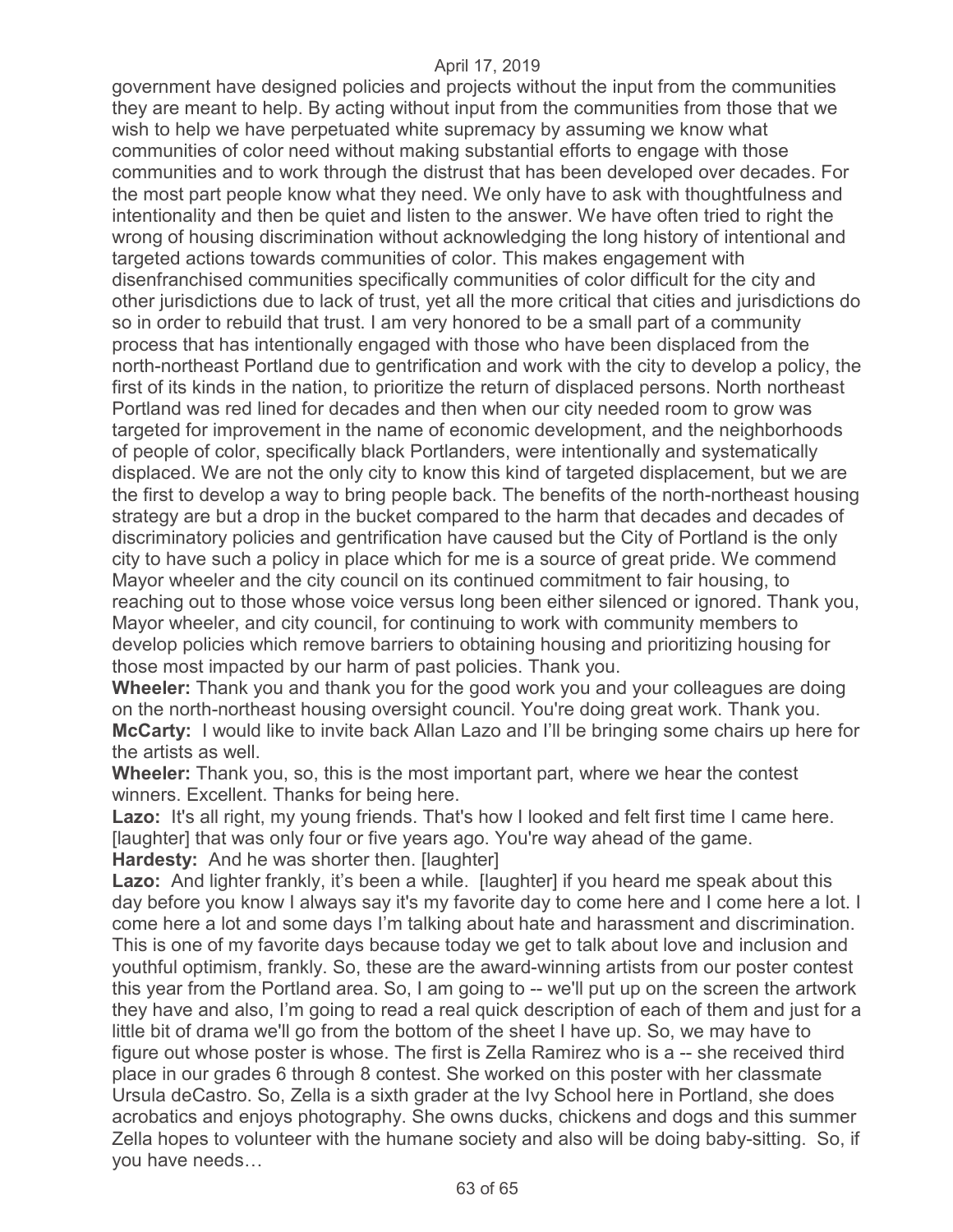**Hardesty:** And Zella is here?

**Lazo:** She's on the front -- congratulations and thank you for being here, Zella. [applause] **Wheeler:** Babysitting needs. That sounds like a good opportunity.

**Lazo:** It is, maybe some grant money for that out there.

**Wheeler:** There you go.

**Lazo:** Maya Rojas was our third-place recipient for grades 1 through 3. Maya is nine years old and is a third grader also at the Ivy School here in Portland. Her favorite sport is judo so I'm going to move away just a bit. Did not realize that. [laughter] she likes to draw a lot and loves to read. She likes to do math in school and has a lot of good friends at school. She doesn't like writing that much. It will come. Be patient. But she does it anyway and is getting better at it. When she grows up, she wants to be a scientist to stop pollution that hurts plants. One of her goals in life is to make people understand that when you use poison of any kind on plants you are basically hurting yourself or killing yourself. So Maya, there's her – the poster that she worked on and so congratulations Maya. [applause] **Wheeler:** Good job.

**Lazo:** The next one down is Grace Vaupel, who was the first-place recipient in grades 4 through 5. Grace was excited to when she heard she won first place in grades 4 through 5, she is in the 5th grade also at the Ivy School here in Portland. Quite a showing from our friends at the Ivy School. Her art teacher, Ms. Sybil, is the best art teacher she has ever had and the one who told grace about the fair housing poster contest. Couple things you should know about grace, she's pretty good at softball. I'm guessing that means she is very good at softball. She knows almost everything about harry potter. And can play the drums also pretty well. Her favorite animal is a corgi. My sister has two corgis. And she has two adorable dogs. Her favorite subject is either art or creative writing and her favorite color is black or blue. You see the artwork that grace created. So, thank you so much for being here, Grace. Congratulations. [applause]

Lazo: And of course, last but not least is our grand prize award recipient whose poster is printed on thousands of posters that will go throughout the state of Oregon. It's Jaytee Franco. His full name. [applause]

**Lazo:** While I like Jaytee better his full name is Taylor Ananke Franco. He is a seventh grader and we are so inclusive as an organization the we have included a Beaverton school district school in our Portland members because it's in that spot in southwest Portland actually in the City of Portland. Jaytee is from Stoller Middle School in the SUMMA Program. His favorite subjects are math, media lab and humanities. His other hobbies include reading, drumming, exploring computers, software and games, volunteering, swimming and traveling. Much like my own. So far, he's been to six countries and has made 16 trips to Thailand.

**Wheeler:** Fantastic.

**Lazo:** When he grows up even more, he would like to be a computer engineer, a programmer who goes on tour with a band as a professional drummer. **Wheeler:** Me too. [laughter]

**Lazo:** His favorites are dogs and his favorite word is kindness and you will see the art that will appear on posters throughout the state of Oregon on your screens now. Thank you so much for your lovely art and congratulations again. [applause]

## **Wheeler:** Thank you all. [applause]

**Lazo:** Thank you to all of you, to your teachers and for your parents for being here today to celebrate Fair Housing Month with us. I think we're going to take some photos and the young artists have signed some posters for you to put in your offices and keep into perpetuity when some of them become famous and those become priceless --

**Wheeler:** Allan, wait a minute. When you show up at city council and you're televised on our network you are famous. [laughter] you're already famous. There you go.